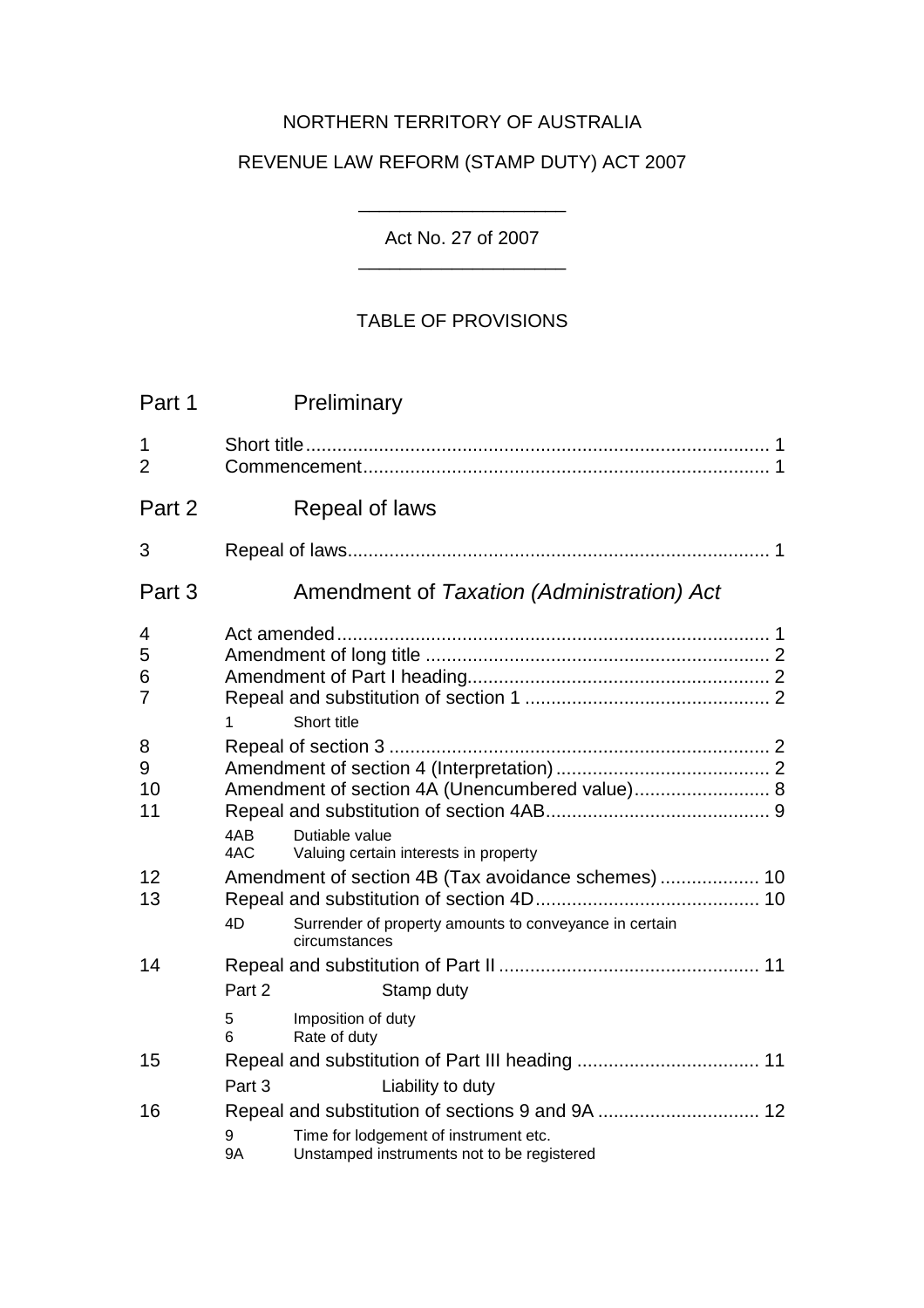| 17 | Amendment of section 9BB (Apportioning certain dutiable<br>property where business in Territory and elsewhere) 13                                                                                                       |  |  |  |
|----|-------------------------------------------------------------------------------------------------------------------------------------------------------------------------------------------------------------------------|--|--|--|
| 18 | Amendment of section 9C (Copies of instruments) 13                                                                                                                                                                      |  |  |  |
| 19 |                                                                                                                                                                                                                         |  |  |  |
|    | Duty on statutory corporations and Government Business<br>10<br><b>Divisions</b>                                                                                                                                        |  |  |  |
|    | 11<br>Denotation of payment of duty                                                                                                                                                                                     |  |  |  |
| 20 | Repeal and substitution of sections 15 to 17A  14                                                                                                                                                                       |  |  |  |
|    | 15<br>Single instrument relating to multiple transactions<br>16<br>Multiple instruments relating to a single transaction<br>17<br>Stamping of counterparts or copies<br>Stamp duty on related instruments<br><b>17A</b> |  |  |  |
| 21 |                                                                                                                                                                                                                         |  |  |  |
|    | Exemption: interposing new corporation between existing<br>19<br>corporation and its shareholders                                                                                                                       |  |  |  |
| 22 | Amendment of section 21 (Meaning of group property in                                                                                                                                                                   |  |  |  |
| 23 | Amendment of section 23 (Reassessment for the purposes of<br>paying duty on a conveyance, transfer or relevant acquisition                                                                                              |  |  |  |
| 24 | Amendment of section 24 (Time for parties to give notice that                                                                                                                                                           |  |  |  |
|    |                                                                                                                                                                                                                         |  |  |  |
| 25 | Amendment of section 25 (Application for ruling regarding                                                                                                                                                               |  |  |  |
|    |                                                                                                                                                                                                                         |  |  |  |
| 26 | Amendment of section 26 (Application for exemption regarding                                                                                                                                                            |  |  |  |
|    |                                                                                                                                                                                                                         |  |  |  |
| 27 | Amendment of section 28 (Acquiring a partnership interest) 19                                                                                                                                                           |  |  |  |
| 28 | Amendment of section 38 (Imposition of tax on policies of                                                                                                                                                               |  |  |  |
|    |                                                                                                                                                                                                                         |  |  |  |
| 29 | Amendment of section 39 (Australian insurers to be                                                                                                                                                                      |  |  |  |
|    |                                                                                                                                                                                                                         |  |  |  |
| 30 |                                                                                                                                                                                                                         |  |  |  |
|    | 41 Registration                                                                                                                                                                                                         |  |  |  |
|    | 42<br>Returns in respect of insurance business<br>43<br>Refund of duty for surrendered or cancelled insurance                                                                                                           |  |  |  |
|    | 44<br>Insurer may recover duty from the insured person                                                                                                                                                                  |  |  |  |
|    | 44A<br>Insurance granted, issued or renewed by overseas insurer                                                                                                                                                         |  |  |  |
| 31 | Amendment of section 44C (Imposition of tax on life policies) 22                                                                                                                                                        |  |  |  |
| 32 | Amendment of section 45 (Life insurer in the Territory to be                                                                                                                                                            |  |  |  |
|    | 22                                                                                                                                                                                                                      |  |  |  |
| 33 |                                                                                                                                                                                                                         |  |  |  |
|    | 47<br>Registration                                                                                                                                                                                                      |  |  |  |
|    | 48<br>Returns in respect of life insurance business<br>49<br>Life insurer not prevented recovering duty from person paying<br>premiums                                                                                  |  |  |  |
| 34 | Amendment of section 49C (Apportionment in practice) 23                                                                                                                                                                 |  |  |  |
| 35 |                                                                                                                                                                                                                         |  |  |  |
|    | Persons liable to pay duty<br>50                                                                                                                                                                                        |  |  |  |
|    |                                                                                                                                                                                                                         |  |  |  |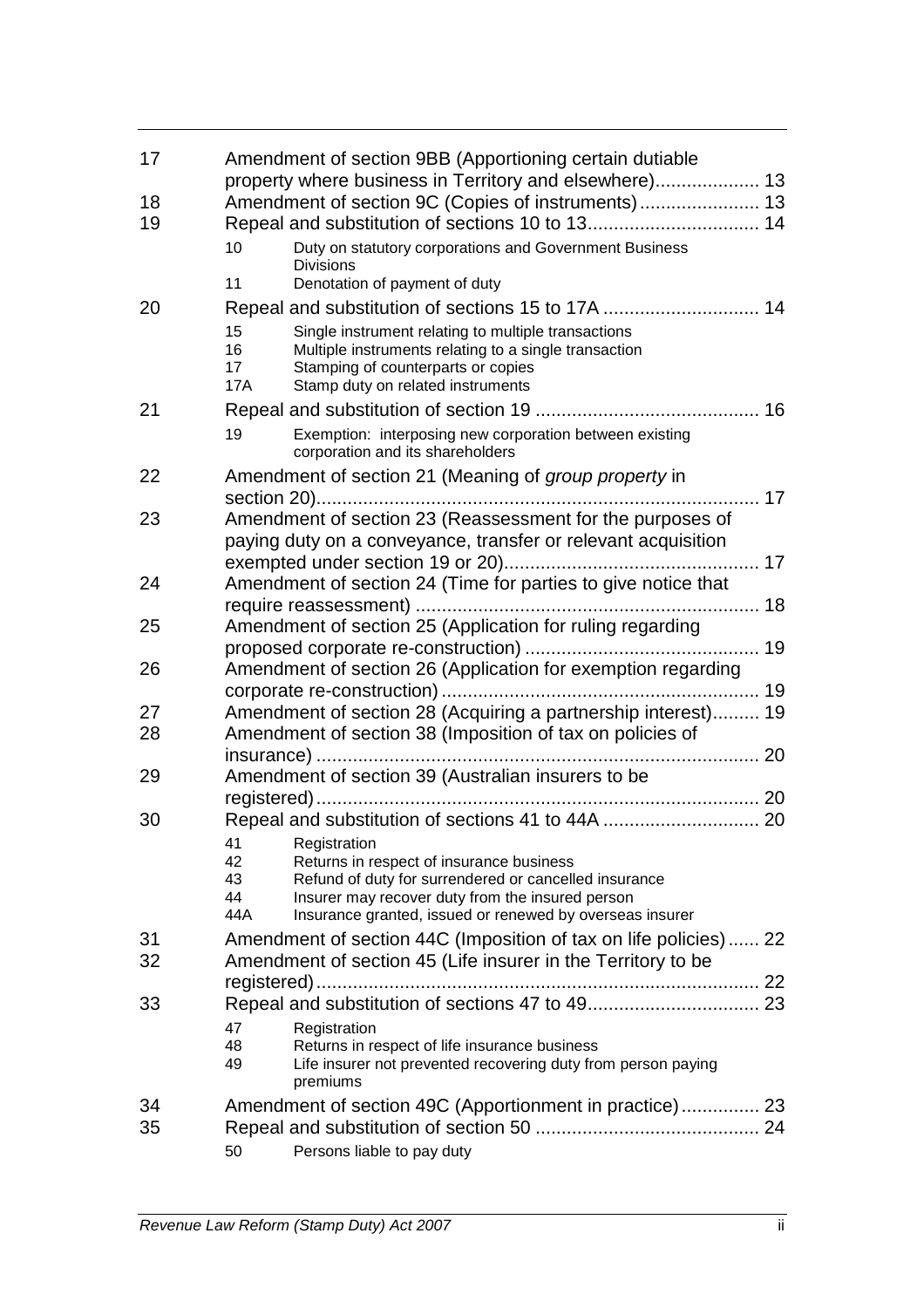| 36 |                                                     | Amendment of section 52A (Computation of duty where 2 or                                                                    |  |  |  |  |
|----|-----------------------------------------------------|-----------------------------------------------------------------------------------------------------------------------------|--|--|--|--|
| 37 |                                                     |                                                                                                                             |  |  |  |  |
| 38 |                                                     | Amendment of section 56A (Refund or remission of duty if                                                                    |  |  |  |  |
|    |                                                     |                                                                                                                             |  |  |  |  |
| 39 |                                                     |                                                                                                                             |  |  |  |  |
| 40 |                                                     |                                                                                                                             |  |  |  |  |
|    | 56BA                                                | Declaration of trust                                                                                                        |  |  |  |  |
| 41 |                                                     | Repeal and substitution of sections 56BAA to 56BAC  26                                                                      |  |  |  |  |
|    |                                                     |                                                                                                                             |  |  |  |  |
|    | 56BAB                                               | Imposition of duty on addition or change of beneficiary under<br>discretionary trust                                        |  |  |  |  |
|    | 56BAC                                               | Imposition of duty where change in beneficiary and trustee under<br>discretionary trust                                     |  |  |  |  |
| 42 |                                                     | Amendment of section 56BC (Duty payable on call and put                                                                     |  |  |  |  |
|    |                                                     |                                                                                                                             |  |  |  |  |
| 43 |                                                     | Amendment of section 56BD (Duty payable if neither option                                                                   |  |  |  |  |
|    |                                                     |                                                                                                                             |  |  |  |  |
| 44 |                                                     |                                                                                                                             |  |  |  |  |
| 45 |                                                     |                                                                                                                             |  |  |  |  |
| 46 |                                                     | Amendment of section 56D (Lodgement of statements by                                                                        |  |  |  |  |
|    |                                                     |                                                                                                                             |  |  |  |  |
| 47 |                                                     |                                                                                                                             |  |  |  |  |
| 48 |                                                     | Amendment of section 56K (When statement to be lodged) 31                                                                   |  |  |  |  |
| 49 |                                                     | Amendment of section 56M (Statement chargeable with duty)  31                                                               |  |  |  |  |
| 50 |                                                     |                                                                                                                             |  |  |  |  |
| 51 | Repeal and substitution of sections 56V and 56W  33 |                                                                                                                             |  |  |  |  |
|    | 56W                                                 |                                                                                                                             |  |  |  |  |
|    |                                                     | Duty on a statutory vesting of dutiable property                                                                            |  |  |  |  |
| 52 |                                                     |                                                                                                                             |  |  |  |  |
|    | 57                                                  | Owner to pay duty                                                                                                           |  |  |  |  |
| 53 |                                                     | Amendment of section 58 (Registrar not to register unless                                                                   |  |  |  |  |
|    |                                                     |                                                                                                                             |  |  |  |  |
| 54 |                                                     |                                                                                                                             |  |  |  |  |
| 55 |                                                     |                                                                                                                             |  |  |  |  |
|    | 83B<br>83C                                          | Payment of duty on statement in absence of dutiable instrument<br>Stamping of other instruments related to same transaction |  |  |  |  |
| 56 |                                                     |                                                                                                                             |  |  |  |  |
| 57 |                                                     |                                                                                                                             |  |  |  |  |
|    | Part 4                                              | Assessment and stamping of instruments                                                                                      |  |  |  |  |
|    | 84                                                  | Assessment of duty on instruments                                                                                           |  |  |  |  |
|    | 85                                                  | Retaining and impounding of instruments                                                                                     |  |  |  |  |
|    | 86                                                  | Creation of memorandum for the purpose of assessment                                                                        |  |  |  |  |
|    | Part 5                                              | Exemptions, concessions and rebates                                                                                         |  |  |  |  |
|    | Division 1                                          | <b>Family farming properties</b>                                                                                            |  |  |  |  |
|    | 87                                                  | Exemption from duty on conveyance of family farming property                                                                |  |  |  |  |
|    |                                                     | to family members, family companies or family trusts                                                                        |  |  |  |  |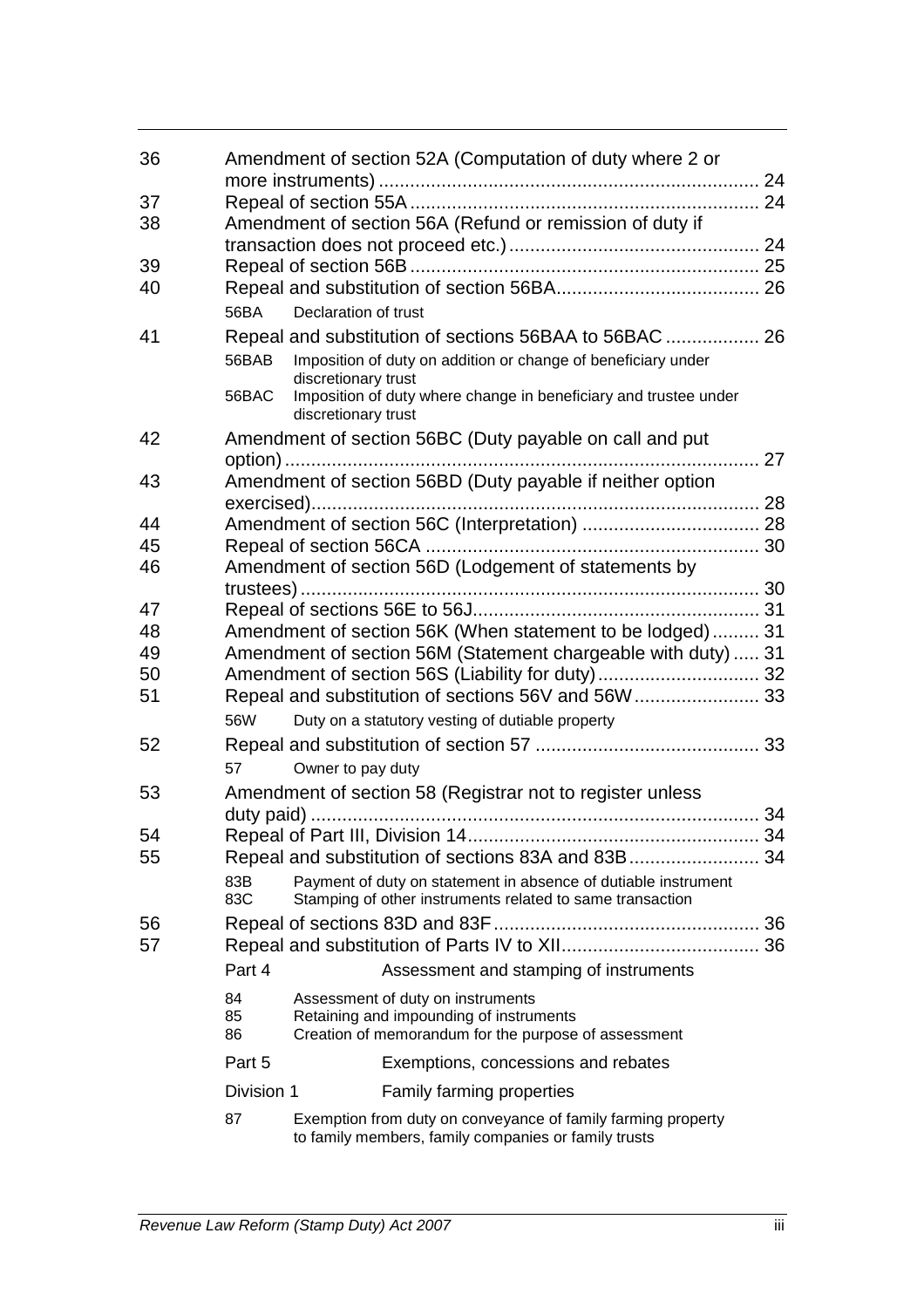| Division 2 |                                  |                                                             | Home incentive schemes                                                                                       |  |  |
|------------|----------------------------------|-------------------------------------------------------------|--------------------------------------------------------------------------------------------------------------|--|--|
|            | 88<br>89<br>90                   | Interpretation                                              | First home owner concession<br>Principal place of residence rebate                                           |  |  |
|            | Division3                        |                                                             | Matrimonial property settlements                                                                             |  |  |
|            | 91                               |                                                             | Conveyances of matrimonial property                                                                          |  |  |
|            | Division 4                       |                                                             | Managed investment schemes                                                                                   |  |  |
|            | 92                               |                                                             | Managed investment scheme conveyance                                                                         |  |  |
|            | Part 6                           |                                                             | <b>Miscellaneous</b>                                                                                         |  |  |
|            | 93<br>94<br>95<br>96<br>97<br>98 | Authorised stamps<br>Regulatory offences<br>Regulations     | Forgery etc. of authorised stamp<br>Admissibility of unstamped instruments<br>Former transitional provisions |  |  |
| 58         |                                  |                                                             |                                                                                                              |  |  |
|            | Schedule 1<br>Schedule 2         |                                                             | Dutiable instruments and rates of duty<br>Exemptions from duty                                               |  |  |
| Part 4     |                                  | <b>Tribunal Rules</b>                                       | Amendment of Taxation and Royalty Appeals                                                                    |  |  |
| 59         |                                  |                                                             |                                                                                                              |  |  |
| Schedule 1 |                                  | Amendment of Taxation and Royalty Appeals<br>Tribunal Rules |                                                                                                              |  |  |
| Schedule 2 |                                  | Repeal of Laws                                              |                                                                                                              |  |  |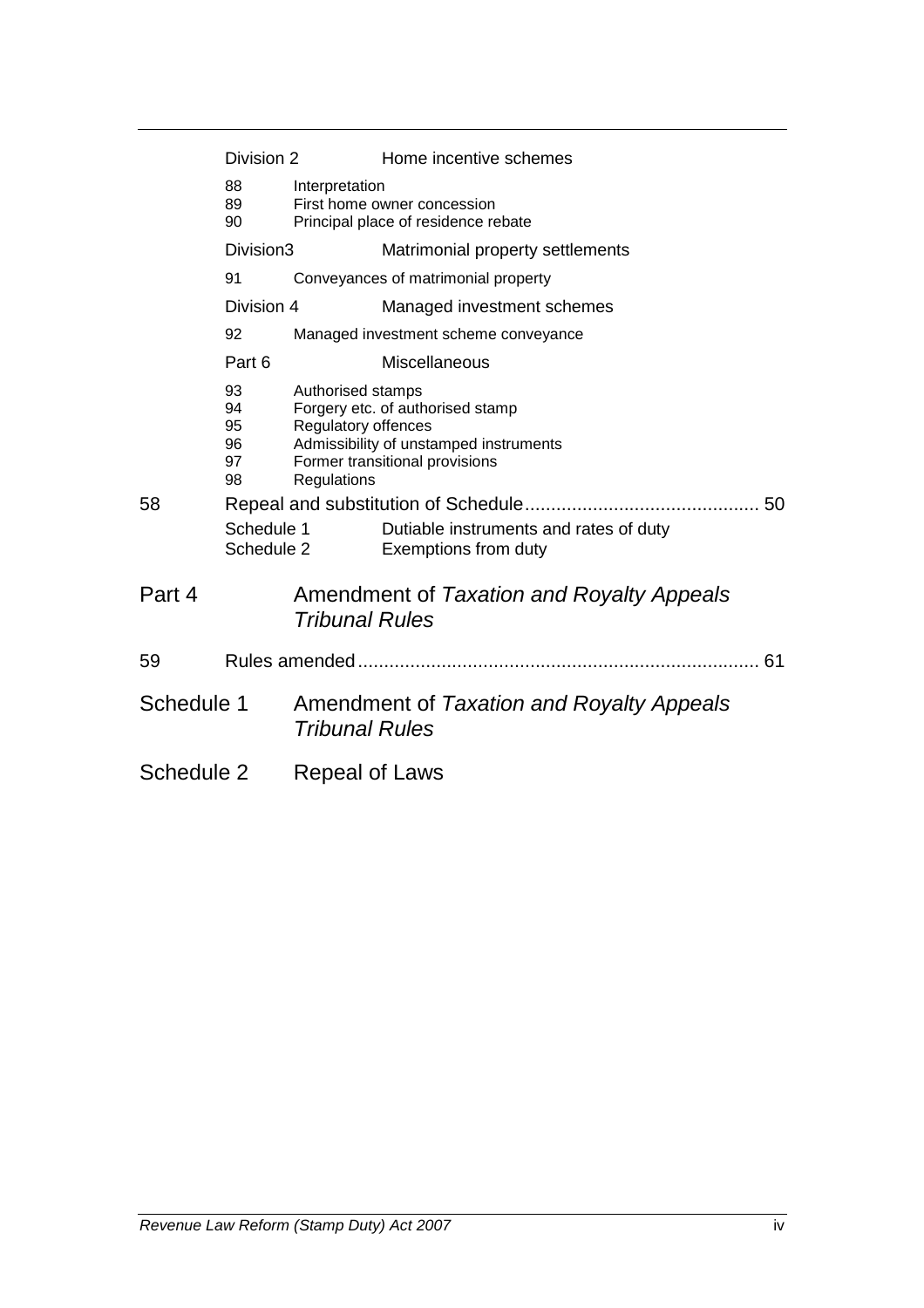

# **NORTHERN TERRITORY OF AUSTRALIA** \_\_\_\_\_\_\_\_\_\_\_\_\_\_\_\_\_\_\_\_

# Act No. 27 of 2007 \_\_\_\_\_\_\_\_\_\_\_\_\_\_\_\_\_\_\_\_

# An Act to repeal the *Stamp Duty Act* and to amend the *Taxation (Administration) Act*

[*Assented to 29 October 2007*] [*Second reading 23 August 2007*]

# **The Legislative Assembly of the Northern Territory enacts as follows:**

# **Part 1** Preliminary

# **1 Short title**

This Act may be cited as the *Revenue Law Reform (Stamp Duty) Act 2007*.

# **2 Commencement**

This Act commences on 1 January 2008.

# **Part 2 Repeal of laws**

# **3 Repeal of laws**

The laws specified in Schedule 2 are repealed.

# **Part 3 Amendment of** *Taxation (Administration) Act*

# **4 Act amended**

This Part amends the *Taxation (Administration) Act*.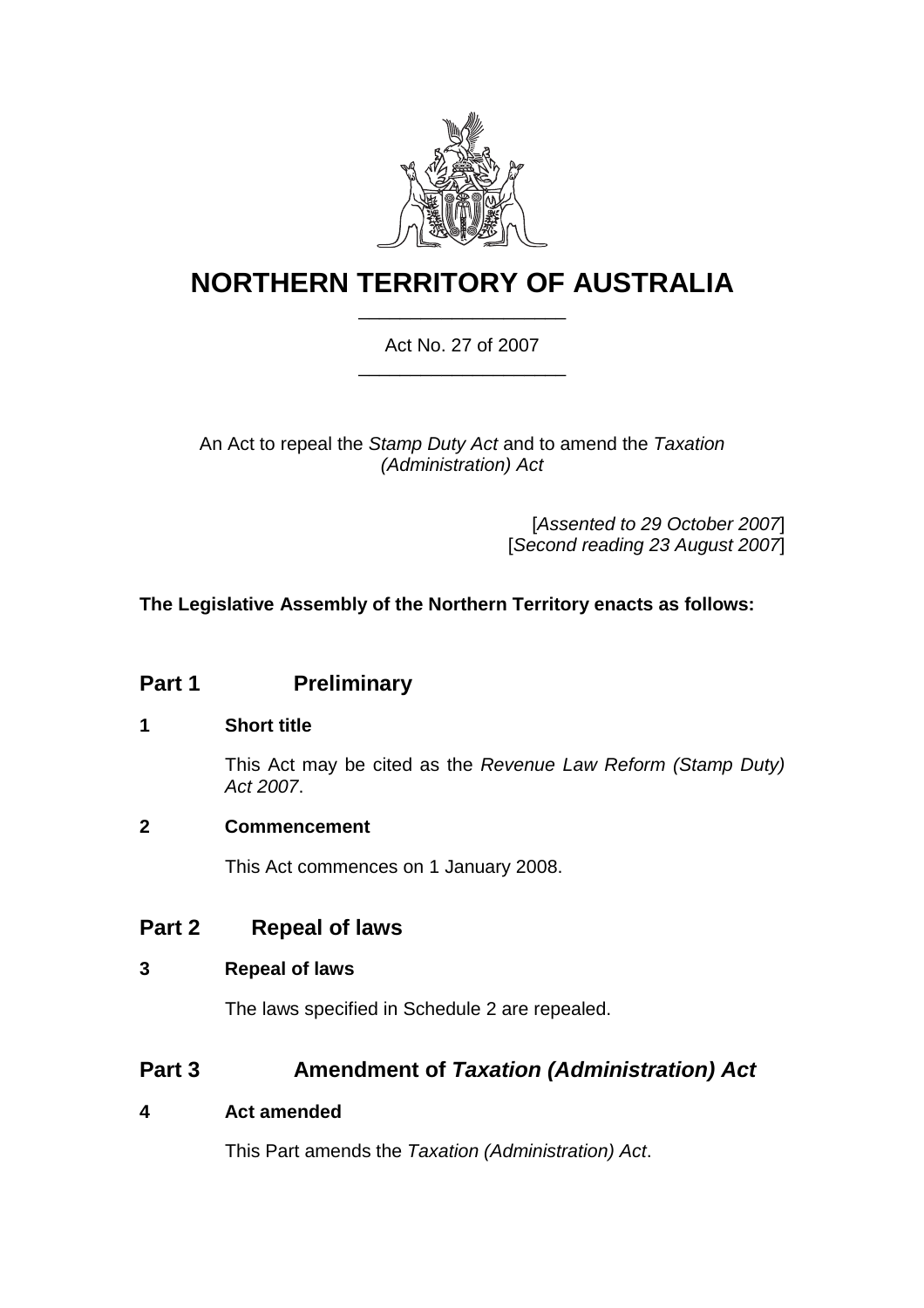| 5 | <b>Amendment of long title</b> |
|---|--------------------------------|
|---|--------------------------------|

Long title

*omit*

**the assessment, payment and collection of stamp duty and tax**

*substitute*

**stamp duty** 

# **6 Amendment of Part I heading**

Part I, heading

*omit*

**PART I**

*substitute*

**PART 1** 

**7 Repeal and substitution of section 1** 

Section 1

*repeal, substitute* 

# **1 Short title**

This Act may be cited as the *Stamp Duty Act*.

**8 Repeal of section 3** 

Section 3

*repeal*

# **9 Amendment of section 4 (Interpretation)**

(1) Section 4(1), definitions *adhesive stamp*, *assessment, associated person*, *cancellation*, *Commissioner*, *conveyance*, *conveyee*, *court*, *discretionary trust*, *duty*, *impressed stamp*, *insurer*, *judge*, *lease*, *non-resident*, *partnership interest*, *recognised financial market*, *repealed Ordinances*, *return*, *stamp duty*, *surrender of dutiable property*, *tax* and *this Act*

*omit*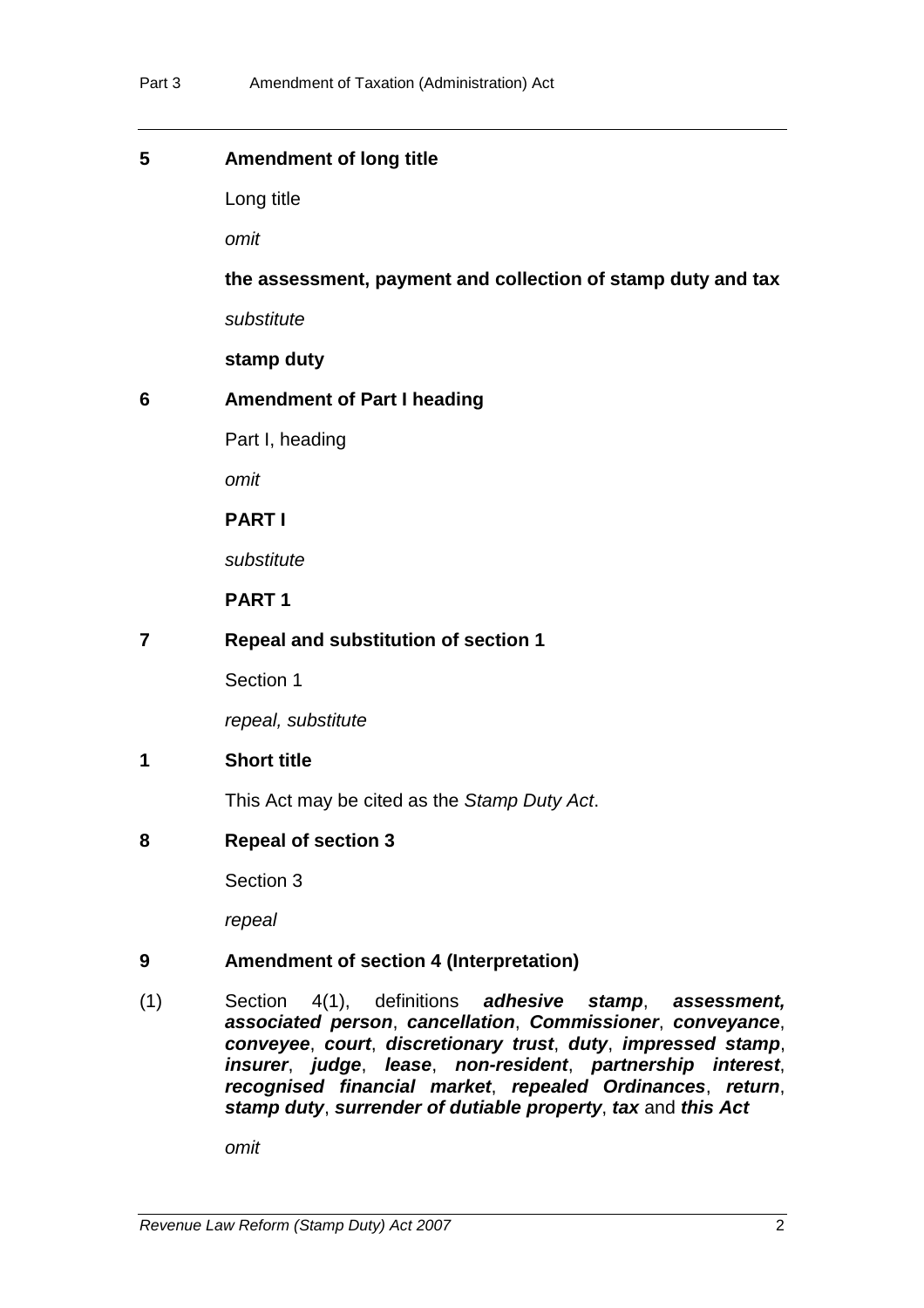#### (2) Section 4(1)

*insert (in alphabetical order)*

*associate*, see subsection (2).

*authorised stamp* means a stamp approved by the Commissioner for use under this Act to denote the payment of duty (or that no duty is payable).

**beneficiary** includes an object of a discretionary trust.

*brother/sister* – a person is the brother or sister of another if they have one or both parents in common.

*change in control*, of a corporation – a change in control of a corporation occurs when a person, or a group of associates, becomes able to exercise, or to control (directly or indirectly) the exercise of, a majority of the votes exercisable at meetings of the directors or shareholders of the corporation.

*change in control*, of a trust includes the following:

- (a) if a person has a power to appoint and revoke the appointment of the trustee:
	- (i) a change of, or a change in control of, the person who has the power; or
	- (ii) a variation in, or the transfer or some other disposition of, the power;
- (b) a change of trustee, a change in control of a corporate trustee, or the appointment of an additional trustee;
- (c) a change of, or a change in control of, a person in a position to make or influence (directly or indirectly) a decision to vest, or to refrain from vesting, an interest in the trust property in a beneficiary.

*conveyance* includes the following:

- (a) the grant of property but not:
	- (i) the grant of a lease other than a convertible Crown lease; or
	- (ii) the grant of a patent;
- (b) the transfer or assignment of property;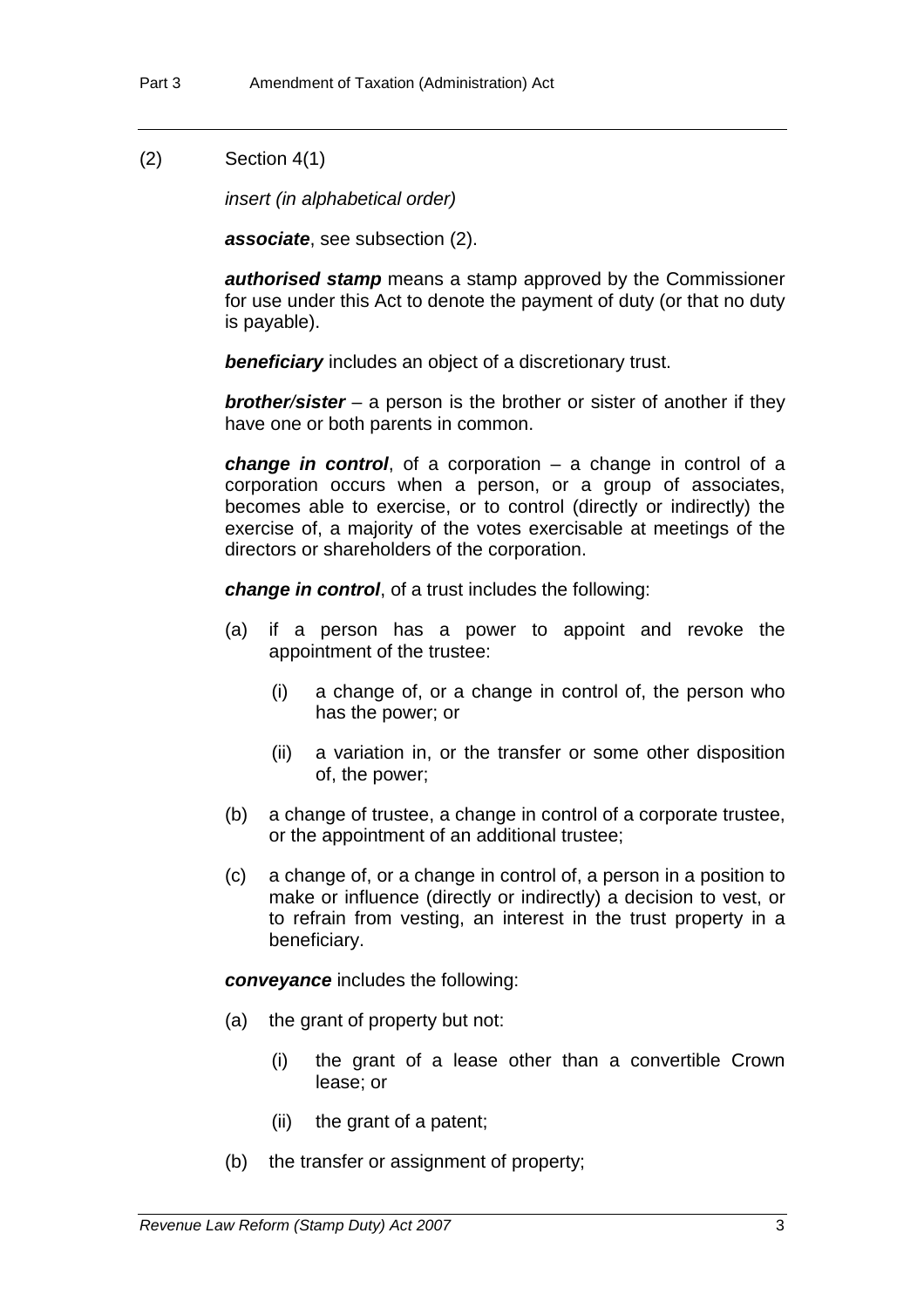- (c) the vesting of property in, or the accrual of property to, a person;
- (d) the foreclosure of a mortgagor's equity of redemption in mortgaged property;
- (e) a transaction that is taken to be, or treated as, a conveyance under this Act;
- (f) an agreement to make a conveyance;

and includes an instrument effecting or evidencing a conveyance (including a decree, judgment or order of a court).

*conveyee* means a person to whom property is granted, transferred or assigned, in whom property is vested, or to whom property accrues under a conveyance.

*declaration of trust* means a declaration (other than a declaration by will or testamentary instrument) that property vested, or to be vested, in the declarant is, or is to be, held in trust and includes such a declaration whether made unilaterally or by agreement and whether made with or without the knowledge of the beneficiaries.

*discretionary trust* means a trust under which:

- (a) the identity of a beneficiary, or the quantum of the interest in trust property to be taken by a beneficiary, is to be determined by the trustee or some other person; or
- (b) an interest in trust property vests if a discretion conferred under the terms of the trust is not exercised; or
- (c) an interest in trust property has vested but is liable, under the terms of the trust, to be divested on the exercise of a discretion by the trustee or some other person;

and includes a trust classified by regulation as a discretionary trust but does not include a trust solely for charitable purposes or a trust of a class excluded by regulation from the ambit of this definition.

*dutiable instrument* means an instrument:

- (a) that is classified as a dutiable instrument in Schedule 1; or
- (b) that is liable to duty under any other provision of this Act.

*dutiable transaction* – a transaction is a dutiable transaction if:

(a) a liability to ad valorem duty is imposed under this Act in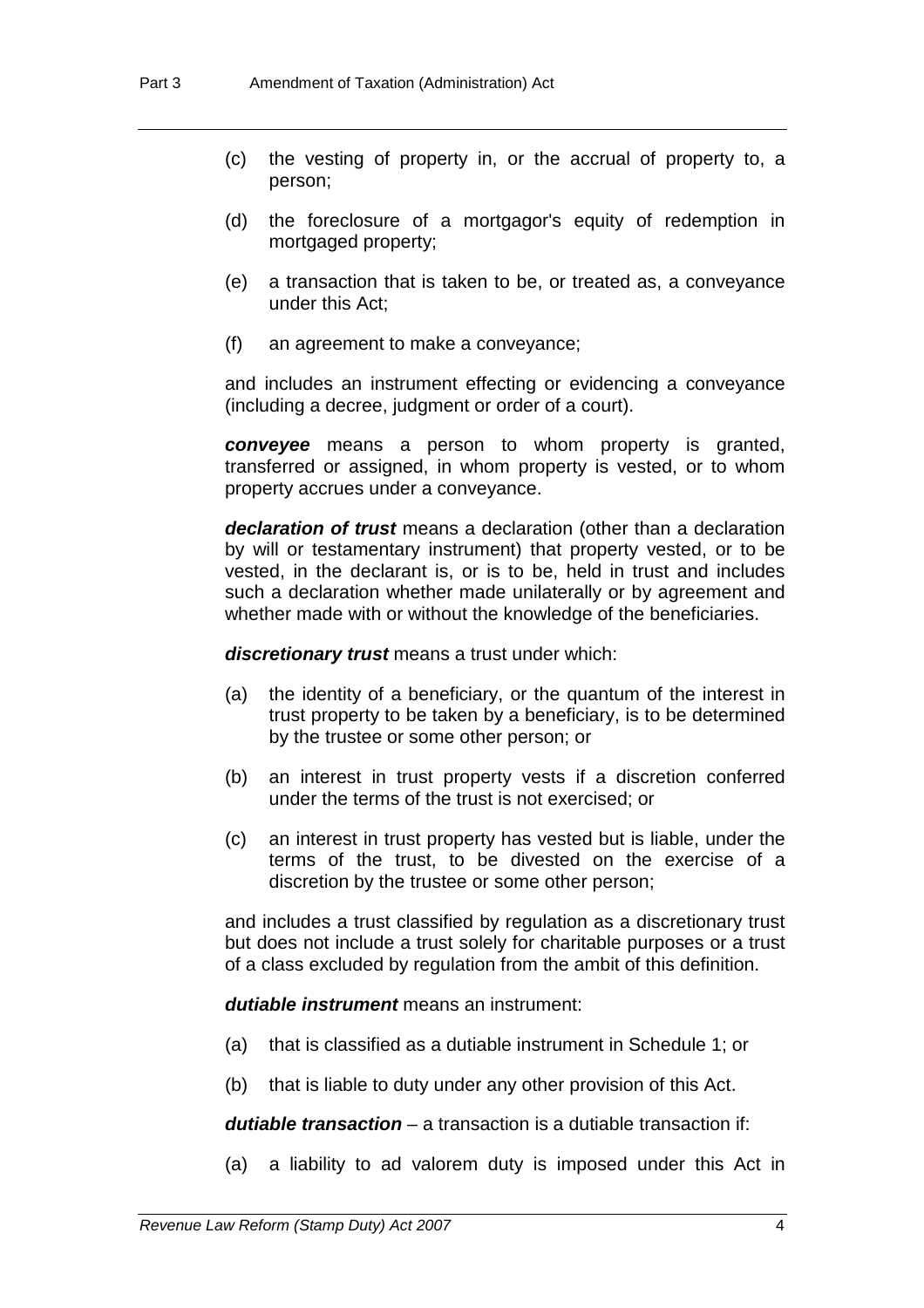respect of the transaction; or

- (b) an instrument effecting, or evidencing, the transaction is liable to ad valorem duty under this Act; or
- (c) the transaction was not effected by an instrument but, if it had been, the instrument would have been liable to ad valorem duty under this Act; or
- (d) a statement or return is required under this Act in relation to the transaction and the statement or return is liable to ad valorem duty.

*dutiable value*, see section 4AB.

*duty* means stamp duty.

*exempt instrument or transaction* means an instrument or transaction that:

- (a) is exempt from duty under Schedule 2 or any other provision of this Act; or
- (b) is exempted from duty under the regulations.

*family* means 2 or more persons connected with each other by family relationships.

*family company* means a company of which all shareholders are members of the same family.

*family relationship* means any of the following relationships:

- (a) the relationship between a person and the person's spouse;
- (b) the relationship between a person and the person's child or remoter lineal descendant;
- (c) the relationship between a person and the child or remoter lineal descendant of the person's spouse;
- (d) the relationship between a person and the person's brother or sister;
- (e) the relationship between a person and the child or remoter lineal descendant of a brother or sister;
- (f) the relationship between a person and the spouse of a person with whom a relationship exists under paragraph (b), (c), (d) or (e).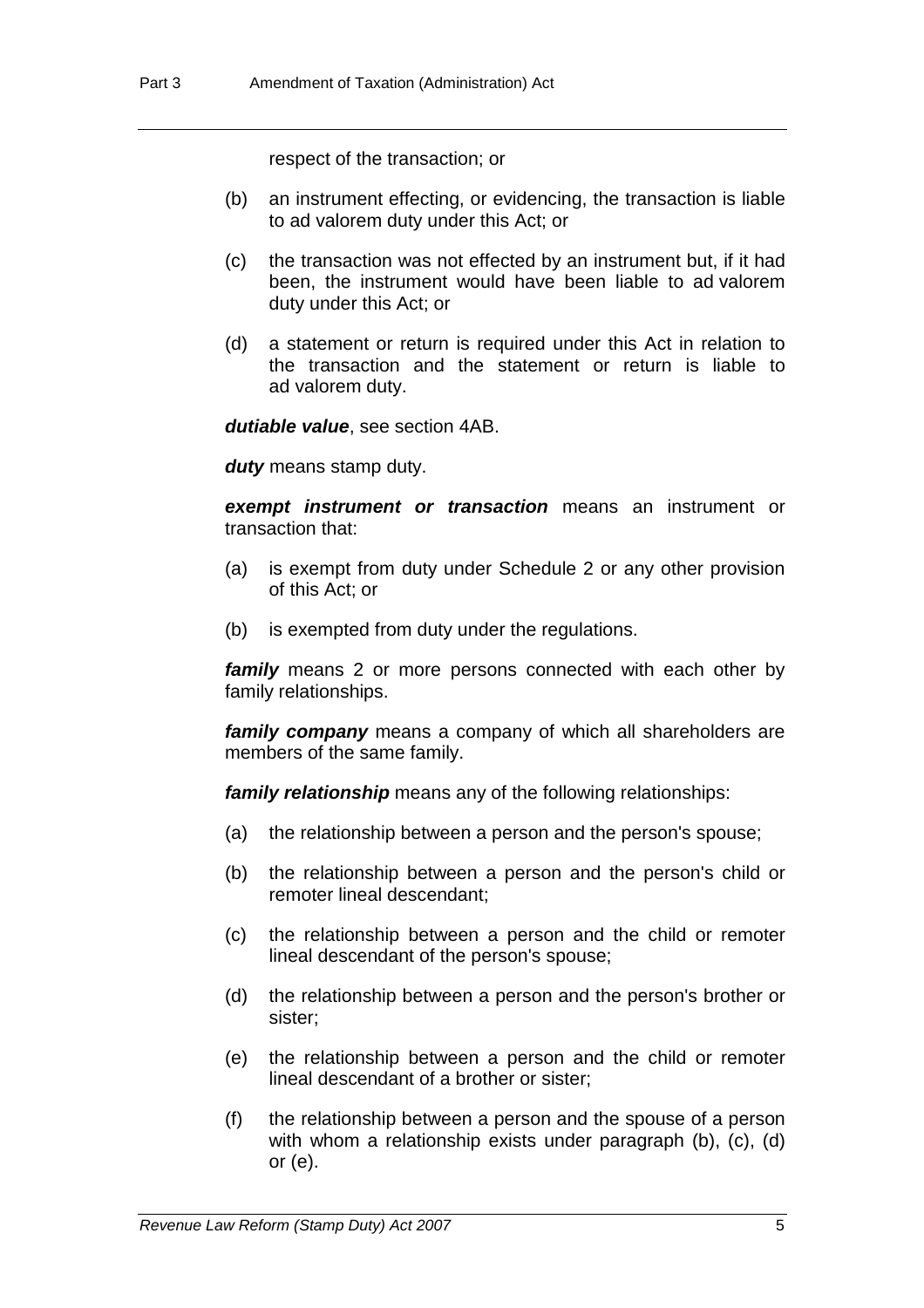*family trust* means a trust established to benefit the members of a particular family and in which only members of the relevant family may be beneficiaries.

*farming land* means land, or an estate or interest in land, that is farming property.

*farming property* means property used solely or principally for farming purposes and includes an estate or interest in such property.

#### *farming purposes* means:

- (a) the business of primary production; or
- (b) a purpose classified by regulation as a farming purpose.

*insurer* means a person that grants, issues or renews, or intends to grant, issue or renew, a policy of insurance in respect of which duty is imposed.

**Interest**, in property, includes the potential beneficial interest of an object of a discretionary trust.

*land-holding corporation* means a land-holding corporation as defined for Part 3, Division 8A and includes a unit trust scheme that is treated as a land-holding corporation for the purposes of that Division.

*lease* includes:

- (a) a lease granted under an Act; and
- (b) a sublease; and
- (c) an agreement for a lease or sublease; and
- (d) a franchise arrangement.

*legislation* includes subordinate legislation and an instrument made under principal or subordinate legislation.

*majority shareholder*, of a corporation, means a person who has a substantial holding (as defined in section 9 of the Corporations Act 2001) related to voting shares carrying 50% or more of the votes attached to voting shares in the corporation.

*object*, of a discretionary trust, means a person in whom an interest in the trust property might vest, or might be vested, under the terms of the trust.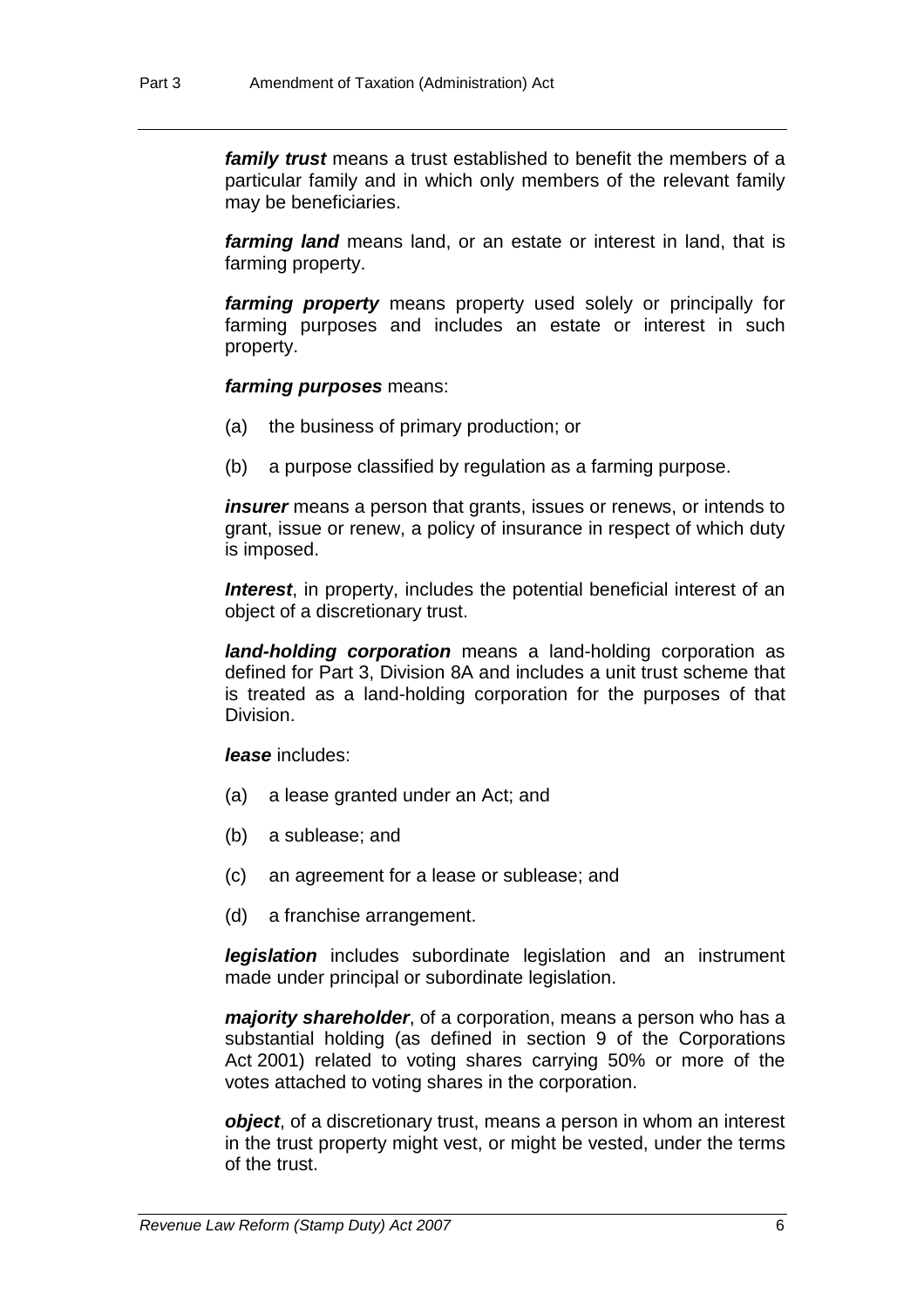*partnership acquisition*, see section 27(2).

*partnership interest* means a partnership interest as defined in Part 3, Division 3.

#### *primary production* means:

- (a) the growing or cultivation of trees, crops or other vegetation (including fungi) for sale or for sale of their produce; or
- (b) the breeding, rearing or maintenance of living creatures for sale as food or for the production of skins, shells or bodily produce for sale.

*property* includes an estate or interest in property.

*recognised financial market* means a financial market that is a member of the World Federation of Exchanges or is declared by regulation to be a recognised financial market.

*related* – a corporation is related to another corporation if they are related corporations under section 50 of the Corporations Act 2001.

*responsible party*, to a dutiable instrument or dutiable transaction, means the party responsible for the payment of duty on the instrument or transaction and includes, where a dutiable transaction is not effected by a dutiable instrument, a person who would have been liable to pay duty on a dutiable instrument if such an instrument had existed.

*spouse* includes de facto partner.

*stamp duty* means duty imposed under this Act or the former *Stamp Duty Act*.

**statutory vesting** means the vesting of property by or under legislation of the Commonwealth, a State or Territory of the Commonwealth or a jurisdiction outside Australia.

*trust property* includes both capital and income of a trust.

(3) Section 4(1), definition *dutiable property*, paragraph (j)(v), after "be issued"

*insert*

to the conveyee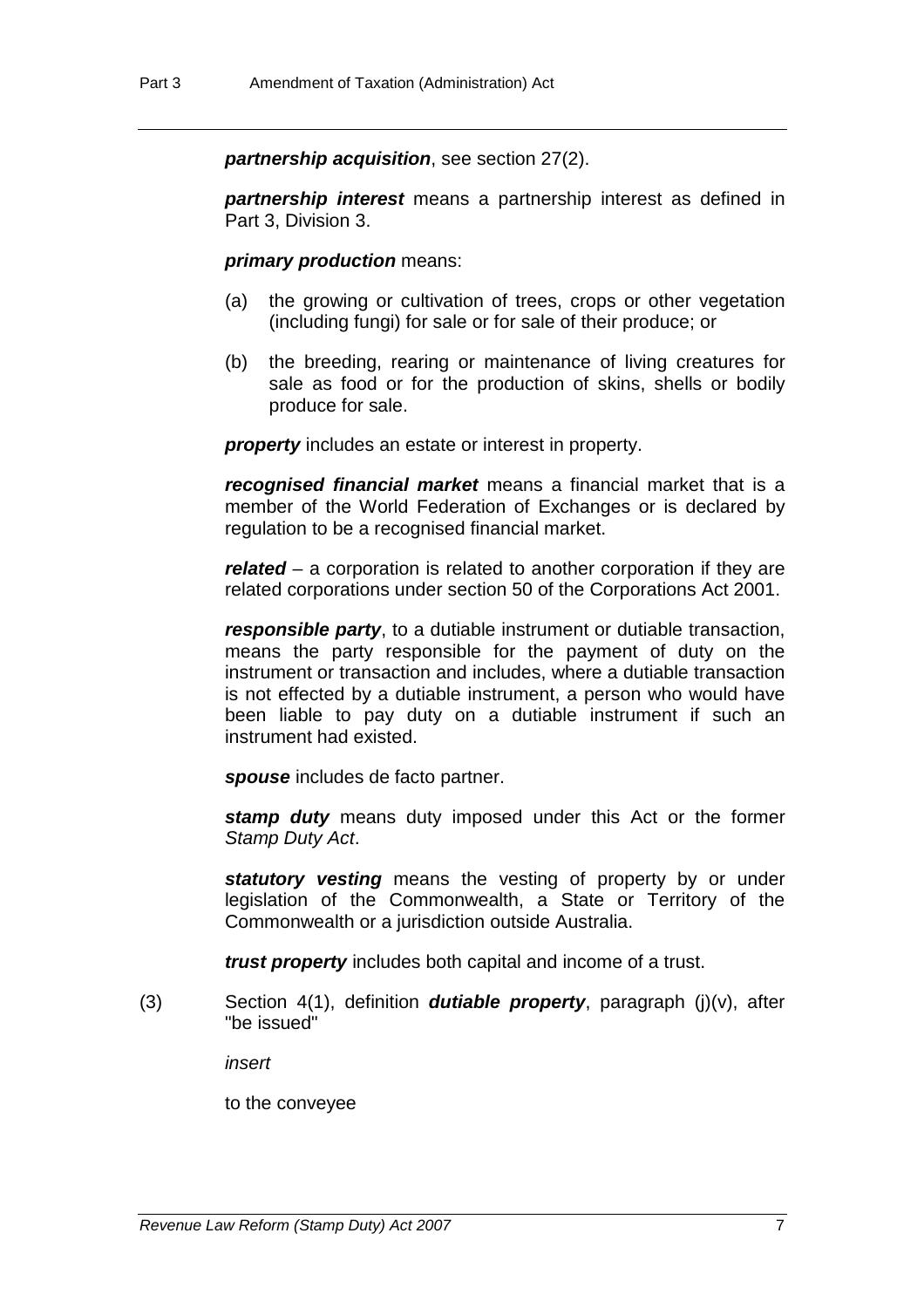(4) Section 4(3)

*omit, substitute*

- (2) A person is an associate of another if:
	- (a) they are members of the same family; or
	- (b) they are related corporations; or
	- (c) one is a corporation and the other is a director of, or a shareholder in, the corporation; or
	- (d) they are both trustees of the same trust, or of different trusts with a common beneficiary, or one is a trustee and the other is a beneficiary of the same trust; or
	- (e) a chain of relationships can be traced between them under one or more of the above paragraphs.
- (3) Legislation is taken to provide for the statutory vesting of property if it makes a person or body the successor in title to property of another person or body.
- (4) An instrument is duly stamped if the payment of duty on the instrument or the non-liability of the instrument to duty is indicated by:
	- (a) an authorised stamp on the instrument; or
	- (b) an endorsement made on the instrument in a manner and form approved by the Commissioner.

# **10 Amendment of section 4A (Unencumbered value)**

Section 4A(3A) to (6)

*omit, substitute*

- (4) An encumbrance includes:
	- (a) a mortgage or charge; or
	- (b) a debt or liability that might give rise to a right of recourse against the property; or
	- (c) any agreement or arrangement (including a lease) that has the effect of reducing the value of the property unless:
		- (i) the parties to the agreement or arrangement are not associates; and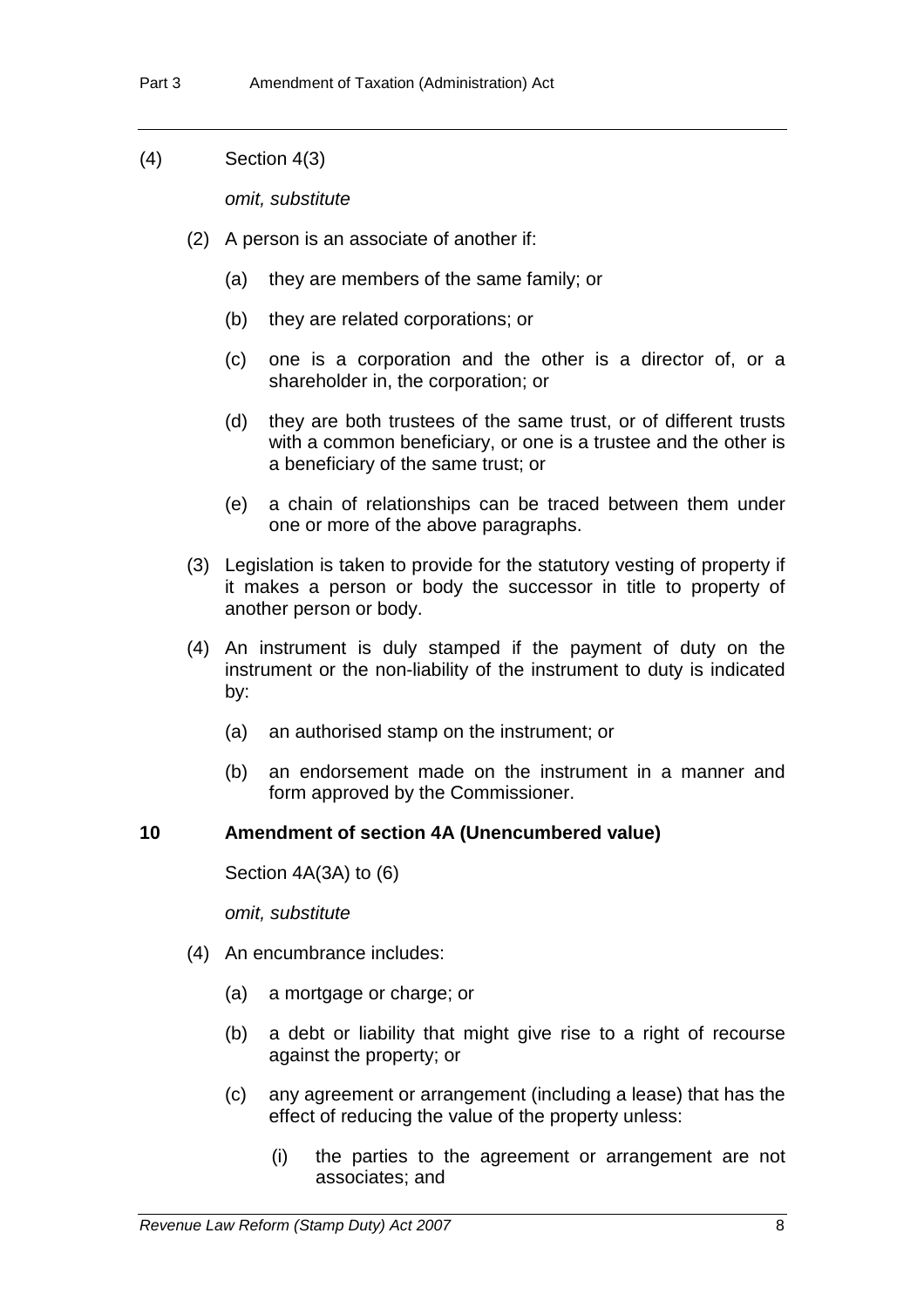(ii) the Commissioner is satisfied that the agreement or arrangement was not made for a purpose (collateral or otherwise) of reducing the value of the property;

but does not include an easement or restrictive covenant unless the Commissioner is of the opinion that it was created or entered into for a purpose (collateral or otherwise) of reducing the value of the property.

 (5) For the purpose of assessing duty on a particular conveyance the Commissioner may, if satisfied that improvements on land subject to the conveyance have been built by, or at the expense of, the conveyee, reduce the unencumbered value of the land by an amount that reflects, in the Commissioner's opinion, the value of the improvements at the date of the conveyance.

#### **11 Repeal and substitution of section 4AB**

Section 4AB

*repeal, substitute* 

### **4AB Dutiable value**

- (1) The dutiable value of dutiable property is:
	- (a) if consideration is, or is to be, given for the property the amount or value of the consideration or the unencumbered value of the property (whichever is the greater); or
	- (b) if no consideration is given for the property the unencumbered value of the property.
- (2) If the amount of consideration is dependent on future contingencies, the dutiable value of the property will be assessed on the assumption that the contingencies will operate so as to maximise the consideration to be given for the property.
- (3) However, if it is later shown, on an application for reassessment of duty, that the consideration actually given is less than the assumed consideration, and there is no further scope for contingent increase, the Commissioner may reassess the dutiable value of the property taking into account the amount or value of the consideration actually given.

#### **4AC Valuing certain interests in property**

 (1) If property is held in common by 2 or more persons, the value of the interest of an owner in the property is assessed by multiplying the total value of the property by a fraction representing the owner's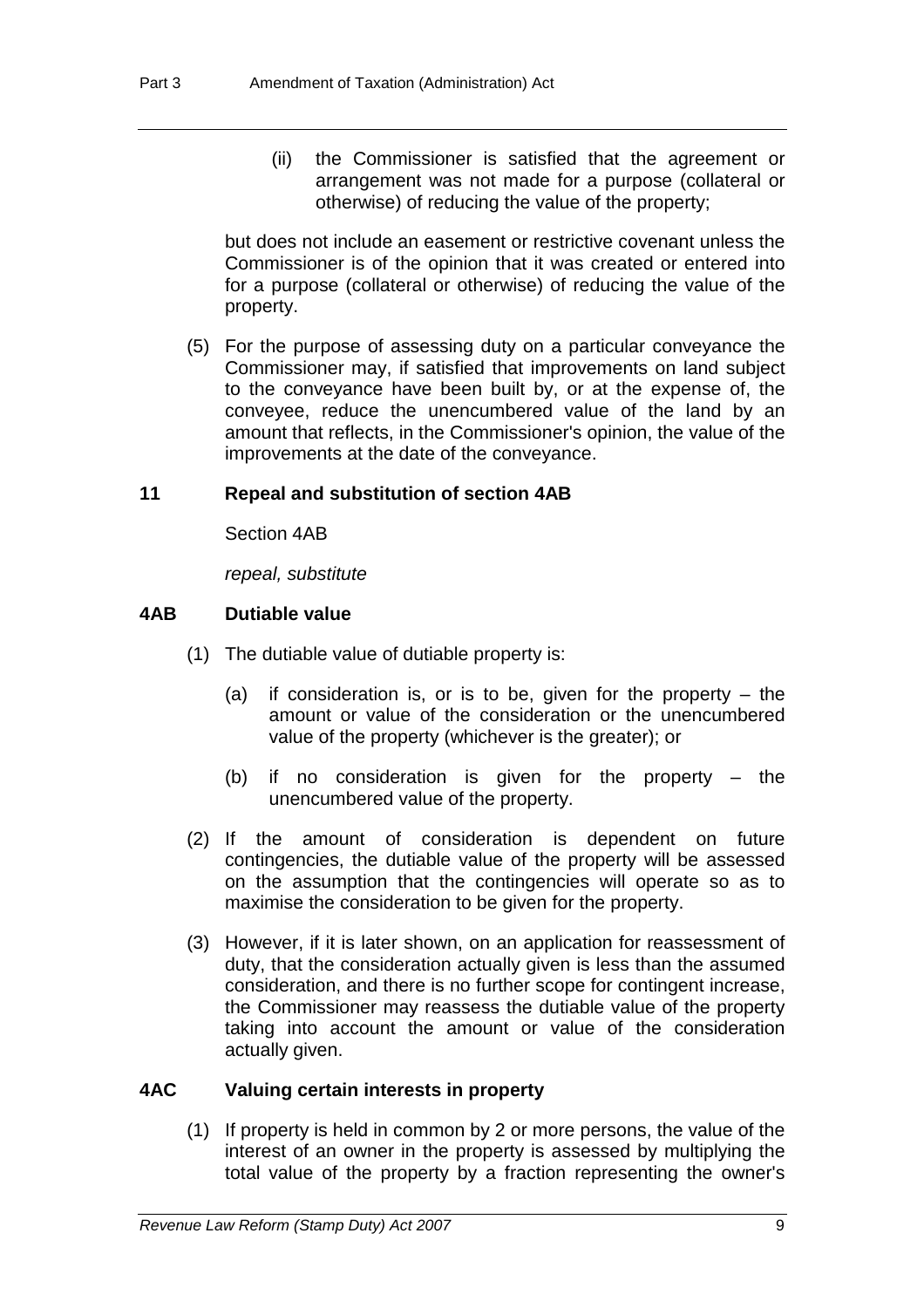proportionate share of ownership.

- (2) The interest of a joint owner of property is valued as if both or all joint owners were tenants in common in equal shares.
- (3) This section is applicable both to unencumbered and dutiable value.

# **12 Amendment of section 4B (Tax avoidance schemes)**

Section 4B(2)

*omit, substitute*

- (2) A tax avoidance scheme is a scheme of which a purpose (collateral or otherwise) is, in the Commissioner's opinion:
	- (a) to avoid or reduce the duty that would be payable, apart from the scheme, under this Act; or
	- (b) to obtain the benefit of an exemption or concession from duty that would not be available apart from the scheme.

# **13 Repeal and substitution of section 4D**

Section 4D

*repeal, substitute*

### **4D Surrender of property amounts to conveyance in certain circumstances**

- (1) A person surrenders property:
	- (a) if the person relinquishes, renounces or abandons the property; or
	- (b) if the person owns the property and it is cancelled, abrogated, forfeited or extinguished.
- (2) A surrender of property is a conveyance of the property if:
- (a) the surrender results in an accretion to the interest of someone (the *conveyee*) in property to which the surrender relates; or

*Example* 

*The surrender of a reversionary interest, or an interest in remainder.* 

(b) the surrender removes a restriction on the right that someone (the *conveyee*) has to use the property to which the surrender relates; or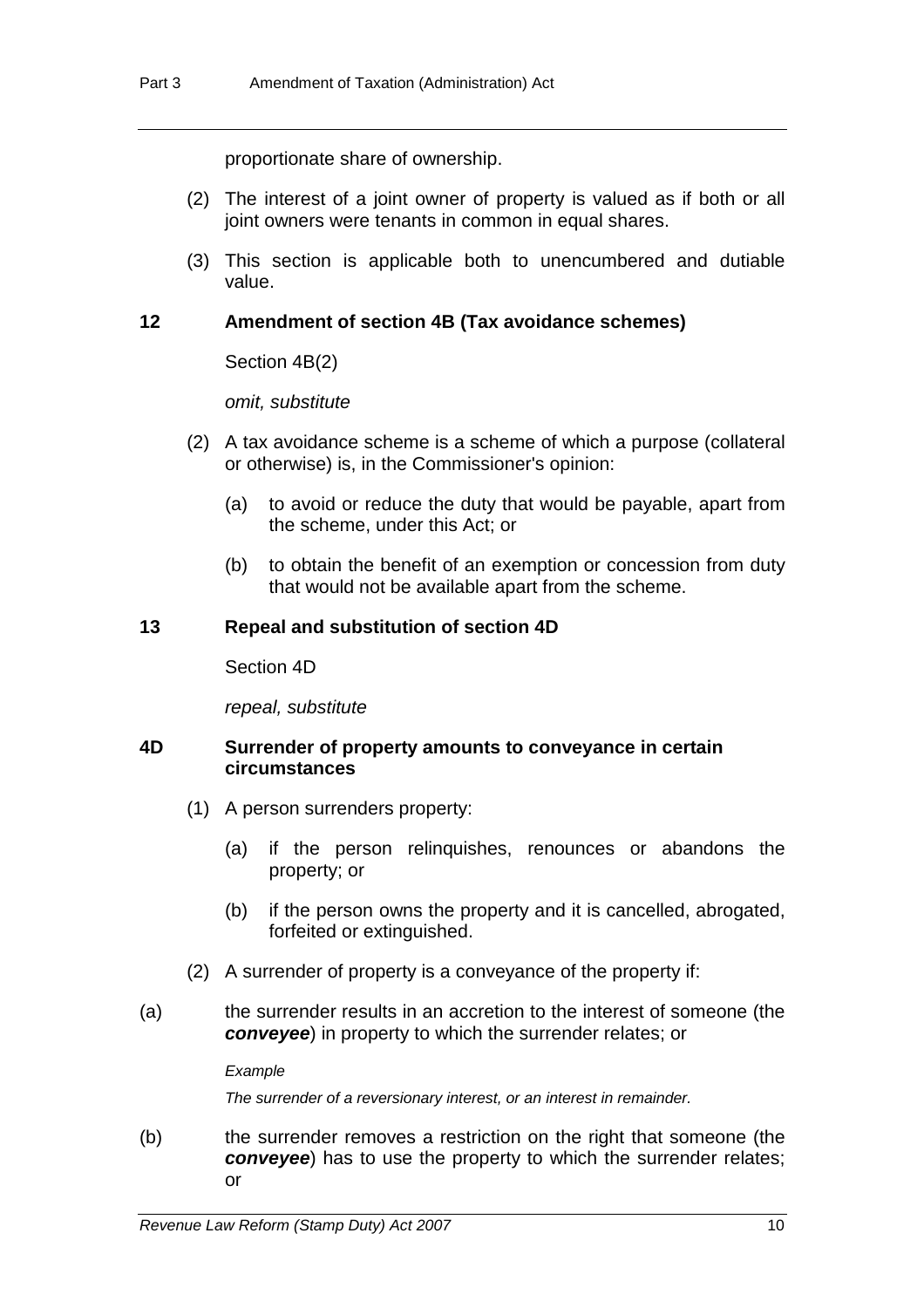#### *Example*

*The surrender of a lease over property.* 

(c) the surrender enables someone (the *conveyee*) to convey the property or substantially similar property to a third person.

*Example* 

*The surrender of a franchise arrangement.* 

# **14 Repeal and substitution of Part II**

Part II

*repeal, substitute*

# **Part 2 Stamp duty**

# **5 Imposition of duty**

- (1) Stamp duty is imposed, in accordance with this Act:
	- (a) on dutiable instruments; and
	- (b) in respect of dutiable transactions.
- (2) However, duty is not imposed on, or in respect of, an exempt instrument or transaction.

# **6 Rate of duty**

The rate of duty is the rate specified in Schedule 1 for an instrument or transaction of the relevant class.

# **15 Repeal and substitution of Part III heading**

Part III, heading

*repeal, substitute*

# **Part 3 Liability to duty**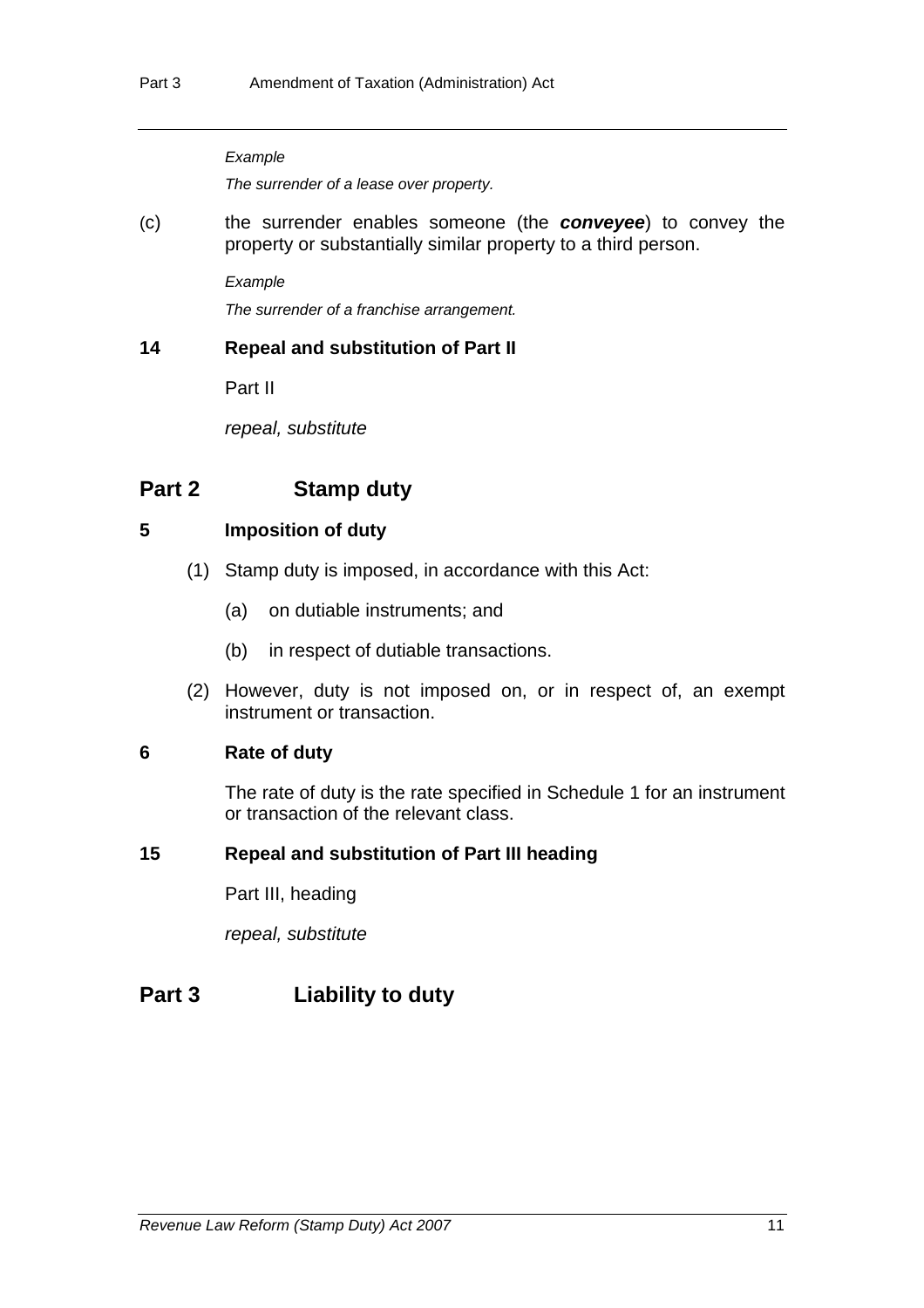# **16 Repeal and substitution of sections 9 and 9A**

Sections 9 and 9A

*repeal, substitute*

#### **9 Time for lodgement of instrument etc.**

- (1) Subject to this Act, a dutiable instrument must be lodged with the Commissioner for the assessment of duty:
	- (a) within 60 days after it is first executed; or
	- (b) if it becomes legally effective without execution within 60 days after it becomes legally effective.
- (2) The obligation imposed by subsection (1) applies:
	- (a) whether the instrument is first executed within or outside the Territory; and
	- (b) whether the instrument is within or outside the Territory.
- (3) However, the obligation to lodge a dutiable instrument for the assessment of duty does not extend to:
	- (a) a motor vehicle certificate of registration; or
	- (b) a policy of insurance (or life insurance); or
	- (c) an instrument that is exempt from duty under any of the following provisions of Schedule 2:
		- (i) items 9 to 13;
		- (ii) item 15;
		- (iii) items 24 to 28.
- (4) If the instrument is a statement or return it must be lodged on or before the last day allowed for its lodgement.
- (5) Duty on an instrument, or to be assessed by reference to an instrument, must be paid on or before the last day allowed for lodgement of the instrument unless a later date is fixed in a notice of assessment of duty.
- (6) A person who is liable to duty on an instrument, or to be assessed by reference to an instrument, must ensure that:
	- (a) the instrument is lodged with the Commissioner for the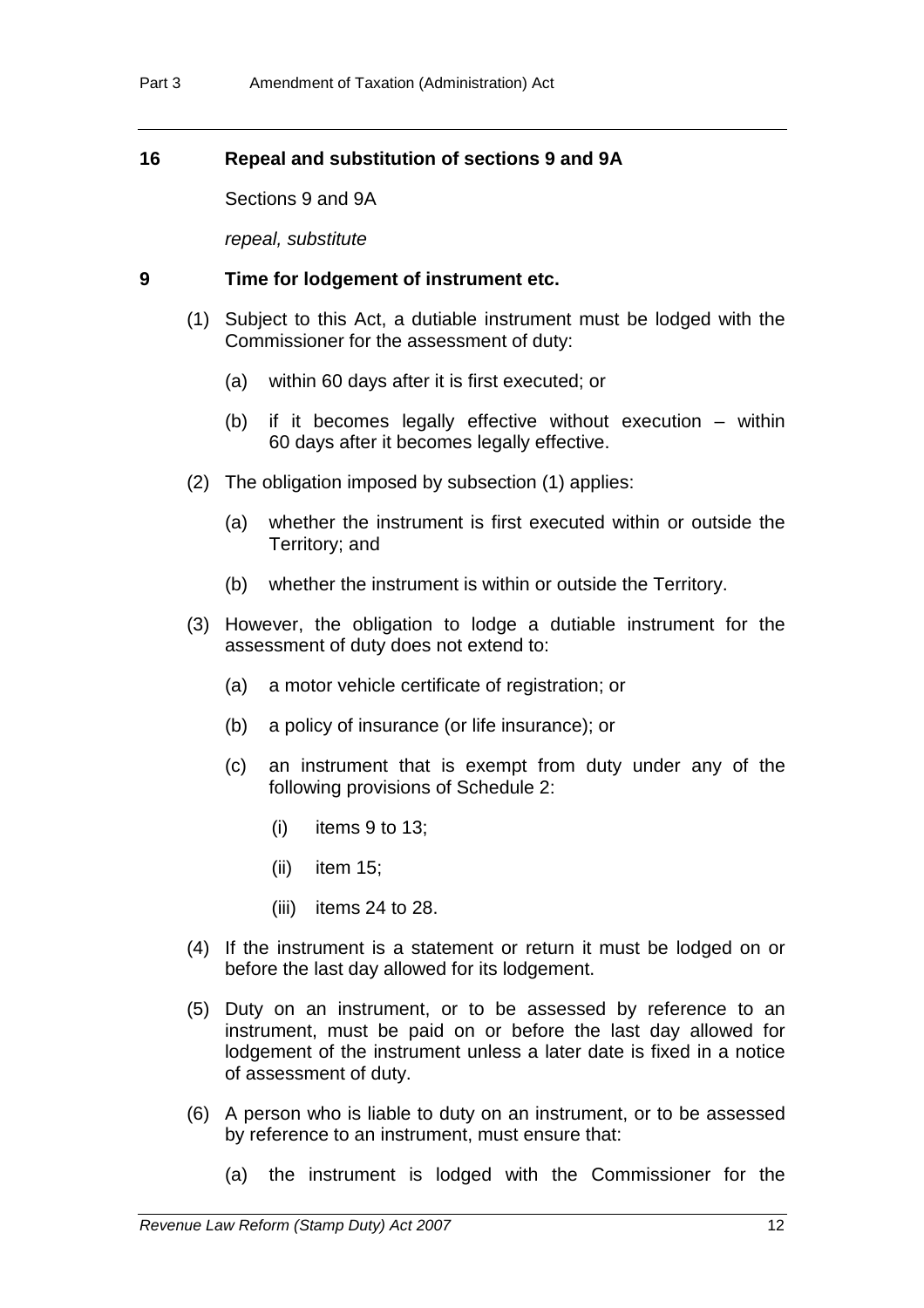assessment of duty on or before the last day allowed for its lodgement; and

- (b) the duty is paid on or before the last day allowed for payment.
- (7) If this Act does not make a particular party to a dutiable transaction liable for payment of duty on the transaction, or an instrument related to the transaction, then all parties are jointly and severally liable for the payment of duty.

### **9A Unstamped instruments not to be registered**

A person must not register, enrol or enter a dutiable instrument in an official register or record unless it is duly stamped.

Maximum penalty: 50 penalty units.

# **17 Amendment of section 9BB (Apportioning certain dutiable property where business in Territory and elsewhere)**

Section 9BB(2) and (3)

*omit*

V is the greater of the consideration for or the unencumbered value of all the property conveyed to the conveyee that would have been dutiable property had that property been wholly situated in the Territory or wholly related to the business undertaking carried on in the Territory;

#### *substitute*

V is the dutiable value of all the property subject to the conveyance that would, assuming it were wholly situated in the Territory or wholly related to the business carried on in the Territory, be dutiable property;

# **18 Amendment of section 9C (Copies of instruments)**

Section 9C(2)

*omit*

duty and penalty, if applicable

*substitute*

duty (including any applicable interest and penalty tax)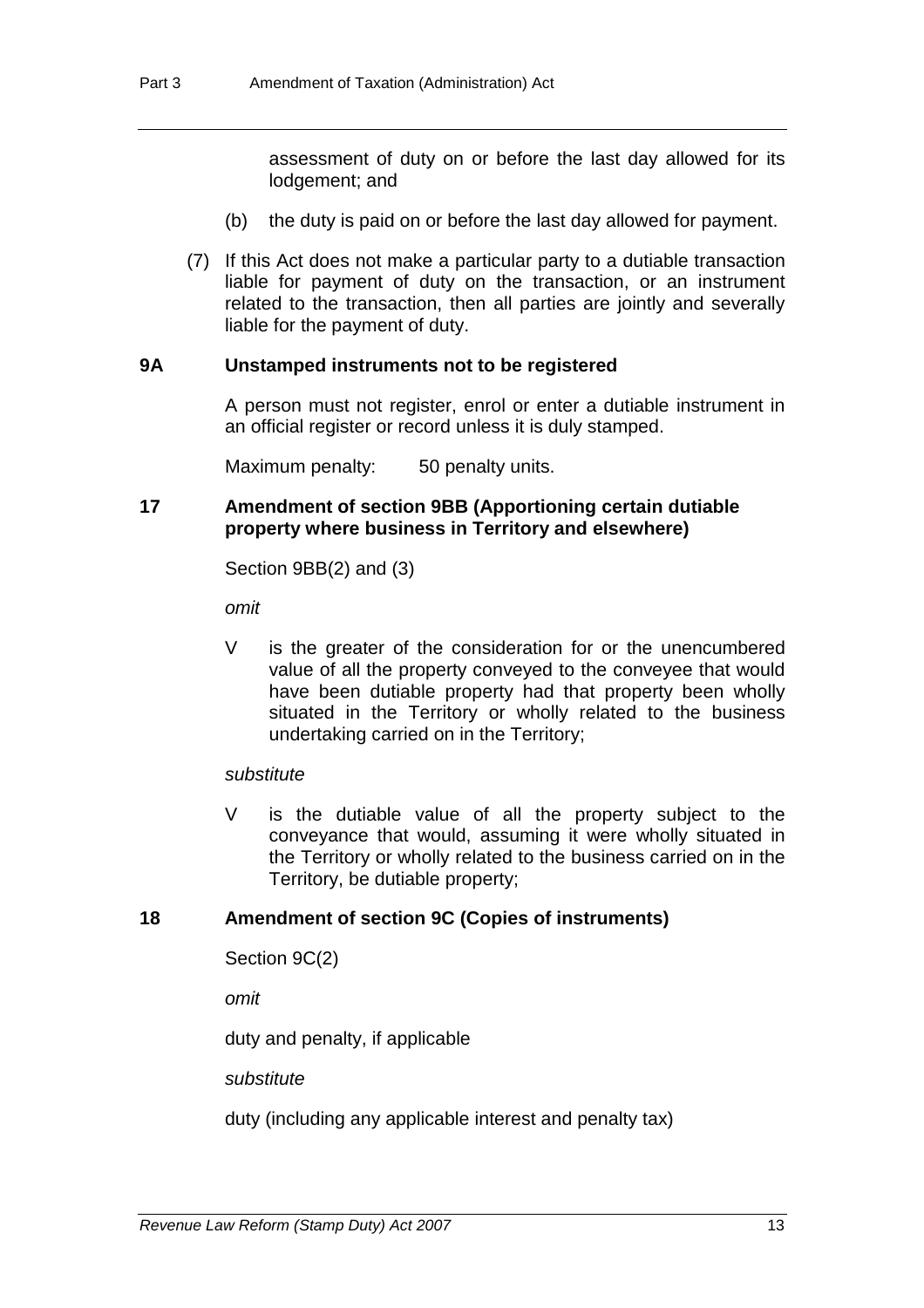# **19 Repeal and substitution of sections 10 to 13**

Sections 10 to 13

*repeal, substitute*

### **10 Duty on statutory corporations and Government Business Divisions**

An instrument to which a statutory corporation or a Government Business Division is a party is not exempt from stamp duty unless the instrument is of a class exempted by or under this Act from duty.

#### **11 Denotation of payment of duty**

- (1) The payment of duty is denoted by authorised stamp or in some other way approved by the Commissioner.
- (2) If the tax officer responsible for stamping a document indicates the amount of duty paid in handwriting placed on or near an authorised stamp, the handwriting is taken to form part of the authorised stamp.

#### **20 Repeal and substitution of sections 15 to 17A**

Sections 15 to 17A

*repeal, substitute*

#### **15 Single instrument relating to multiple transactions**

If a single instrument relates to 2 or more distinct transactions in respect of which duty is payable, the instrument is separately liable to duty in respect of each of those transactions.

#### **16 Multiple instruments relating to a single transaction**

 (1) If 2 or more instruments together relate to the same transaction, and both or all instruments are required to give effect to the transaction, the instruments must be treated as a single instrument executed at the time when the instruments became legally effective.

#### *Example*

*If a conveyance consists of a written offer followed by a written acceptance, both instruments would be treated as a single instrument of conveyance taking effect on the date of the acceptance.* 

 (2) If one such instrument is duly stamped with the duty applicable to the transaction as a whole, another instrument relating to the same transaction and referring to the duly stamped instrument, will also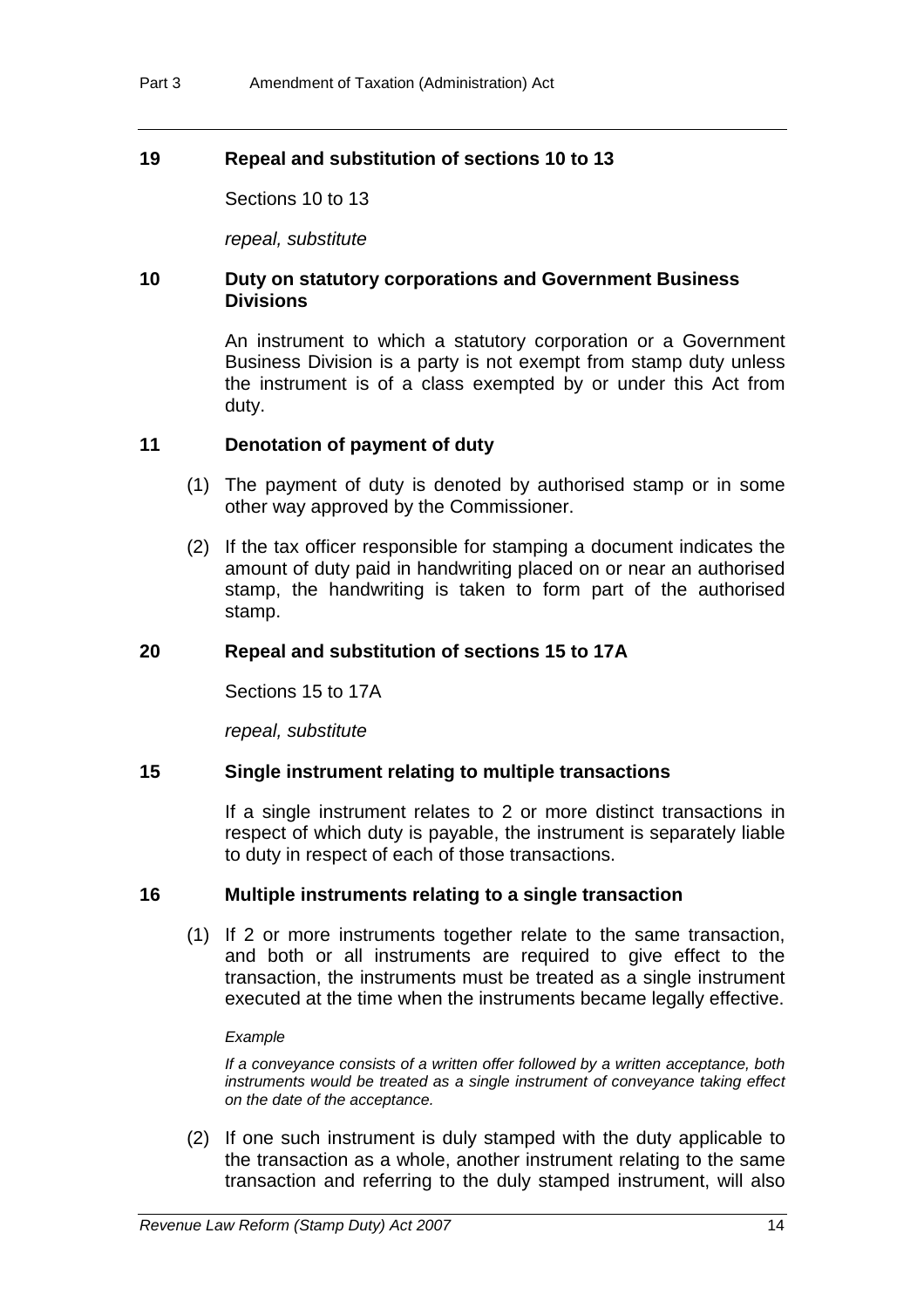be regarded as duly stamped.

#### **17 Stamping of counterparts or copies**

The Commissioner must, if satisfied that an instrument is a counterpart or copy of an instrument that has been duly stamped, stamp the counterpart or copy with a stamp indicating that the original has been duly stamped.

### **17A Stamp duty on related instruments**

- (1) A conveyance to give effect to an agreement to convey dutiable property is to be stamped without payment (or further payment) of ad valorem duty if:
	- (a) the agreement is duly stamped as a conveyance; and
	- (b) the conveyance is subsequent to, and in conformity with, the agreement; and
	- (c) no further dutiable transaction affecting the dutiable property has occurred between the date of the agreement and the date of the conveyance.
- (2) However:
	- (a) the conveyee must be the person, identified in the agreement, to whom the dutiable property was agreed to be conveyed; or
	- (b) the Commissioner must be satisfied that the person so identified entered into the agreement as agent for the conveyee; or
	- (c) the Commissioner must be satisfied that the person so identified entered into the agreement on behalf of:
		- (i) a corporation that was, as at the date of the agreement, yet to be incorporated or acquired by the person so identified; or
		- (ii) a trust that was, at the date of the agreement, yet to be established by the person so identified;

and that the conveyee is the corporation or the trustee of the trust.

 (3) In this section, a reference to a conveyance extends to a lease that is liable to ad valorem duty.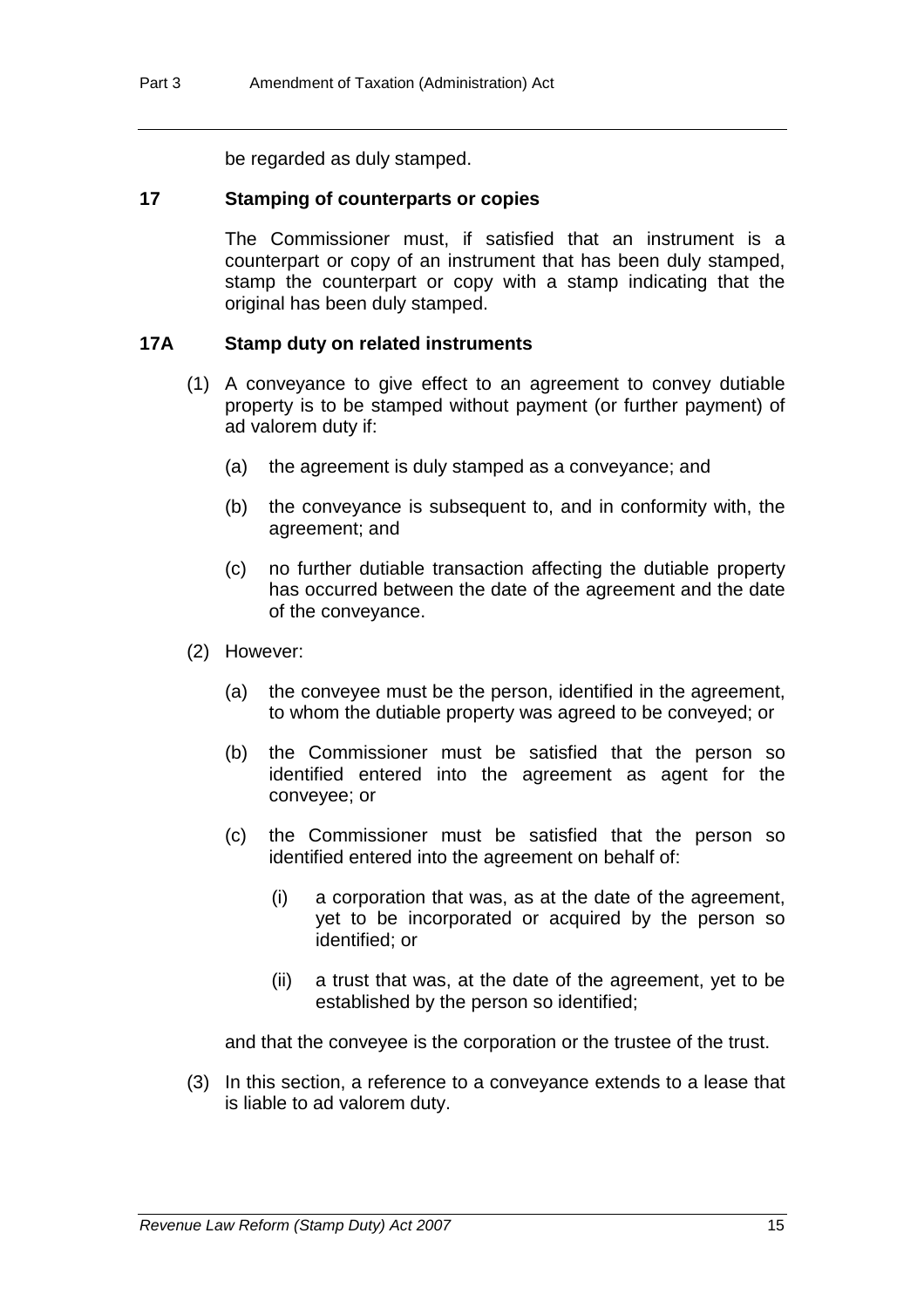# **21 Repeal and substitution of section 19**

Section 19

*repeal, substitute*

# **19 Exemption: interposing new corporation between existing corporation and its shareholders**

- (1) A conveyance of shares in a corporation (the *target corporation*) is not dutiable as the acquisition of a relevant interest in a landholding corporation if:
	- (a) the target corporation becomes, as a result of the conveyance, the subsidiary of another corporation (the *interposed corporation*); and
	- (b) this section applies to the conveyance.
- (2) Subject to subsection (3), this section applies to a conveyance of shares if, and only if:
	- (a) the interposed corporation is a corporation with limited liability; and
	- (b) the interposed corporation was dormant from its registration until the resolution to acquire the shares in the target corporation; and
	- (c) the interposed corporation acquires at least 90% of the issued shares in, and the voting control over, the target corporation as a result of the conveyance; and
	- (d) at least 90% of the consideration for the conveyance of the shares in the target corporation consists of shares in the interposed corporation that are issued to the shareholders of the target corporation; and
	- (e) the value of the consideration for the acquisition of the shares conveyed from each shareholder in the target corporation is equal to the value of the shares held by the shareholder immediately before the shares were conveyed; and
	- (f) immediately after the conveyance of the shares in the target corporation at least 90% of the shares in the interposed corporation consisted of the shares issued to the shareholders of the target corporation as consideration for the acquisition of their shares; and
	- (g) if, because of the conveyance of shares, the interposed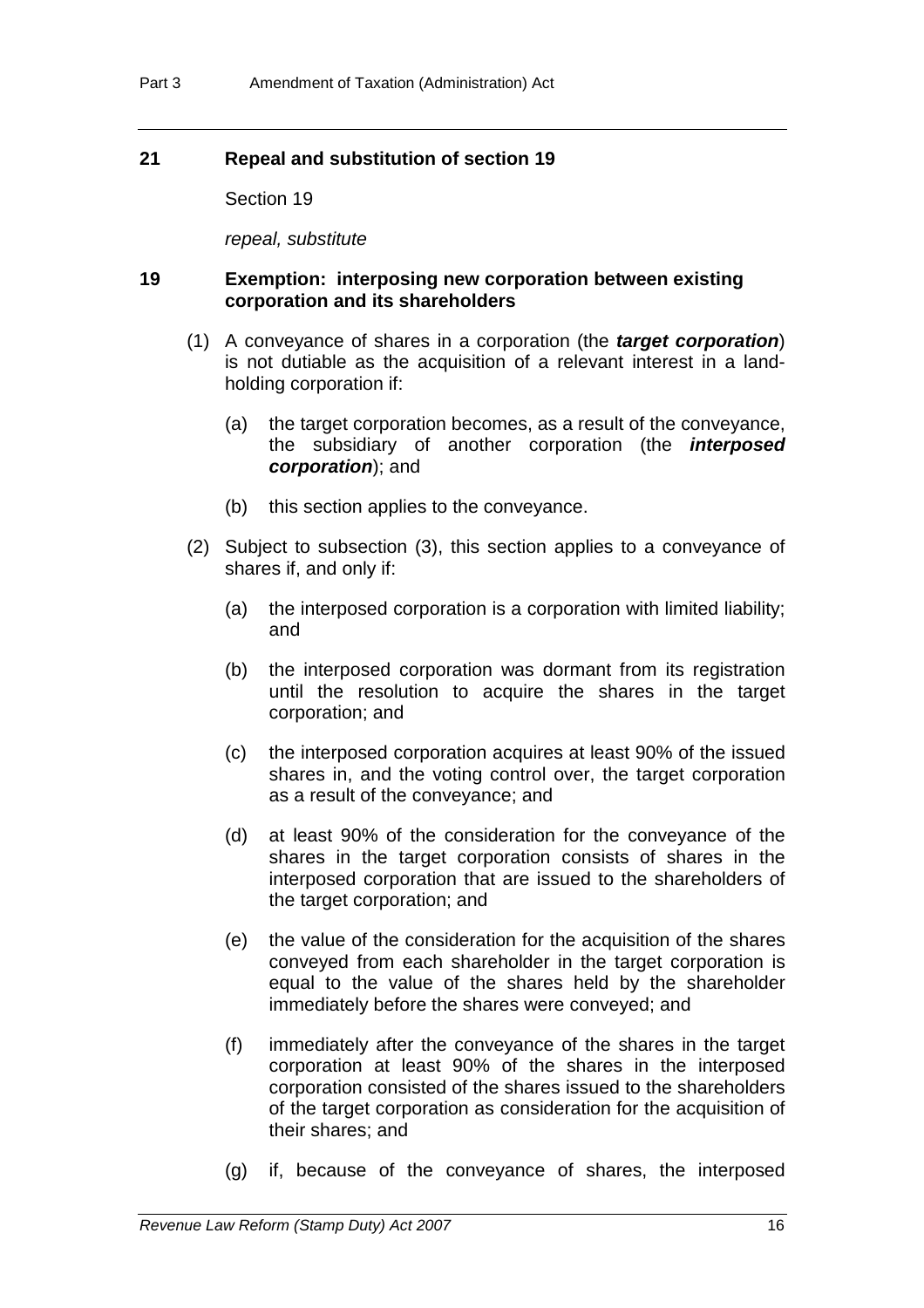corporation becomes the parent corporation of more than one subsidiary – the same shareholders owned at least 90% of the issued shares in, and had voting control over, each of the target corporations before the conveyance took effect.

- (3) However, this section does not apply to a conveyance of shares if:
	- (a) the conveyance is a tax avoidance scheme, or part of a tax avoidance scheme; or
	- (b) the Commissioner is of the opinion that the conveyance is a scheme, or part of a scheme, of which a purpose (collateral or otherwise) is to frustrate the recovery of duty, tax or royalty that is payable to the Territory.

# **22 Amendment of section 21 (Meaning of** *group property* **in section 20)**

(1) Section 21(c)

*omit, substitute*

- (c) the conveyor and conveyee or transferor and transferee are interposed corporation and target corporation (within the meaning of section 19); or
- $(2)$  Section 21 $(a)$ ,  $(b)$  and  $(d)$

*insert*

or

- **23 Amendment of section 23 (Reassessment for the purposes of paying duty on a conveyance, transfer or relevant acquisition exempted under section 19 or 20)**
- (1) Section 23, heading

*omit, substitute*

# **Reassessment of duty**

(2) Section 23(1) and (2)

*omit*

an assessment

substitute

a reassessment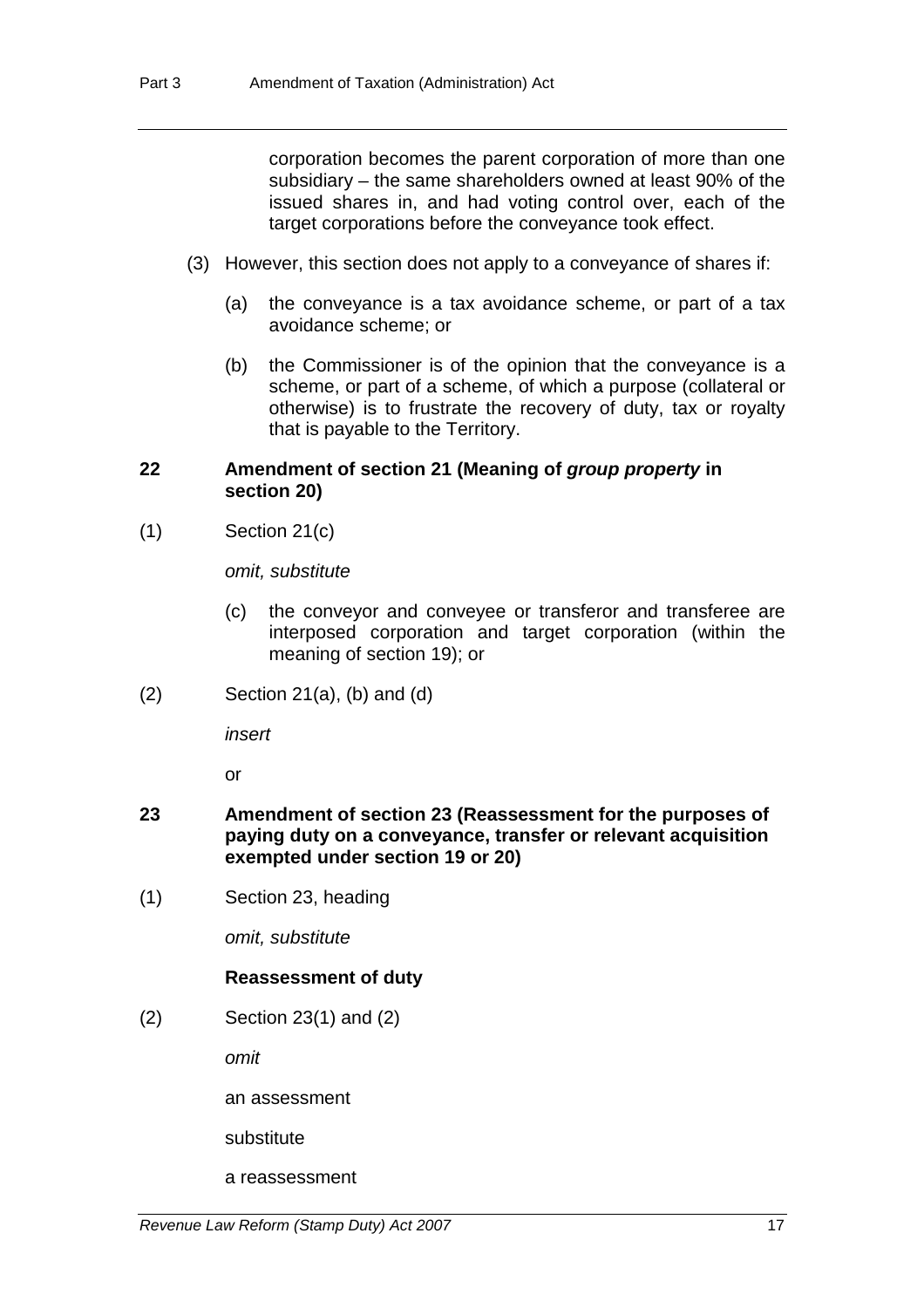# (3) Section 23(2)(a)

*omit, substitute*

- (a) the limitation period for making reassessments of tax under the *Taxation Administration Act* has expired; or
- (4) Section 23(3)

*omit, substitute* 

 (3) If the Commissioner makes a reassessment under subsection (1), all corporations that belonged to the relevant corporate group at the time the property was conveyed or transferred, or the relevant acquisition was made, are jointly and severally liable to pay the reassessed duty (including interest and penalty tax).

### **24 Amendment of section 24 (Time for parties to give notice that require reassessment)**

(1) Section 24, heading

*omit*

#### **require assessment**

substitute

# **reassessment required**

(2) Section 24

*omit*

If an

substitute

- (1) If an
- (3) Section 24(a) and (b) and penalty provision

*omit, substitute* 

- (a) give notice to the Commissioner that the event has occurred; and
- (b) lodge with the Commissioner all documents necessary for the reassessment of duty.
- (2) If subsection (1) is not complied with, each party to the conveyance,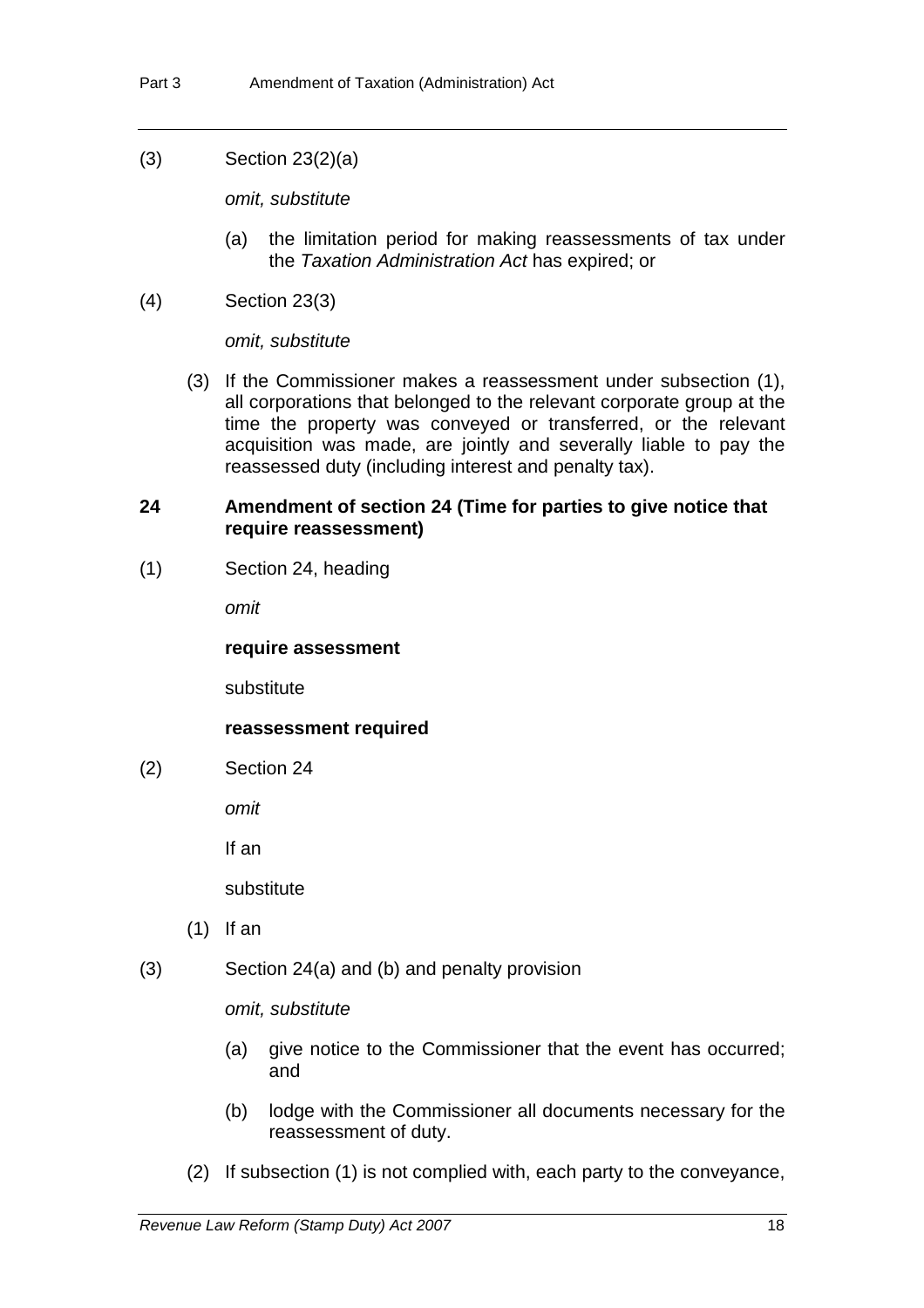transfer or relevant acquisition is guilty of an offence.

Maximum penalty: 500 penalty units.

# **25 Amendment of section 25 (Application for ruling regarding proposed corporate re-construction)**

Section 25(2) and (3)

*omit, substitute*

- (2) The application must be accompanied by all relevant information.
- (3) The Commissioner must give the applicant notice of the ruling.

### **26 Amendment of section 26 (Application for exemption regarding corporate re-construction)**

Section 26(2) to (4)

*omit, substitute*

- (2) The application must be accompanied by all relevant information.
- (3) If the Commissioner is satisfied that the applicant is entitled to the exemption sought in the application, the Commissioner must grant the exemption accordingly.
- (4) If the Commissioner previously gave a ruling in favour of the applicant in relation to the relevant transaction, the Commissioner is bound by the ruling unless it appears to the Commissioner that:
	- (a) the circumstances of the actual transaction differ in a material respect from the circumstances of the proposed transaction as disclosed in the application for the ruling (or the accompanying information); or
	- (b) the applicant failed to disclose, or misrepresented, a material fact in the application for the ruling.

#### **27 Amendment of section 28 (Acquiring a partnership interest)**

After section 28(2)

*insert*

- (3) The acquisition of a partnership interest (a *partnership acquisition*) is a conveyance.
- (4) The partnership interest is taken to be a proportionate interest in dutiable property held by or on behalf of the partnership equivalent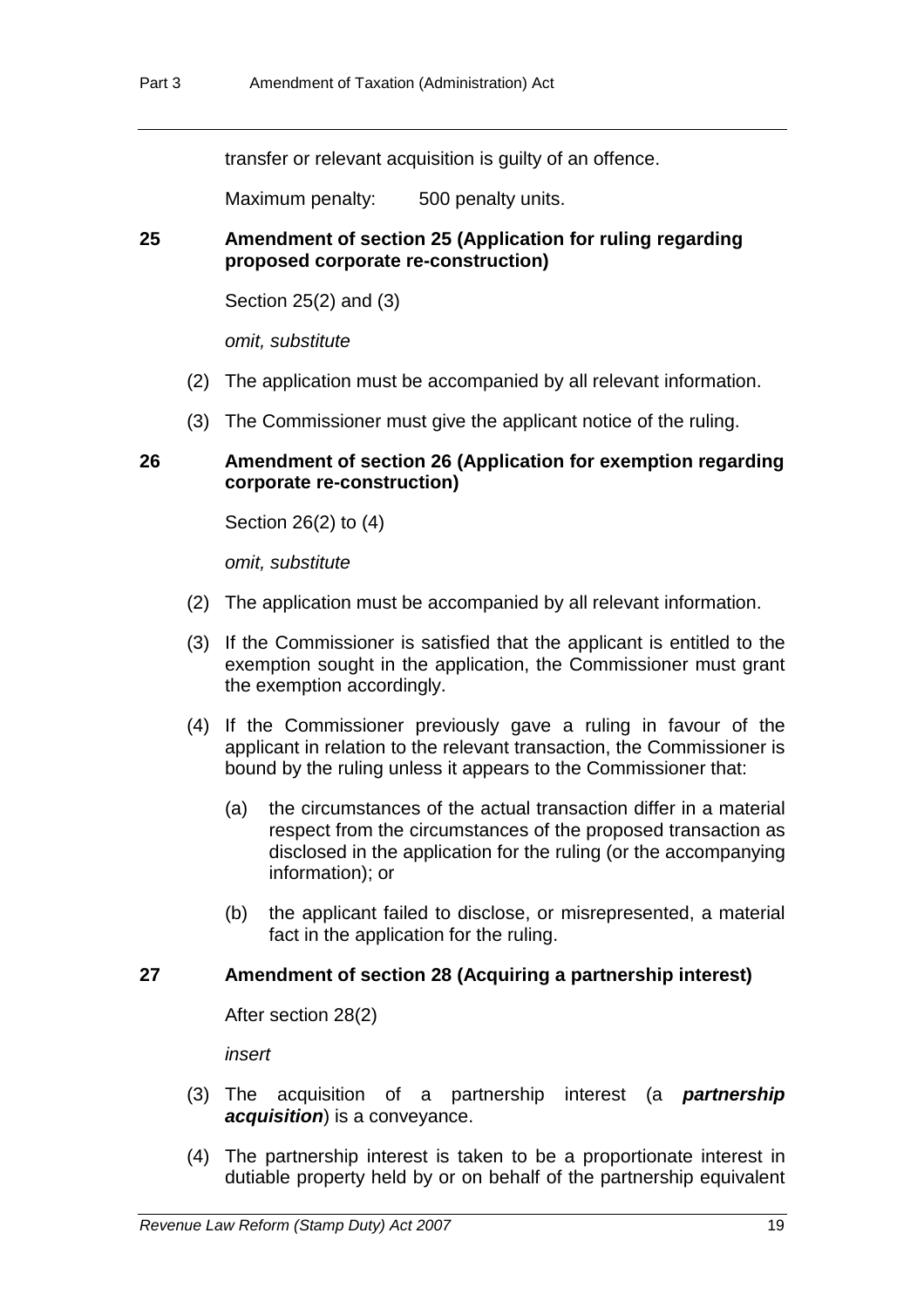to the percentage defining the extent of the partnership interest.

### **28 Amendment of section 38 (Imposition of tax on policies of insurance)**

(1) Section 38, heading

*omit* 

**tax**

substitute

**duty**

(2) Section 38

*omit*

Tax

substitute

Stamp duty

# **29 Amendment of section 39 (Australian insurers to be registered)**

Section 39(1) and (2)

*omit*

tax

*substitute*

duty

# **30 Repeal and substitution of sections 41 to 44A**

Sections 41 to 44A

*repeal, substitute*

# **41 Registration**

- (1) An Australian insurer that intends to grant, issue or renew a policy of insurance on which duty is imposed may apply to the Commissioner for registration in the Register.
- (2) The Commissioner must, on receiving an application from an insurer under subsection (1), register the insurer by entering the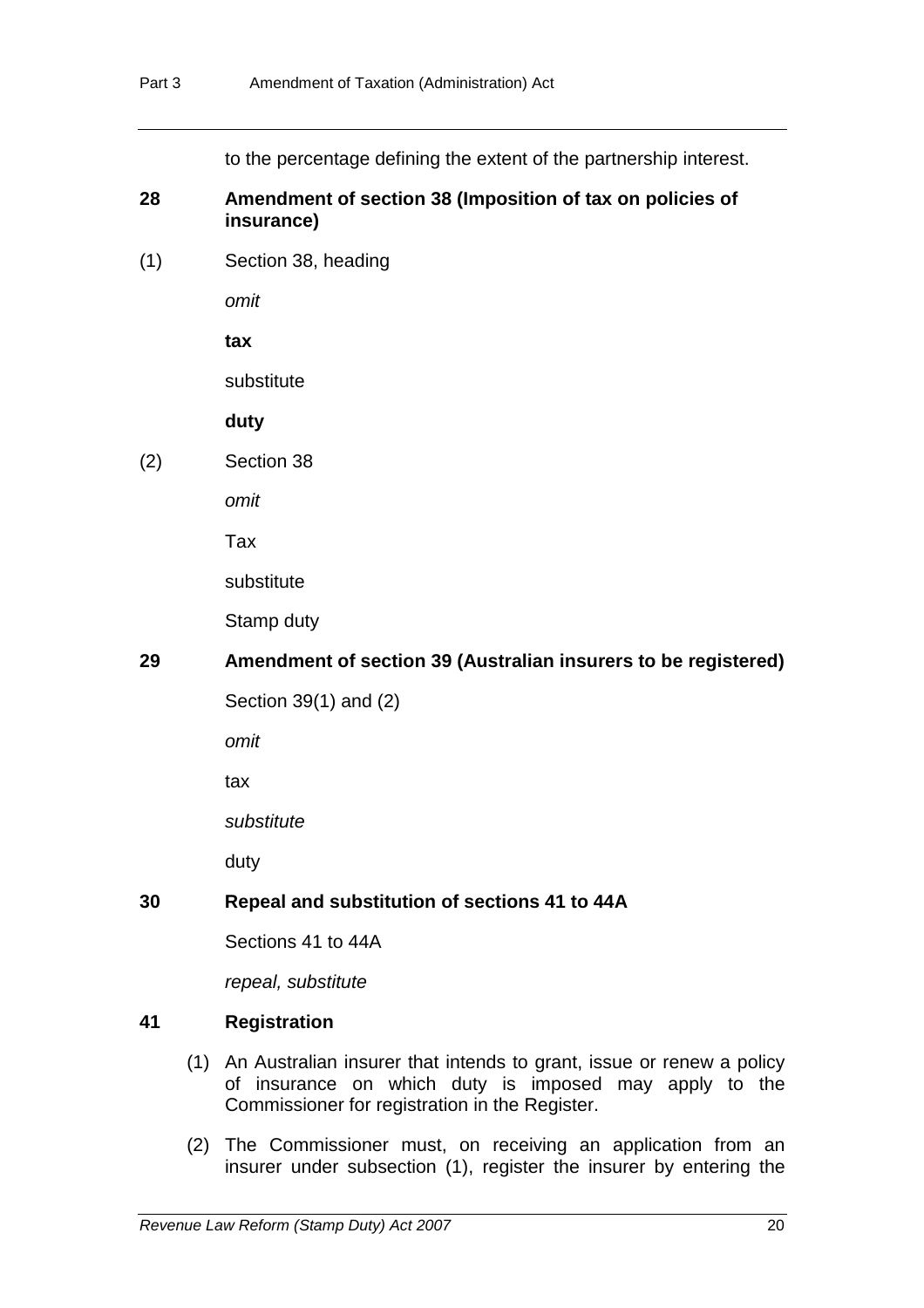name of the insurer in the Register.

- (3) The Commissioner must notify the insurer of its registration under this Division.
- (4) The Commissioner must revoke the registration of an insurer under this Division on receiving notification of the winding-up of the insurer, or on receiving an application from the insurer to revoke the registration.

# **42 Returns in respect of insurance business**

An Australian insurer registered, or required to be registered, under this Division must, within 21 days after the end of each month:

- (a) lodge with the Commissioner a return detailing all premiums received in that month by the insurer in respect of which duty is imposed; and
- (b) pay the duty payable in respect of those premiums.

# **43 Refund of duty for surrendered or cancelled insurance**

If an insurer pays duty in respect of a premium that is later refunded in whole or part to the insured because of cancellation of the policy of insurance, a refund of overpaid duty is to be made under the *Taxation Administration Act* if (and only if) the Commissioner is satisfied, on application by the insurer, that the refund would not result in a windfall gain to the insurer.

# **44 Insurer may recover duty from the insured person**

Nothing in this Act prevents an insurer from recovering duty paid or payable on a policy of insurance from the person who pays the premiums on the policy.

# **44A Insurance granted, issued or renewed by overseas insurer**

- (1) A person who effects insurance in respect of:
	- (a) property in the Territory; or
	- (b) a risk, contingency or event concerning an act or omission that, in the normal course of events, may occur within or partly within the Territory;

for which a policy of insurance is or is to be granted, issued or renewed (directly or indirectly) by an overseas insurer must, within 30 days after effecting the insurance, lodge with the Commissioner a return containing the approved particulars (including details of the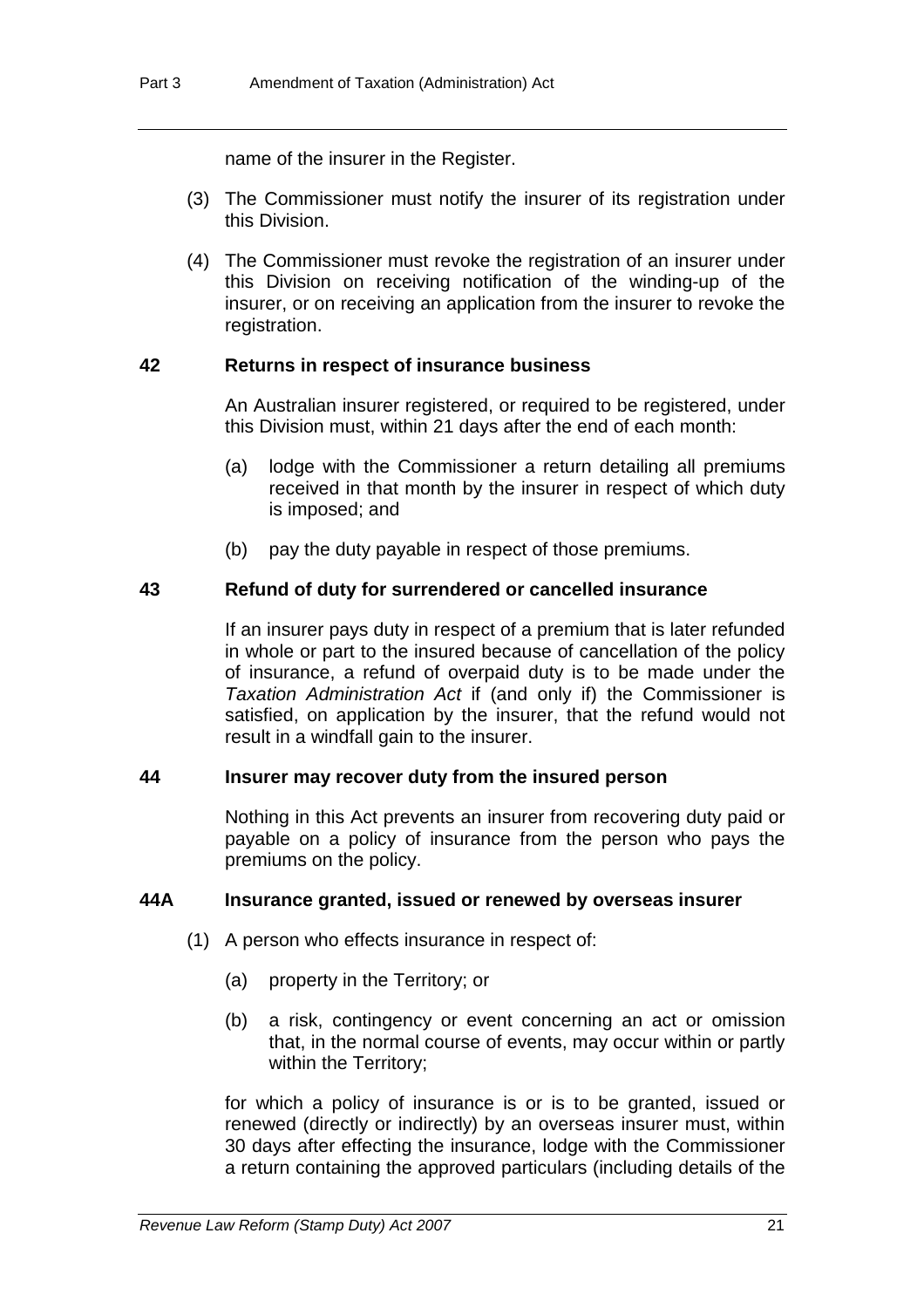premiums paid for policies of insurance in respect of which duty is imposed) and pay the relevant amount of duty.

 (2) The person who effects insurance to which this section applies and the overseas insurer who granted, issued or renewed the policy of insurance for that insurance are jointly and severally liable for the duty imposed in respect of the policy of insurance.

# **31 Amendment of section 44C (Imposition of tax on life policies)**

(1) Section 44C, heading

*omit* 

**tax**

substitute

**duty**

(2) Section 44C

*omit* 

Tax

substitute

Stamp duty

# **32 Amendment of section 45 (Life insurer in the Territory to be registered)**

Section 45(1)

*omit, substitute*

 (1) A company must not carry on, in the Territory, the business of a life insurer issuing life policies in respect of which duty is imposed unless it is registered under this Division.

Maximum penalty: 50 penalty units.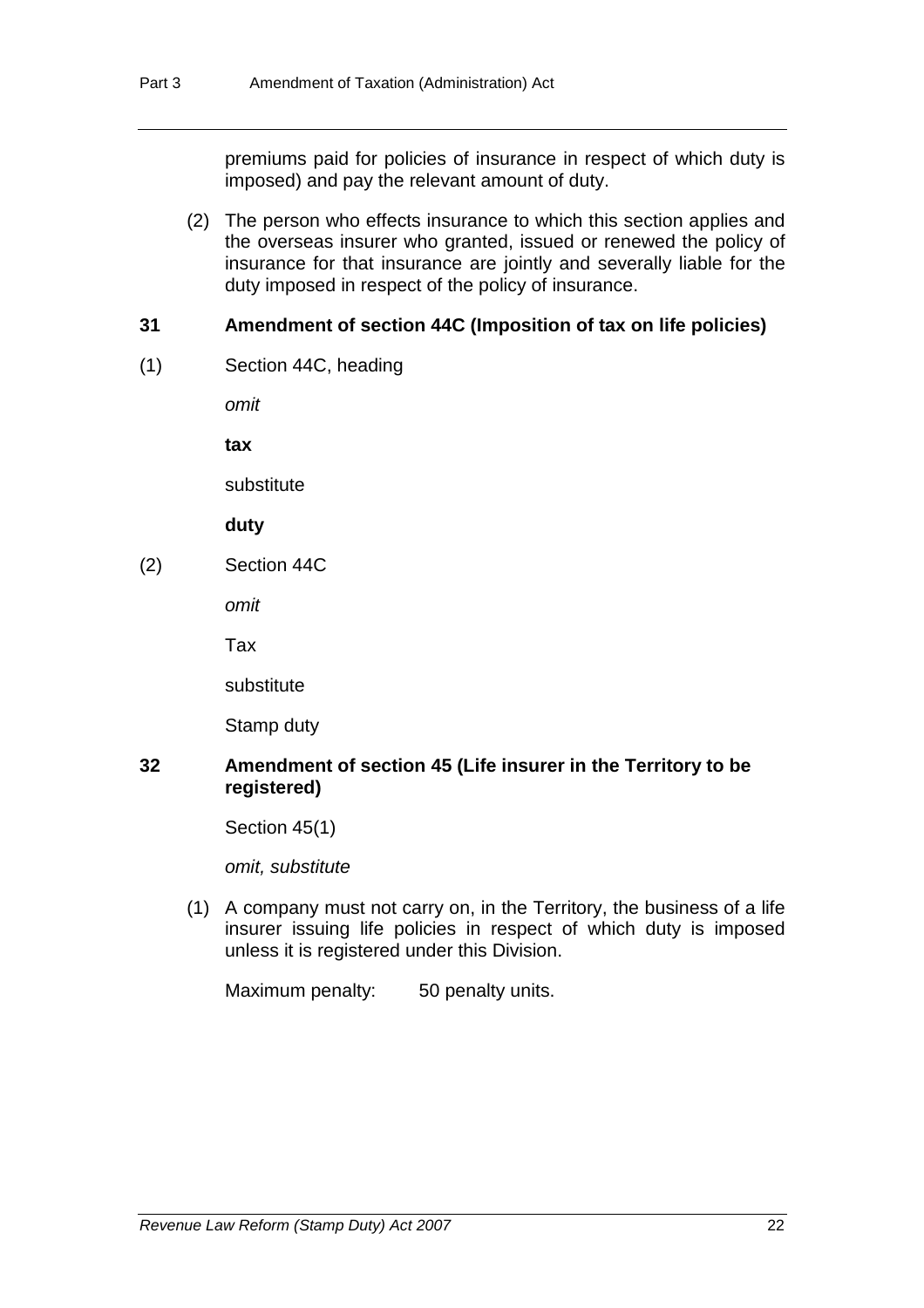# **33 Repeal and substitution of sections 47 to 49**

Sections 47 to 49

*repeal, substitute*

#### **47 Registration**

- (1) A life insurer intending to issue a life policy in respect of which duty is imposed may apply to the Commissioner for registration.
- (2) The Commissioner must, on receiving an application from a life insurer under subsection (1), register the life insurer by entering the name of the life insurer in the Register.
- (3) The Commissioner must notify the life insurer of its registration under this Division.
- (4) The Commissioner must revoke the registration of a life insurer under this Division on receiving notification of the winding-up of the life insurer, or on receiving an application from the life insurer to revoke the registration.

#### **48 Returns in respect of life insurance business**

A life insurer registered, or required to be registered, under this Division must, within 21 days after the end of each month:

- (a) lodge with the Commissioner a return of all life policies issued in that month by the life insurer in respect of which duty is imposed; and
- (b) pay the duty payable in respect of those policies.

#### **49 Life insurer not prevented recovering duty from person paying premiums**

Nothing in this Act prevents a life insurer from recovering duty paid or payable under this Act on a life policy from the person who pays the premiums on the policy.

#### **34 Amendment of section 49C (Apportionment in practice)**

(1) Section 49C(2)

*omit*

in writing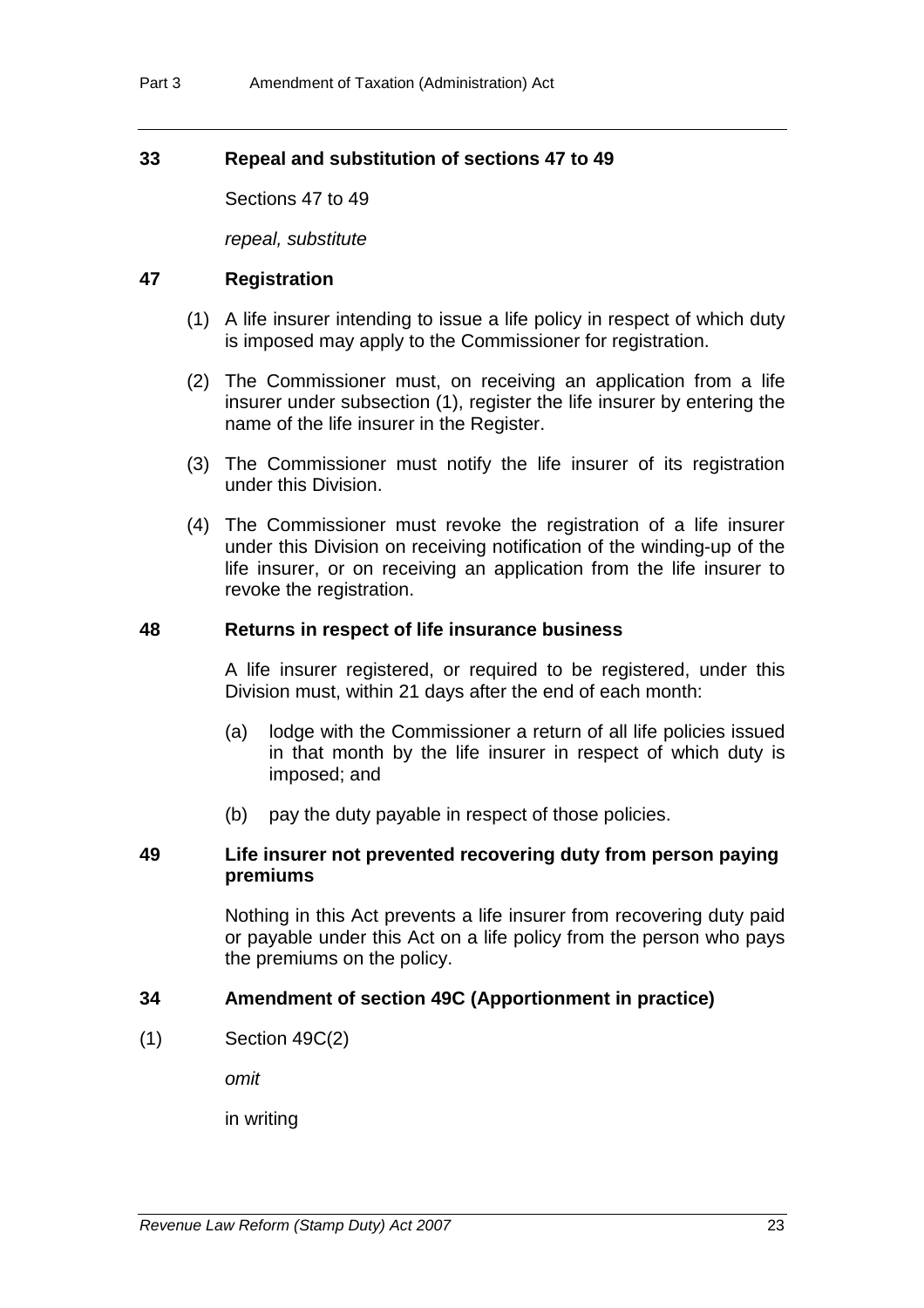| (2) | Section 49C(3) |  |
|-----|----------------|--|
|-----|----------------|--|

*omit*

reassess the liability to tax and charge tax accordingly

substitute

reassess the liability to duty and charge duty accordingly

#### **35 Repeal and substitution of section 50**

Section 50

*repeal, substitute* 

#### **50 Persons liable to pay duty**

Subject to this Act:

- (a) duty imposed on a conveyance is payable by the conveyee; and
- (b) duty imposed on a lease is payable by the lessee.

# **36 Amendment of section 52A (Computation of duty where 2 or more instruments)**

Section 52A(1)(c) and (4)(b)

*omit*

section 94

*substitute*

section 86

#### **37 Repeal of section 55A**

Section 55A

*repeal* 

#### **38 Amendment of section 56A (Refund or remission of duty if transaction does not proceed etc.)**

(1) Section 56A(1)

*omit, substitute*

(1) If: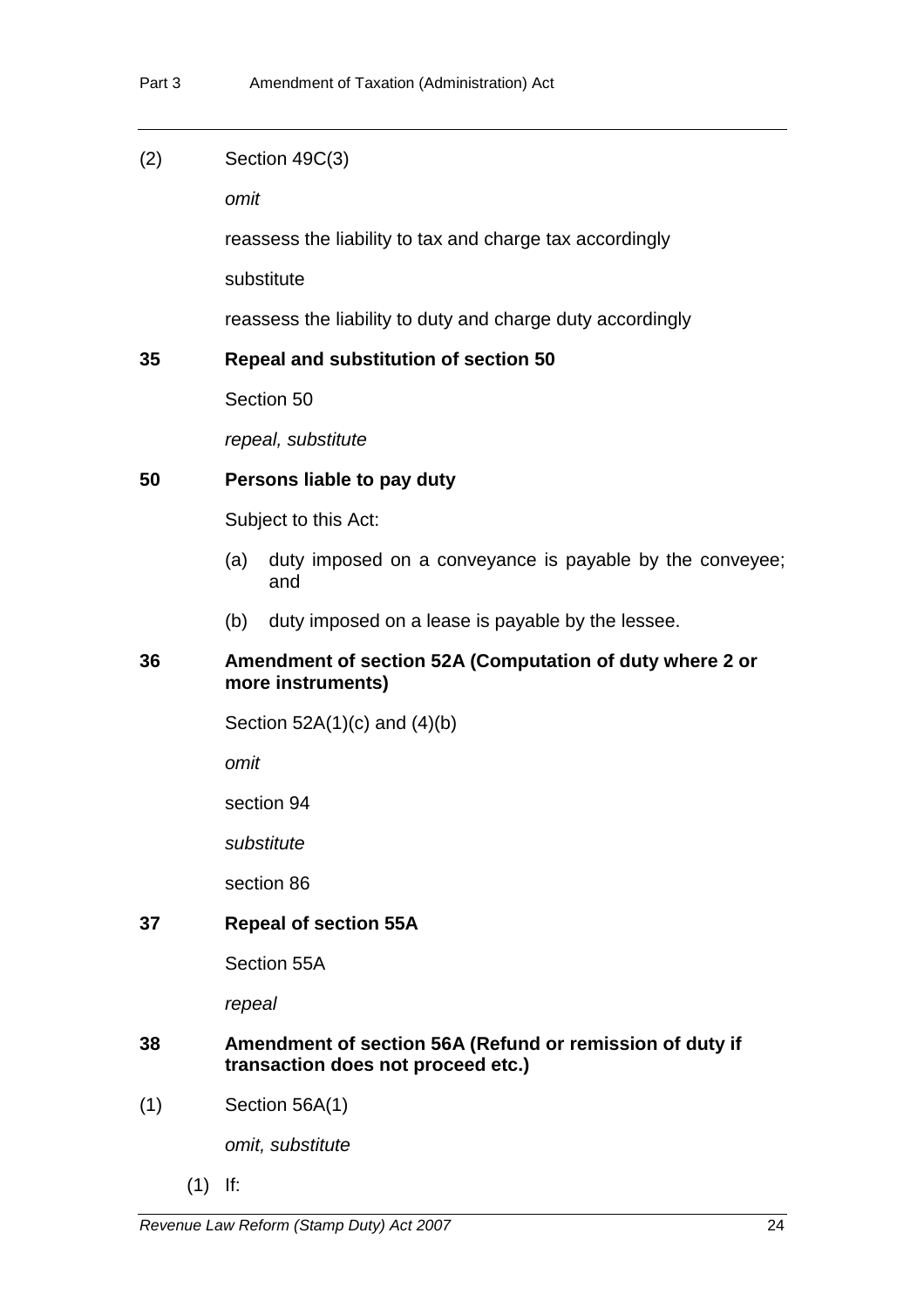- (a) duty has been paid, or is payable, on a conveyance (other than a conveyance to which Division 8AB applies) or on the grant of a lease; and
- (b) the conveyance or grant does not proceed:
	- (i) because of non-execution by an essential party, non-fulfilment of a condition precedent or the operation of some provision of the instrument; or
	- (ii) because the entitlements purportedly conferred by the conveyance or grant are extinguished by rescission, cancellation or annulment of the conveyance or grant;

the Commissioner must, subject to subsection (2), refund the duty paid or remit the duty payable (as the case requires).

(2) Section 56A(2)

*omit, substitute*

- (2) A refund or remission of duty may only be made or granted under the *Taxation Administration Act* on an application:
	- (a) made within 90 days (or a longer period allowed by the Commissioner) after it first became apparent that the conveyance or grant would not proceed (which, in the case of rescission, cancellation or annulment, will be taken to be the date of the rescission, cancellation or annulment); and
	- (b) supported by all documents relevant to the application and such other evidence as the Commissioner may require.
- (3) Section 56A(6) and (7)

*omit, substitute*

 (6) An assessment may be made under subsection (5) even though the period of limitation for making reassessments has expired.

#### **39 Repeal of section 56B**

Section 56B

*repeal*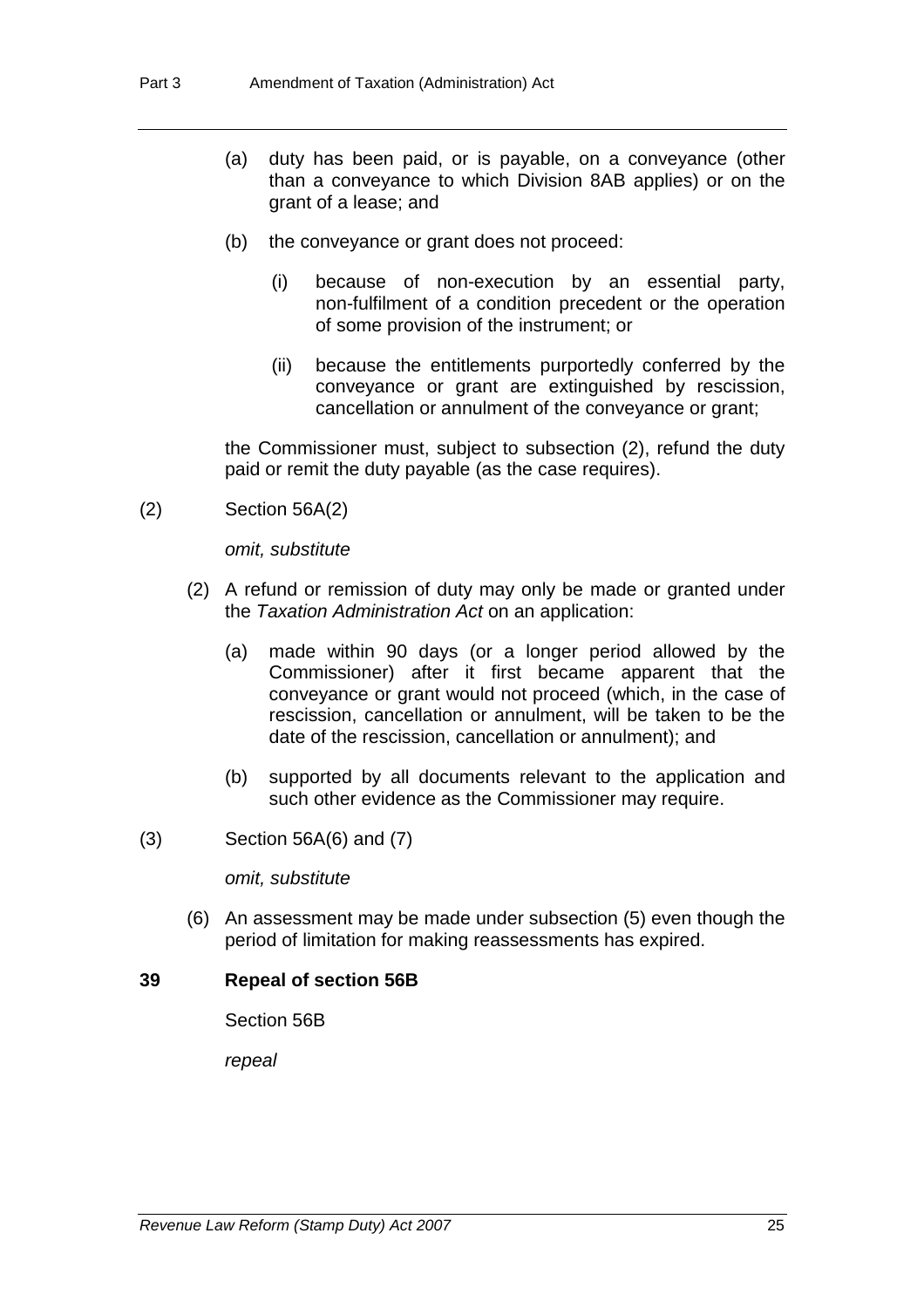# **40 Repeal and substitution of section 56BA**

Section 56BA

*repeal, substitute*

### **56BA Declaration of trust**

- (1) A declaration of trust is a conveyance.
- (2) The declaration is to be assessed for duty as a conveyance to the declarant of all the dutiable property subject to the trust (irrespective of whether the declarant has, or may acquire, a beneficial interest under the trust).

# **41 Repeal and substitution of sections 56BAA to 56BAC**

Sections 56BAA to 56BAC

*repeal, substitute* 

### **56BAB Imposition of duty on addition or change of beneficiary under discretionary trust**

- (1) The following transactions are conveyances for the re-constitution of a trust:
	- (a) the addition of a person or class of persons as a beneficiary or beneficiaries of a discretionary trust;
	- (b) the sale (or other disposition) of a beneficial interest (or potential beneficial interest) by a beneficiary of a discretionary trust;
	- (c) an amendment or variation to the terms of a non-discretionary trust that has the effect of creating a discretionary trust.
- (2) Such a conveyance is to be assessed for duty as a conveyance of all the dutiable property subject to the trust.
- (3) All the trustees and any person who becomes a beneficiary as a result of the conveyance are jointly and severally liable for the duty payable on the conveyance.
- (4) A transaction is not dutiable under this section if:
	- (a) all the existing beneficiaries, and all new beneficiaries, are members of the same family; or
	- (b) the Commissioner is satisfied the transaction is not a tax avoidance scheme or part of a tax avoidance scheme.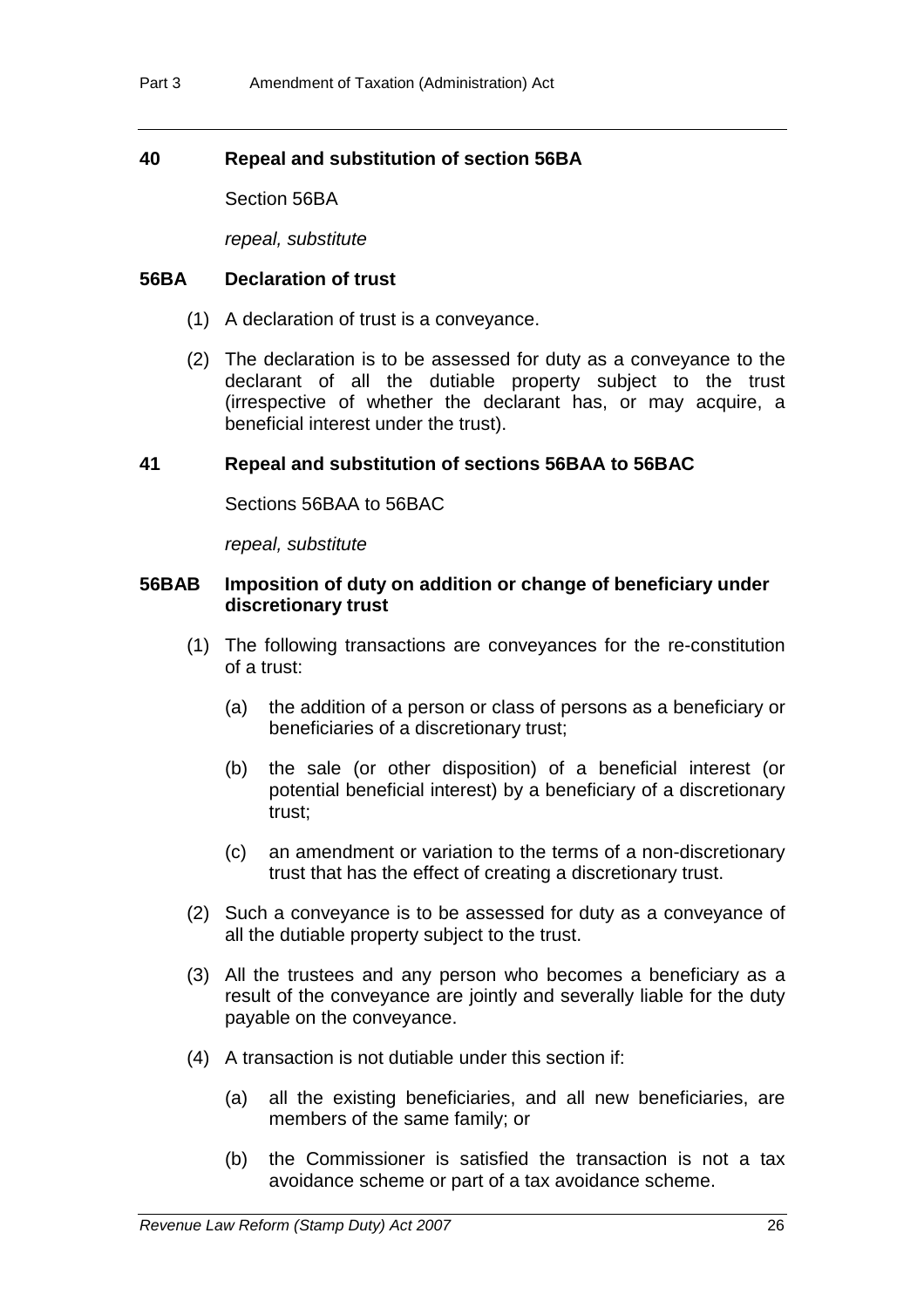# **56BAC Imposition of duty where change in beneficiary and trustee under discretionary trust**

- (1) Subject to this section, if:
- (a) a change in control of a corporate beneficiary under a discretionary trust and a change in control of the discretionary trust occur within a 12-month period; and
- (b) the changes arise from one transaction or one series of transactions or substantially from one transaction or one series of transactions;

the changes in control together constitute a conveyance occurring on the date of the later of the changes.

- (2) The conveyance is to be regarded as a conveyance for the reconstitution of the trust and is to be assessed for duty as a conveyance of all the dutiable property subject to the trust.
- (3) The beneficiary subject to the change in control, and all the trustees, are jointly and severally liable for the duty imposed on the conveyance.
- (4) However, duty is not payable if the Commissioner is satisfied that the concurrent or consecutive changes in control are not a tax avoidance scheme or part of a tax avoidance scheme.

# **42 Amendment of section 56BC (Duty payable on call and put option)**

Section 56BC(7)

*omit*, *substitute*

- (7) If the option property is conveyed to a third person, the reduction of ad valorem duty available to the first person under subsection (6) will only extend to the third person if the Commissioner is satisfied:
	- (a) that:
		- (i) the first person was, at the time of the transfer of the call option, acting as agent of the third person; or
		- (ii) the third person is a corporation or the trustee of a trust that the first person was, at the time of the transfer of the call option, in the process of incorporating, establishing or acquiring; and
	- (b) that there has been no sub-sale or other dutiable dealing with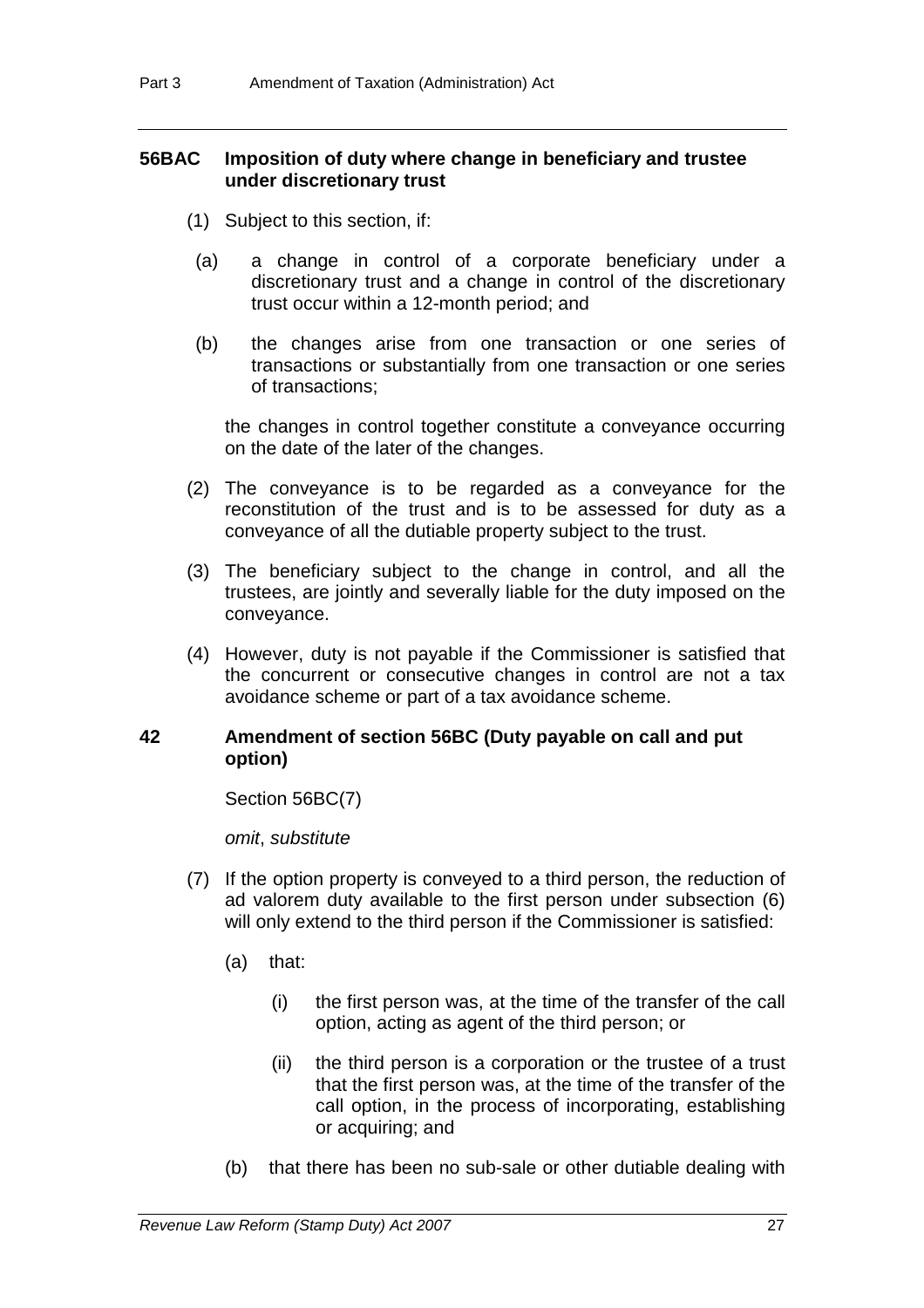the option property between the time of the transfer of the call option and the conveyance to the third person.

#### **43 Amendment of section 56BD (Duty payable if neither option exercised)**

Section 56BD(5) and (6)

*omit, substitute*

- (5) A refund or remission of duty may only be made or granted under the *Taxation Administration Act* on an application:
	- (a) made within 90 days (or a longer period allowed by the Commissioner) after the expiry of the put or call option (whichever is last to expire); and
	- (b) supported by all documents relevant to the application and such other evidence as the Commissioner may require.

### **44 Amendment of section 56C (Interpretation)**

(1) Section 56C(1), definitions *beneficiary*, *change in control*, *declaration of trust over shares*, *land-holding corporation* and *statutory vesting*

*omit*

(2) Section 56C(1), definition *acquire*, paragraphs (cd) and (ce)

*omit, substitute*

- (cd) if shares are held subject to a discretionary trust a change in control of a corporate beneficiary under the trust and a change in control of the trust if both changes:
	- (i) occur within a 12 month period; and
	- (ii) arise from (or substantially from) one transaction or one series of transactions;
- (ce) a statutory vesting of shares;
- (3) Section 56C(1), definition *acquire*, paragraph (d)(v)

*omit, substitute*

(v) an arrangement for the provision of finance, or the enforcement or termination of such an arrangement;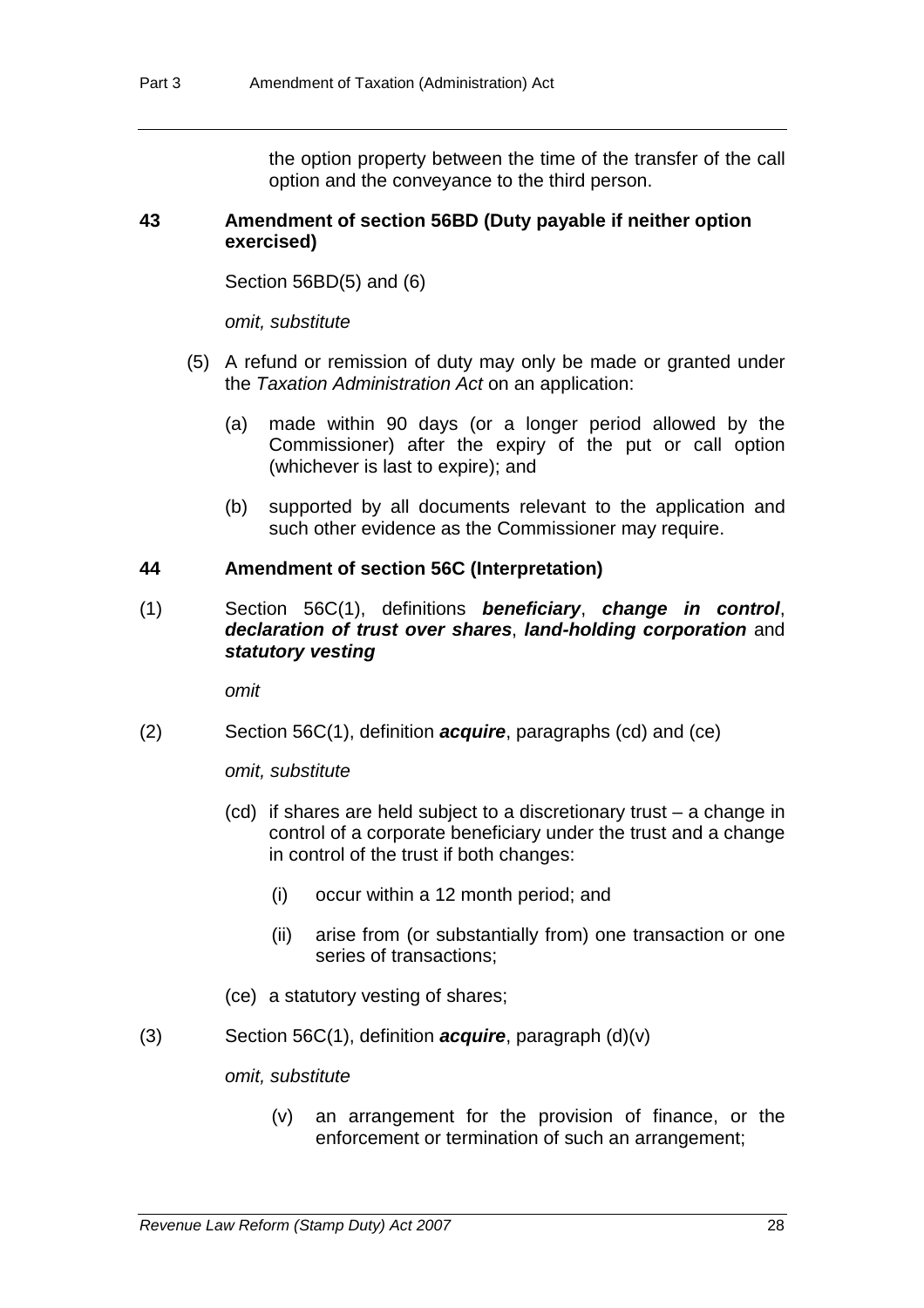(4) Section 56C(1), definition *private unit trust scheme*, paragraph (b)(iii)

*omit, substitute*

- (iii) no units in the scheme have been offered to the public under a prospectus or product disclosure statement lodged with, or notified to, ASIC;
- $(5)$  Section 56C $(1A)(a)(iii)$

*omit, substitute*

- (iii) a related corporation;
- $(6)$  Section 56C $(3)(a)$  to  $(c)$

*omit, substitute*

- (a) natural persons who are spouses of each other, or who are related as parent and child;
- (b) related corporations;
- (c) trustees of the same trust, or of different trusts if there is a beneficiary common to both trusts;
- $(7)$  Section 56C $(3)$ (e) and  $(f)$

*omit, substitute*

- (e) a natural person and a trustee of a trust of which the natural person is a beneficiary;
- (f) a corporation and a trustee of a trust of which:
	- (i) the corporation, or a majority shareholder, director or secretary of the corporation, is a beneficiary; or
	- (ii) a related corporation is a beneficiary;
- (8) Section 56C(3)(h)

# *omit, substitute*

(h) in relation to the acquisition of an interest in a corporation by a declaration of trust over shares – the trustees and beneficiaries of the trust;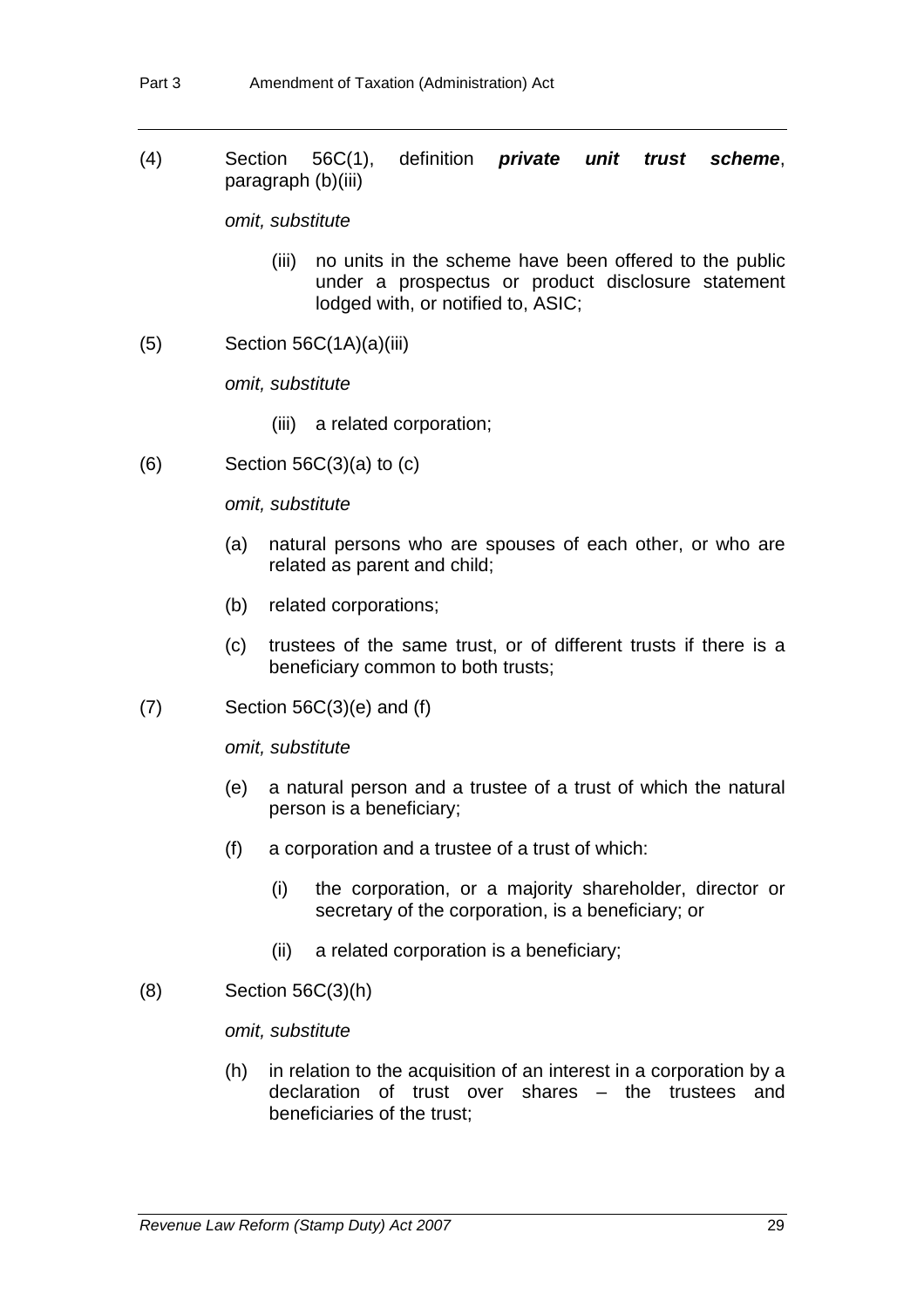(9) Section 56C(4) and (5)

*omit, substitute*

- (4) But a person will not be regarded as related to another if the Commissioner is satisfied that they are not, and have not been, acting in concert in relation to the acquisition of interests in a corporation.
- (10) Section 56C(9)

*omit, substitute*

- (9) Farming land is not to be taken into account as land of a landholding corporation for the purpose of assessing duty on a relevant acquisition if:
	- (a) the transaction would, assuming it were a conveyance of the farming land between the parties to the relevant acquisition, be exempt from duty under section 87; and
	- (b) the parties acquiring the relevant interest intend that the farming land will continue to be used solely or principally for farming purposes; and
	- (c) the parties from whom the relevant interest is acquired held the relevant interest for at least 5 years before the date of the relevant acquisition or the land-holding corporation acquired the farming land before those parties acquired their interest in it.

# **45 Repeal of section 56CA**

Section 56CA

*repeal*

# **46 Amendment of section 56D (Lodgement of statements by trustees)**

Section 56D(2)(a) and (b)

*omit, substitute*

- (a) a beneficiary under a trust is related to another person who has acquired an interest in a corporation; and
- (b) the beneficiary's interest when combined with that of the related person exceeds the trustee's interest;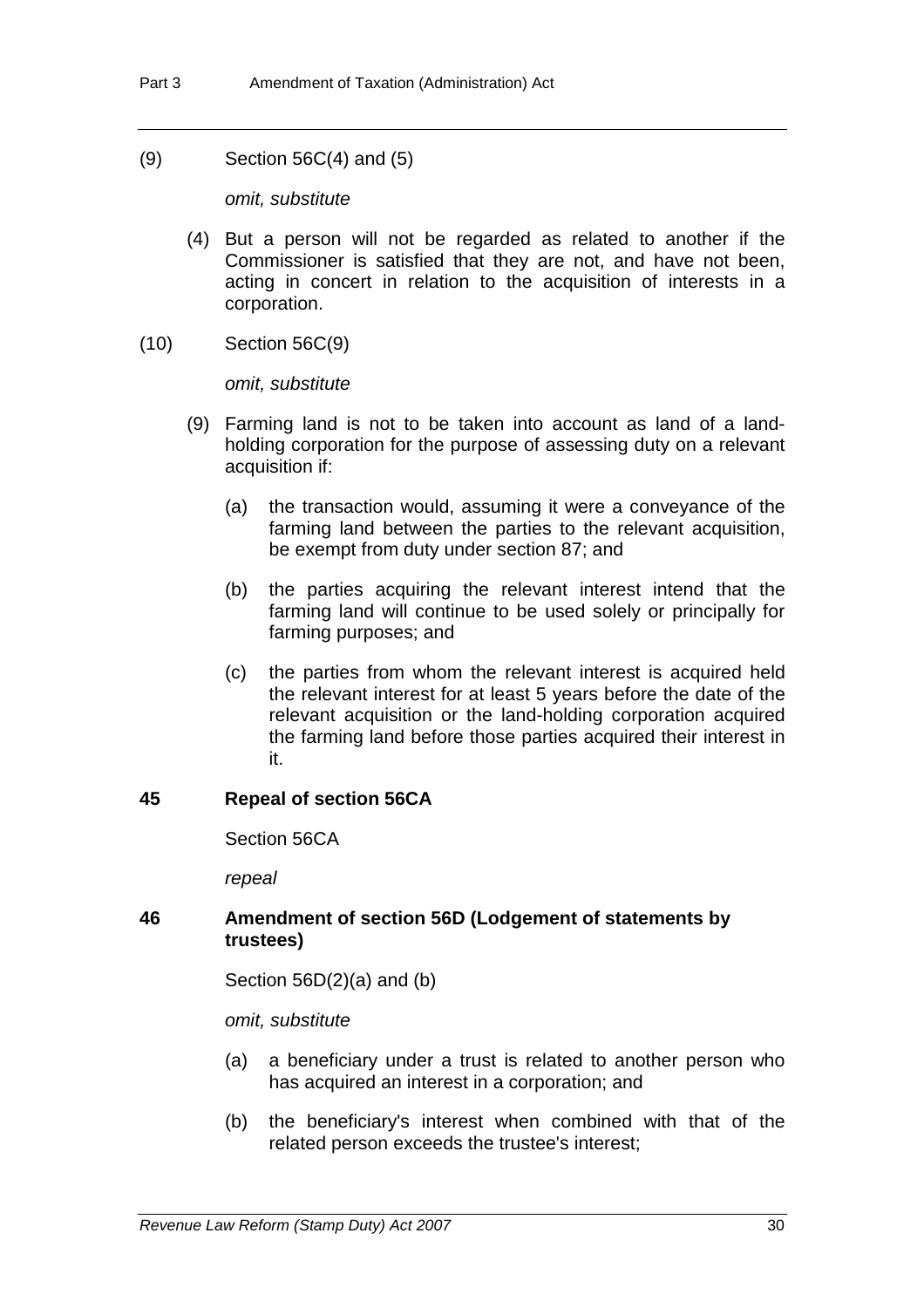# **47 Repeal of sections 56E to 56J**

Sections 56E to 56J

*repeal*

# **48 Amendment of section 56K (When statement to be lodged)**

(1) Section 56K(2)

*omit, substitute*

- (2) If a relevant acquisition occurs through the aggregation of the interests of related persons, the requirement imposed by subsection (1) extends to each related person, but compliance by one of them is to be regarded as compliance by all.
- (2) Section 56K(4)

*omit, substitute*

- (4) The statement must include:
	- (a) the name and address of the person who has made the relevant acquisition (including the names and addresses of any related persons to whom subsection (2) applies); and
	- (b) the date of the relevant acquisition; and
	- (c) particulars of the interest acquired and of all interests previously acquired by the person or a related person and the date on which each of those interests was acquired; and
	- (d) the person's estimate of the unencumbered value of all land to which the corporation is entitled as at the date of the relevant acquisition and as at the date of each acquisition of an interest in the corporation by the person or a related person during the relevant period; and
	- (e) details of any duty paid under this Division in respect of any such acquisition within the relevant period.

# **49 Amendment of section 56M (Statement chargeable with duty)**

(1) Section 56M(1)

*omit, substitute*

 (1) A statement lodged under section 56K is chargeable with duty at the ad valorem rate applicable to a conveyance of dutiable property with a dutiable value determined under section 56R.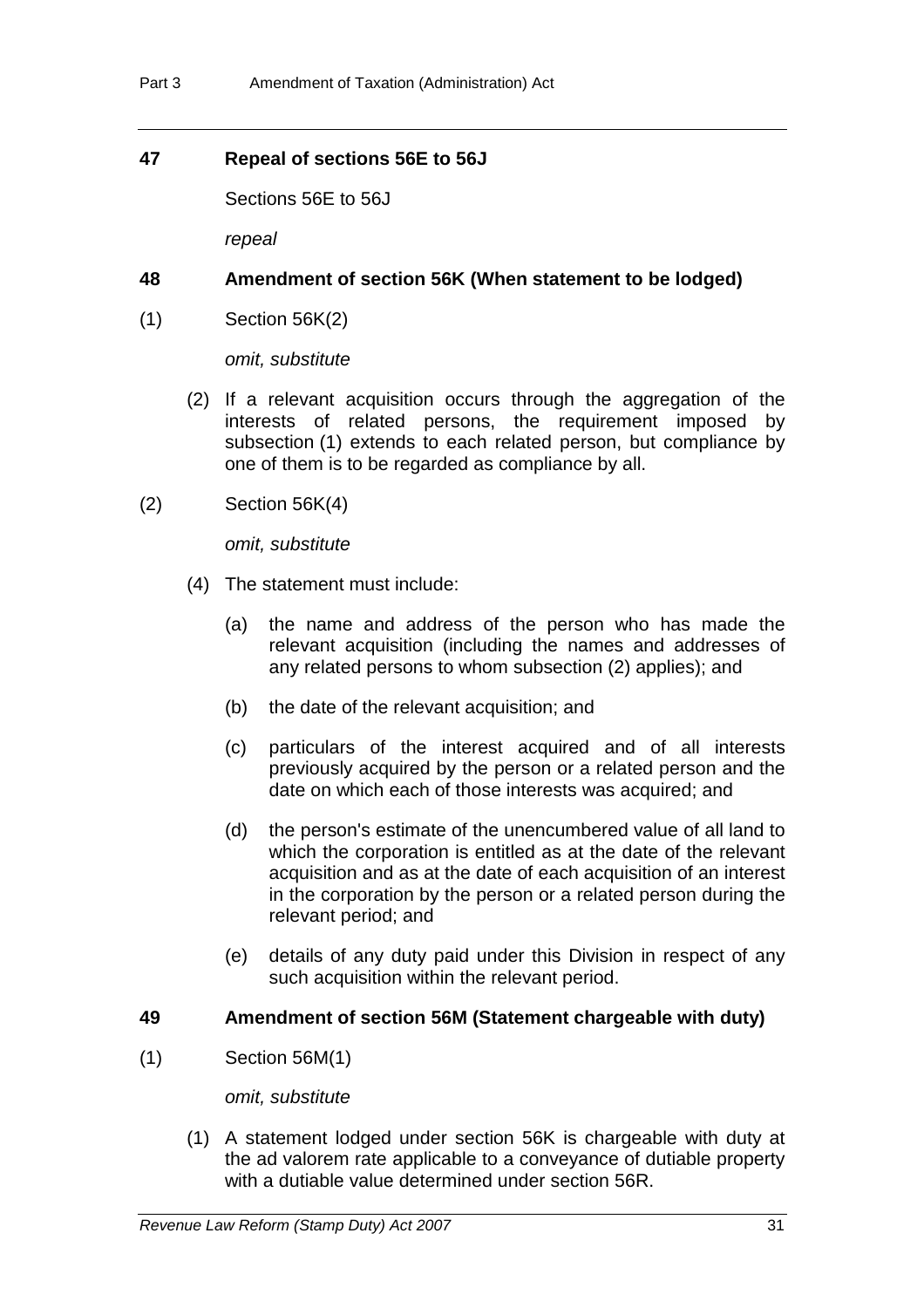(2) Section 56M(2)(a)(i)

*omit, substitute*

- (i) previously deducted under this paragraph;
- $(S)$  Section 56M $(2)(c)(iii)$  and  $(iv)$

*omit*

 $(4)$  Section 56M $(2)(c)(vi)(A)$ 

*omit, substitute*

- (A) the existing and the additional beneficiaries are members of the same family;
- (5) Section 56M(2)(c)(vii)

*omit, substitute*

- (vii) the acquisition occurs through a change in control of a corporate beneficiary and a change in control of a discretionary trust and the Commissioner is satisfied that the changes are not a tax avoidance scheme or part of a tax avoidance scheme;
- (6) Section 56M(2A)(a)

*omit, substitute* 

(a) would not be liable to ad valorem duty because of a law of the Territory (other than Division 2); or

# **50 Amendment of section 56S (Liability for duty)**

 $(1)$  Section 56S $(1)(c)$ 

*omit, substitute*

- (c) any related person with whose interest the person's interest is aggregated;
- (2) Section 56S(2)

*omit*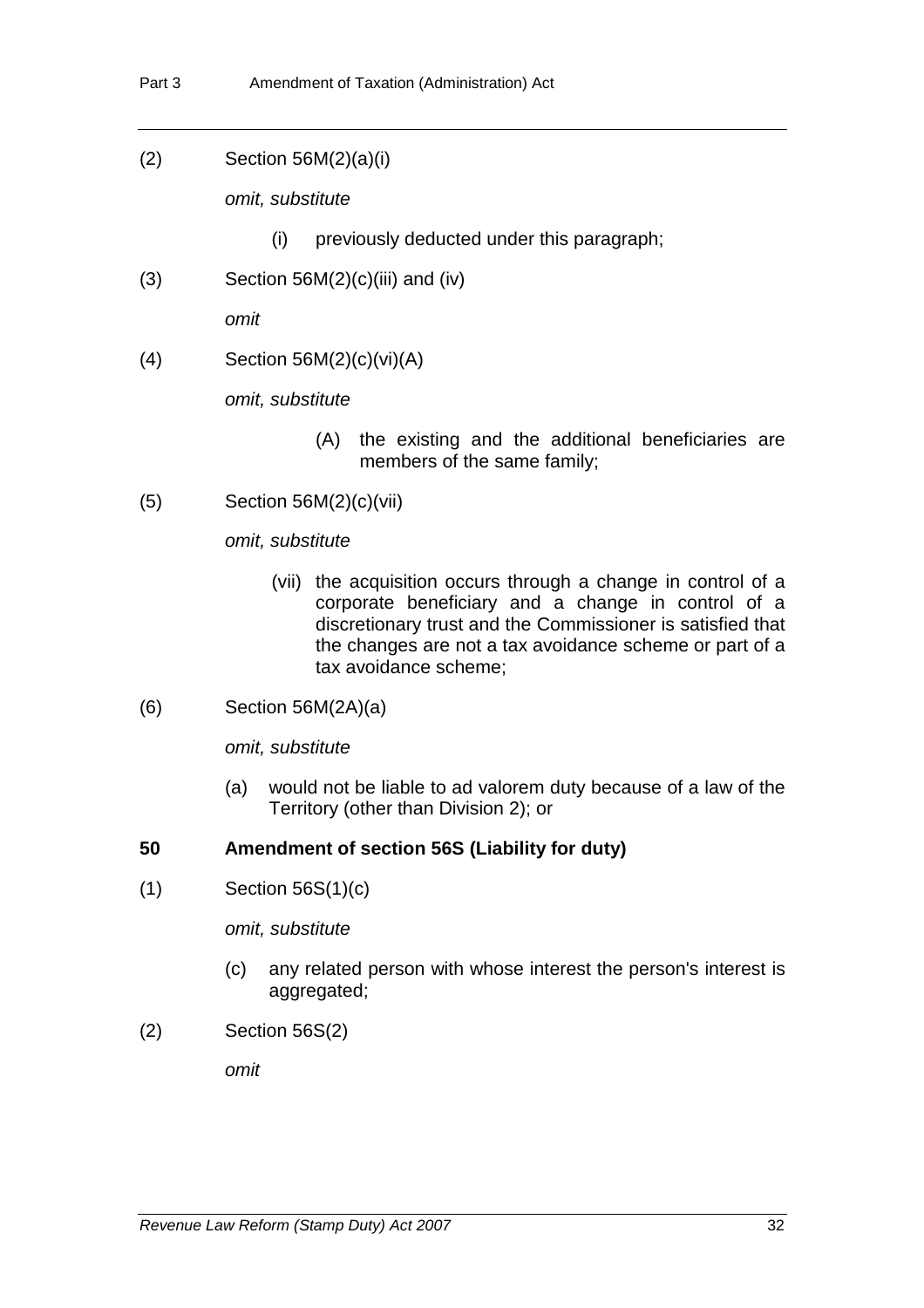(3) Section 56S(3)

*omit*

amend the assessment of

substitute

reassess the

(4) Section 56S(4)

*omit*

# **51 Repeal and substitution of sections 56V and 56W**

Sections 56V and 56W

*repeal, substitute*

### **56W Duty on a statutory vesting of dutiable property**

- (1) The statutory vesting of dutiable property is a conveyance of the property.
- (2) The body or person in whom the dutiable property vests is liable for duty on the conveyance at the ad valorem conveyance rate.
- (3) The body or person in whom the dutiable property vests must, within 60 days after the date of the vesting, lodge a statement with the Commissioner:
	- (a) identifying the dutiable property subject to the vesting; and
	- (b) stating the unencumbered value of the dutiable property.

Maximum penalty: 50 penalty units.

 (4) Duty is payable on the statement as if it were the instrument of conveyance.

#### **52 Repeal and substitution of section 57**

Section 57

*repeal, substitute*

### **57 Owner to pay duty**

 (1) If a certificate of registration for a motor vehicle is, on issue, liable to duty, the applicant for registration of the motor vehicle must,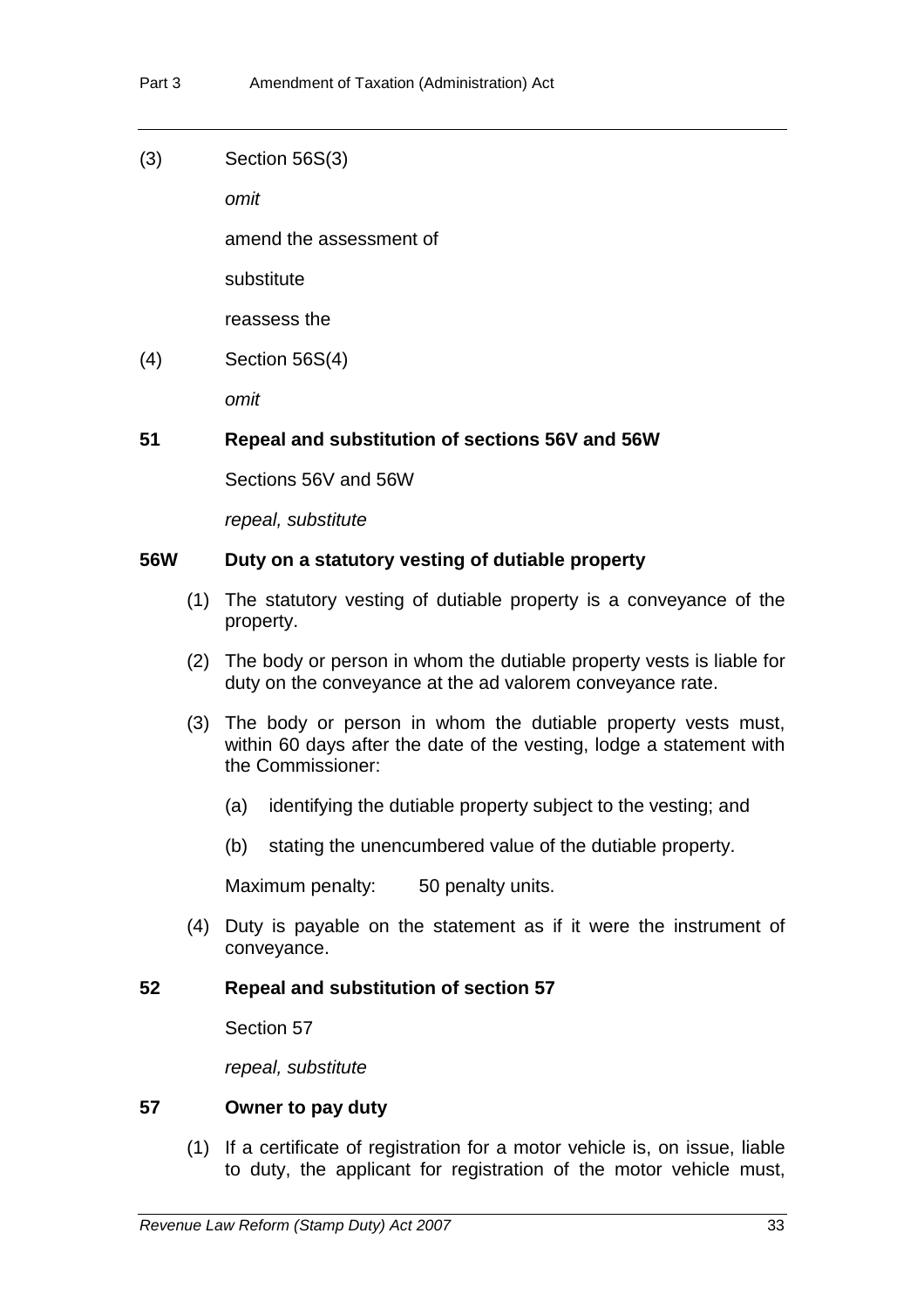before the issue of the certificate, pay to the Registrar an amount equal to the duty payable on the certificate.

Maximum penalty: 50 penalty units.

- (2) If a motor vehicle:
	- (a) has been kept in the Territory for a period of less than 12 months; and
	- (b) has, during that period, been available for hire or lease to the public from a person carrying on the business of hiring or leasing motor vehicles (without provision of a driver) to the public;

the Commissioner may, on application, assess the duty payable on the certificate as a proportion of the duty actually paid that the number of months the vehicle was kept in the Territory during the registration period (counting a part of a month as a whole month) bears to the number of months in the registration period.

# **53 Amendment of section 58 (Registrar not to register unless duty paid)**

Section 58(1)(b)

*omit, substitute*

(b) the Registrar is satisfied that the duty paid on the certificate was based on the dutiable value of the motor vehicle.

# **54 Repeal of Part III, Division 14**

Part III, Division 14

*repeal*

# **55 Repeal and substitution of sections 83A and 83B**

Sections 83A and 83B

*repeal, substitute*

### **83B Payment of duty on statement in absence of dutiable instrument**

- (1) If:
	- (a) a dutiable transaction occurs; and
	- (b) the transaction is not effected or evidenced by a dutiable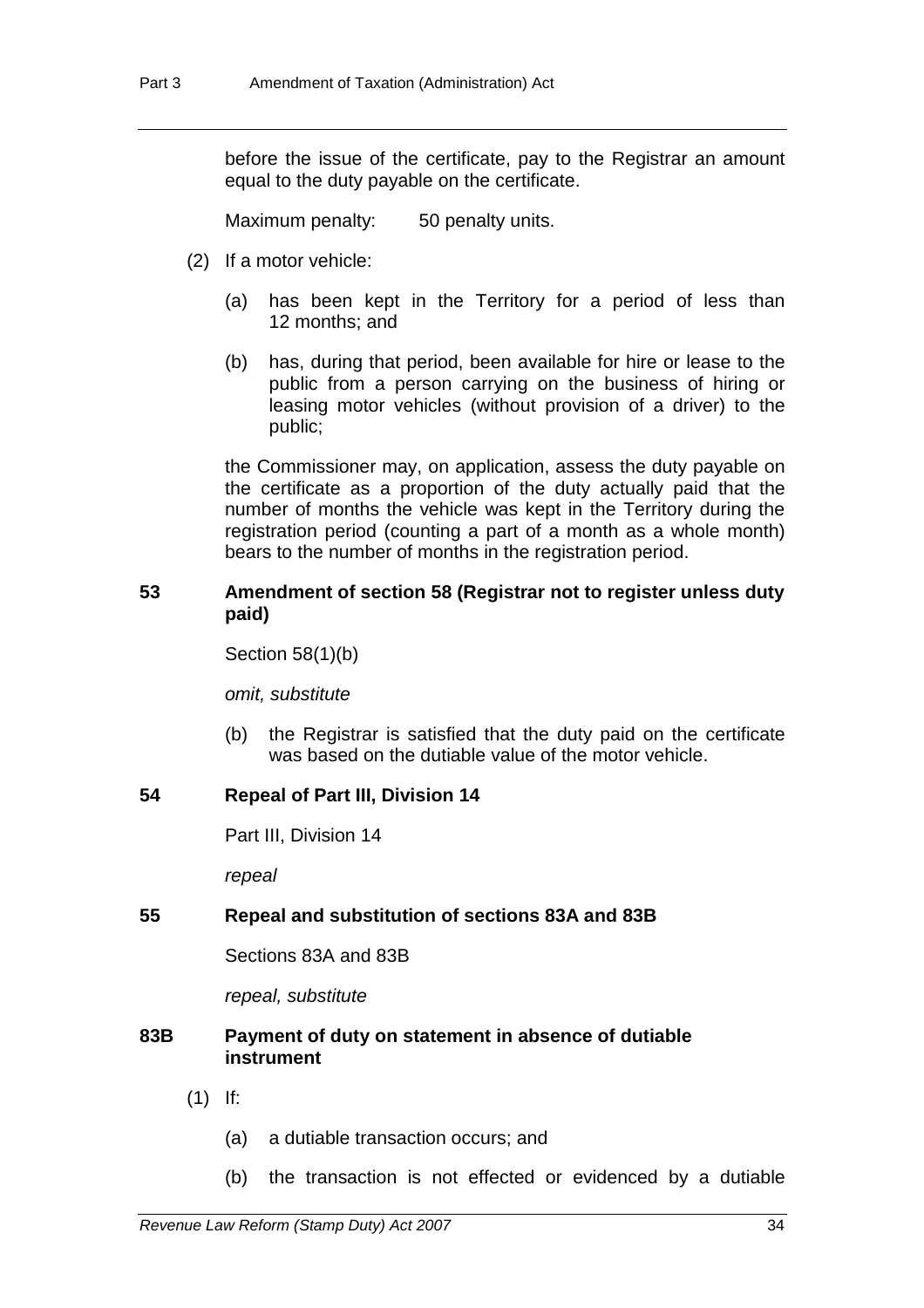instrument or such an instrument existed but has been lost or destroyed;

the responsible party must lodge a statement in respect of the transaction with the Commissioner.

- (2) The statement:
	- (a) must be in the approved form; and
	- (b) must be lodged within 60 days after the date of the dutiable transaction to which it relates.
- (3) The statement is a dutiable instrument that is liable to duty in the same way, and to the same extent, as if it were an instrument effecting the dutiable transaction executed on the date of that transaction.
- (4) Duty on the statement must be paid on or before the last day allowed for its lodgement or a later date fixed in a notice of assessment of duty.
- (5) If a statement is not lodged, or duty is not paid, as required by this section, the responsible party is guilty of an offence.

Maximum penalty: 100 penalty units.

- (6) A statement is not liable to duty under this section if the Commissioner is satisfied that the relevant transaction:
	- (a) is not a tax avoidance scheme or part of a tax avoidance scheme; and
	- (b) the relevant transaction is:
		- (i) the appointment of a receiver or trustee in bankruptcy; or
		- (ii) the appointment of a liquidator under the Corporations Act 2001; or
		- (iii) the making of a compromise or arrangement under Part 5.1 of the Corporations Act 2001; or
		- (iv) the issue or redemption of units in a unit trust scheme; or
		- (v) a transfer of property by way or pledge or security; or
		- (vi) the release or termination of an option to purchase dutiable property.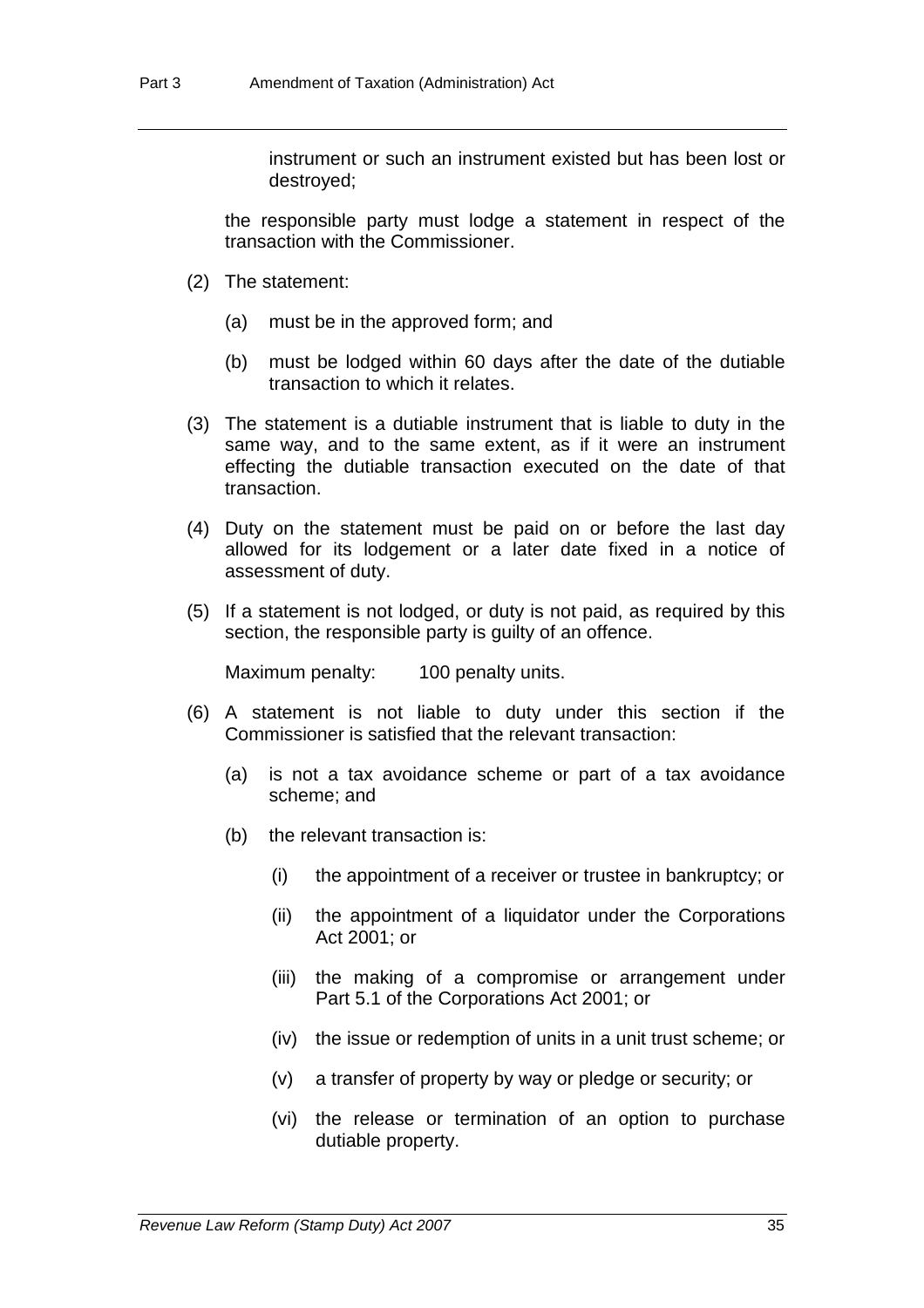# **83C Stamping of other instruments related to same transaction**

- (1) If a statement relating to a dutiable transaction is duly stamped under this Division, the statement is to be regarded as a duly stamped instrument evidencing the relevant transaction.
- (2) It follows that, if an instrument effecting the relevant transaction or another instrument evidencing the transaction is later produced for stamping, it may be stamped without further payment of ad valorem duty.

### **56 Repeal of sections 83D and 83F**

Sections 83D and 83F

*repeal*

# **57 Repeal and substitution of Parts IV to XII**

Parts IV to XII

*repeal, substitute*

# **Part 4 Assessment and stamping of instruments**

# **84 Assessment of duty on instruments**

- (1) The Commissioner must assess the duty payable on an instrument lodged for assessment.
- (2) On payment of the amount of duty assessed (together with any interest and penalty tax), the Commissioner must stamp the instrument with a stamp indicating the payment of duty.
- (3) An instrument is not to be stamped until the assessed duty (together with any interest and penalty tax) has been paid.
- (4) If the Commissioner decides, on the assessment, that no duty is payable, the Commissioner may stamp the instrument with a stamp indicating that no duty is payable.

# **85 Retaining and impounding of instruments**

- (1) The Commissioner may retain possession of an instrument lodged for assessment of duty until the assessment is completed and any duty payable (including interest and penalty tax) has been paid.
- (2) The Commissioner may retain possession of a dutiable instrument seized in the course of an authorised investigation until an assessment is completed and any duty payable (including interest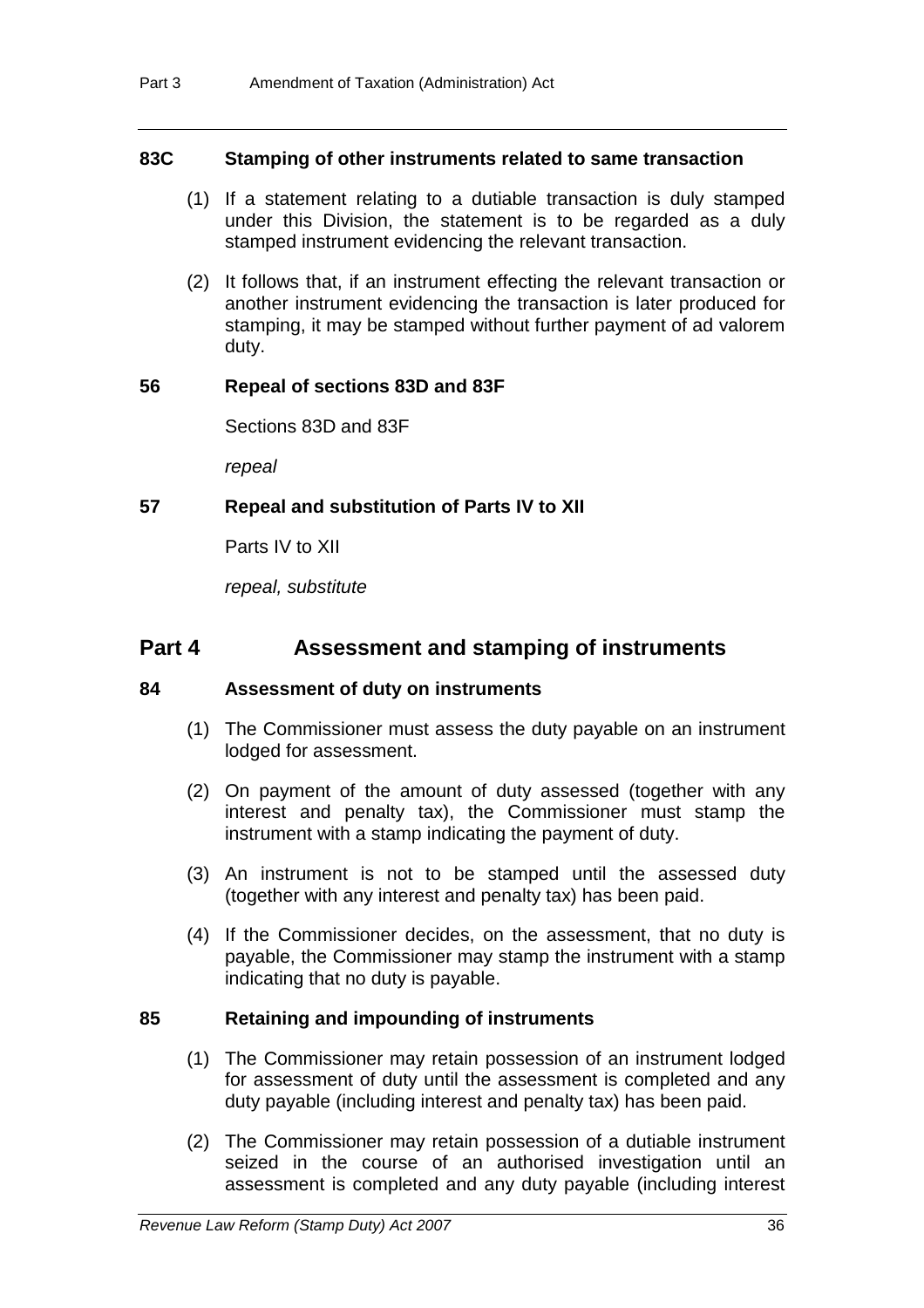and penalty tax) has been paid.

 (3) This section does not relieve the Commissioner from the obligation to produce the instrument before a court when required to do so by order or process of a court.

#### **86 Creation of memorandum for the purpose of assessment**

- (1) If the Commissioner has reason to suspect that:
	- (a) a dutiable transaction has occurred; but
	- (b) no instrument has been lodged in relation to the transaction for the assessment of duty;

the Commissioner may create a memorandum of the transaction.

- (2) The memorandum is to be assessed for duty as if it were a dutiable instrument relating to the dutiable transaction brought into existence on the date of the dutiable transaction and lodged for the assessment of duty under this Act on the date of its creation by the Commissioner.
- (3) If:
	- (a) a motor vehicle registered under the *Motor Vehicles Act* is sold or disposed of; and
	- (b) the new owner does not apply to the Registrar for transfer of registration of the vehicle within the period required by that Act;

the Commissioner may create a memorandum and assess it for duty as the certificate of registration that might have been issued if an application for transfer of registration had been made as required.

 (4) If a memorandum is created under subsection (3), the new owner of the vehicle is liable to interest and penalty tax on the basis that a default in the payment of the duty assessed on the memorandum occurred at the end or the period within which an application for transfer of registration should have been made.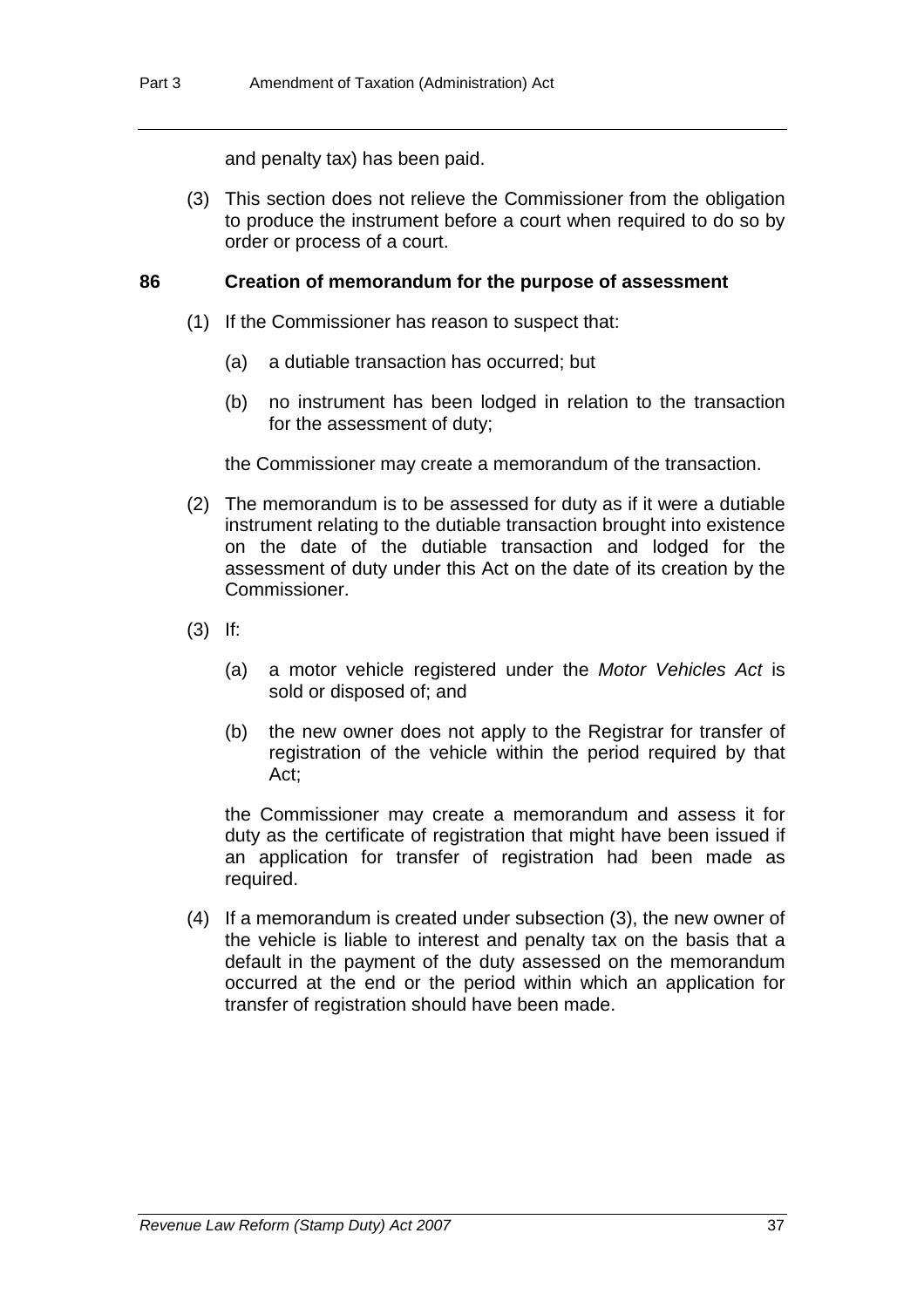# **Part 5 Exemptions, concessions and rebates**

# **Division 1 Family farming properties**

# **87 Exemption from duty on conveyance of family farming property to family members, family companies or family trusts**

- (1) A conveyance of farming property is exempt from stamp duty if the Commissioner is satisfied, on an application for exemption, that:
	- (a) the main purpose of the conveyance is to pass, or facilitate the passing, of a farming property, or the benefit of a farming property, from one generation of a family to a later generation or between members of the same generation; and
	- (b) the conveyance is eligible for exemption from stamp duty under this section.
- (2) A conveyance of farming property is eligible for exemption from stamp duty if the conveyor is a natural person who does not hold the property as trustee and the property is conveyed to one or more of the following:
	- (a) a member of the conveyor's family who will not hold the property as trustee;
	- (b) a company that will not hold the property as trustee if:
		- (i) all the shareholders are members of the conveyor's family; and
		- (ii) no shareholder holds or will hold any shares in the company as trustee;
	- (c) a person who will hold the property as trustee if:
		- (i) all the beneficiaries of the trust are members of the conveyor's family; and
		- (ii) the trust deed includes provisions, that cannot be altered, specifying that only members of the conveyor's family may be beneficiaries of the trust and no beneficiary may be the trustee of another trust.
- (3) A conveyance of farming property is eligible for exemption from stamp duty if the conveyor is a family company that does not hold the property as trustee (the *conveyor company*) and the property is conveyed to one or more of the following:
	- (a) a member of the same family as the shareholders of the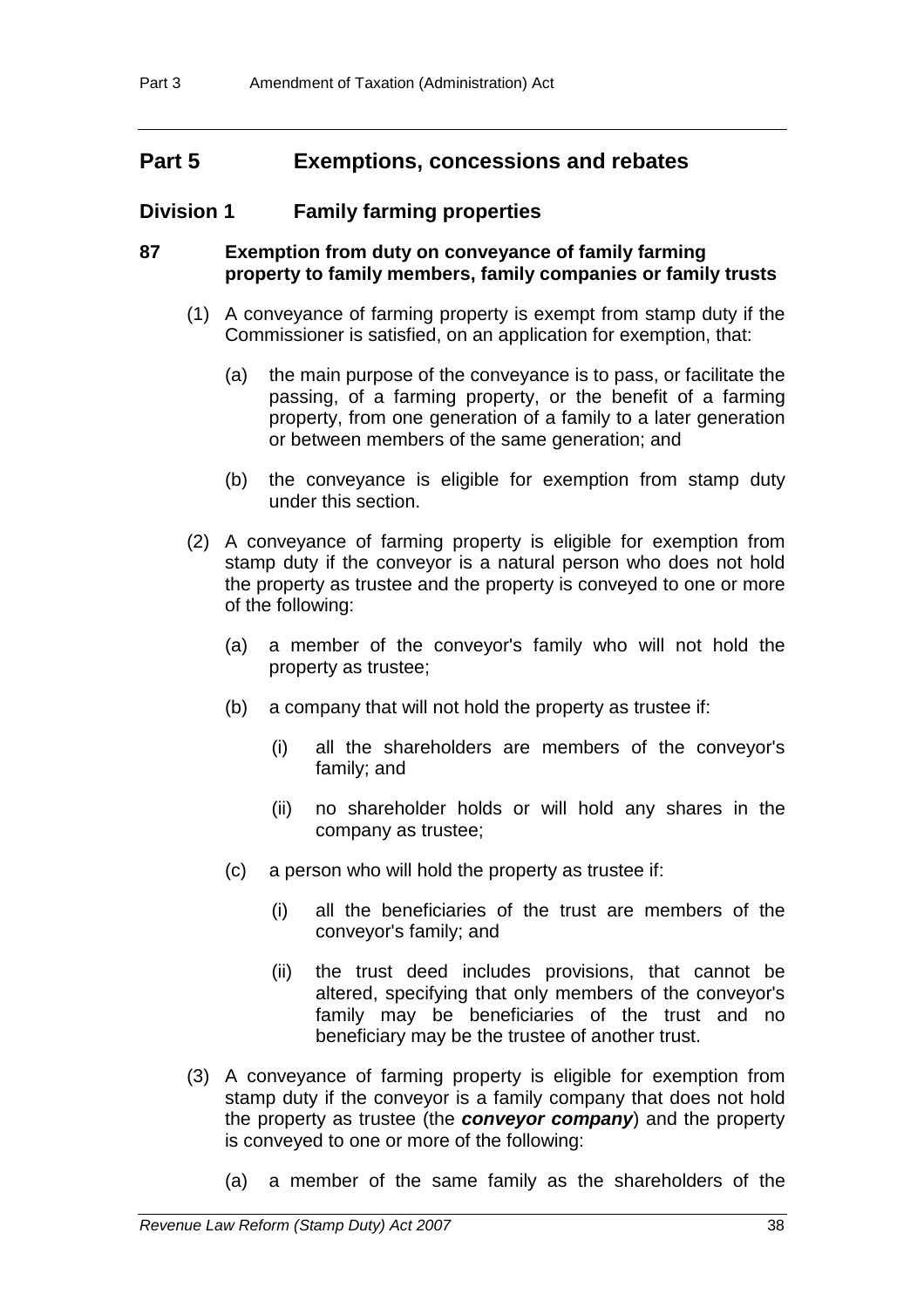conveyor company who will not hold the property as trustee;

- (b) a family company that will not hold the property as trustee (the *conveyee company*) if:
	- (i) the shareholders of the conveyor company and the conveyee company are all members of the same family; and
	- (ii) no shareholder of the conveyee company holds or will hold any shares in that company as trustee;
- (c) a person who will hold the property as trustee if:
	- (i) the beneficiaries of the trust and the shareholders of the conveyor company are all members of the same family; and
	- (ii) the trust deed includes provisions, that cannot be altered, specifying that only members of the relevant family may be beneficiaries of the trust and no beneficiary may be the trustee of another trust.
- (4) A conveyance of farming property is eligible for exemption from stamp duty if the conveyor is the trustee of a family trust (the *conveyor trust*) and the property is conveyed to one or more of the following:
	- (a) a member of the family for which the conveyor trust is established who will not hold the property as trustee;
	- (b) a family company that will not hold the property as trustee if:
		- (i) the shareholders of the company and the beneficiaries of the conveyor trust are all members of the same family; and
		- (ii) no shareholder holds or will hold any shares in the company as trustee;
	- (c) a person who will hold the property as trustee of a family trust (the *conveyee trust*) if:
		- (i) the beneficiaries of the conveyor trust and the conveyee trust are all members of the same family; and
		- (ii) the trust deed includes provisions, that cannot be altered, specifying that only members of the relevant family may be beneficiaries of the conveyee trust and no beneficiary may be the trustee of another trust.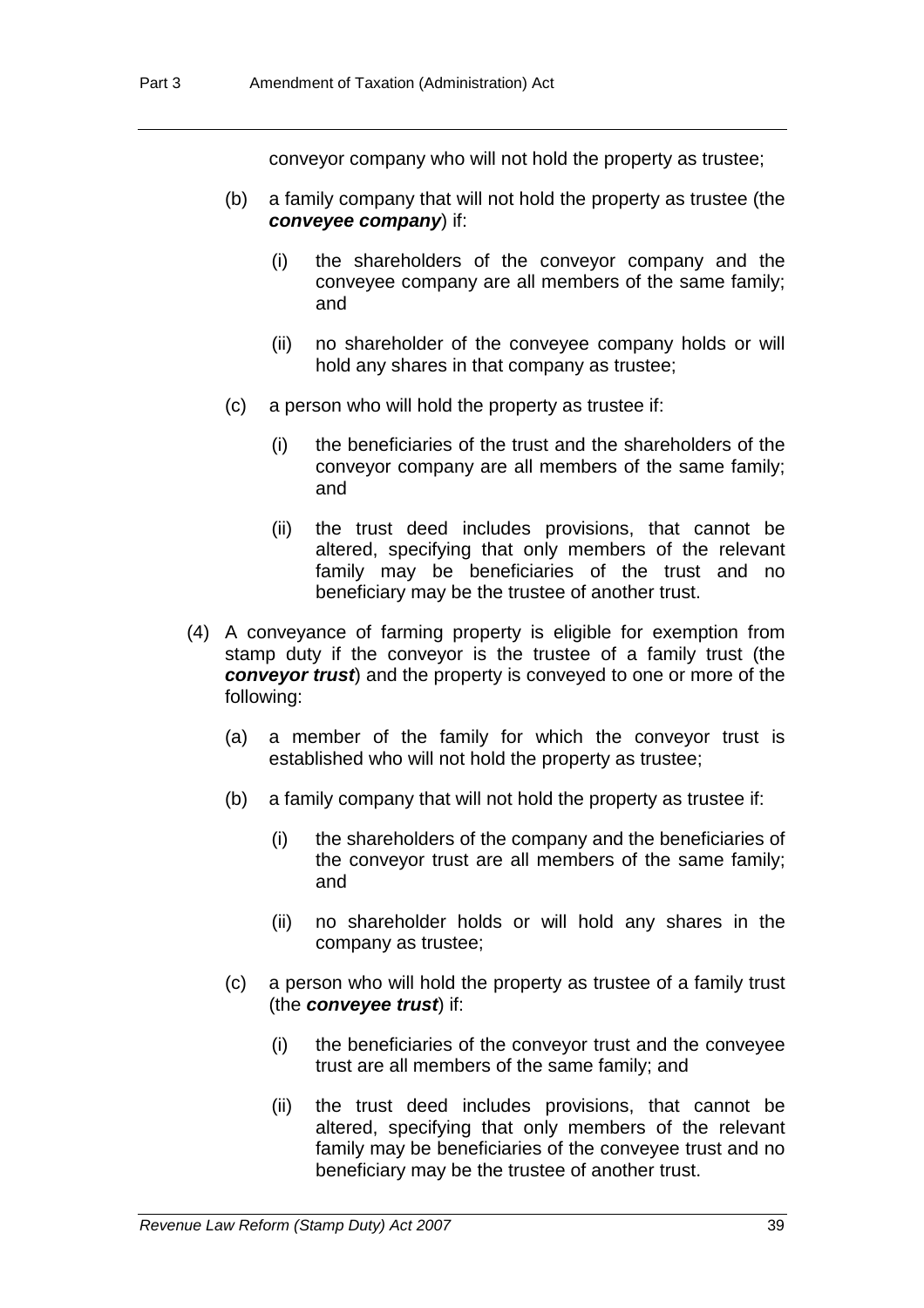- (5) However, a conveyance is not eligible for exemption from stamp duty under this section:
	- (a) if the Commissioner is satisfied the conveyance arises from a scheme with the principal purpose of taking advantage of the benefit of the exemption from stamp duty; or
	- (b) if a conveyee does not intend to use the farming property solely or principally for farming purposes; or
	- (c) if the conveyance also conveys property that is not farming property; or
	- (d) if any prescribed condition is not complied with; or
	- (e) if the conveyance occurs within 5 years after the date of an earlier conveyance of the same, or part of the same, farming property for which an exemption was allowed under this section (or a corresponding previous enactment).

# **Division 2 Home incentive schemes**

### **88 Interpretation**

(1) In this Division:

*Australian citizen*, see the *First Home Owner Grant Act*.

*built* – a home is taken to have been built on land if it is relocated, and affixed, to the land.

*first home owner concession* means a concession from the payment of duty on a conveyance of land equal to the lesser of:

- (a) the total amount of duty assessed as payable on the conveyance; or
- (b) the duty payable on a conveyance of land with a dutiable value of \$350 000.

*home*, see the *First Home Owner Grant Act*.

*period for occupancy* of a home means:

- (a) if, as at the relevant time, the home has been built on the land – 12 months from the relevant time or a longer period approved by the Commissioner under this Division; or
- (b) if, as at the relevant time, no home had been built on the land: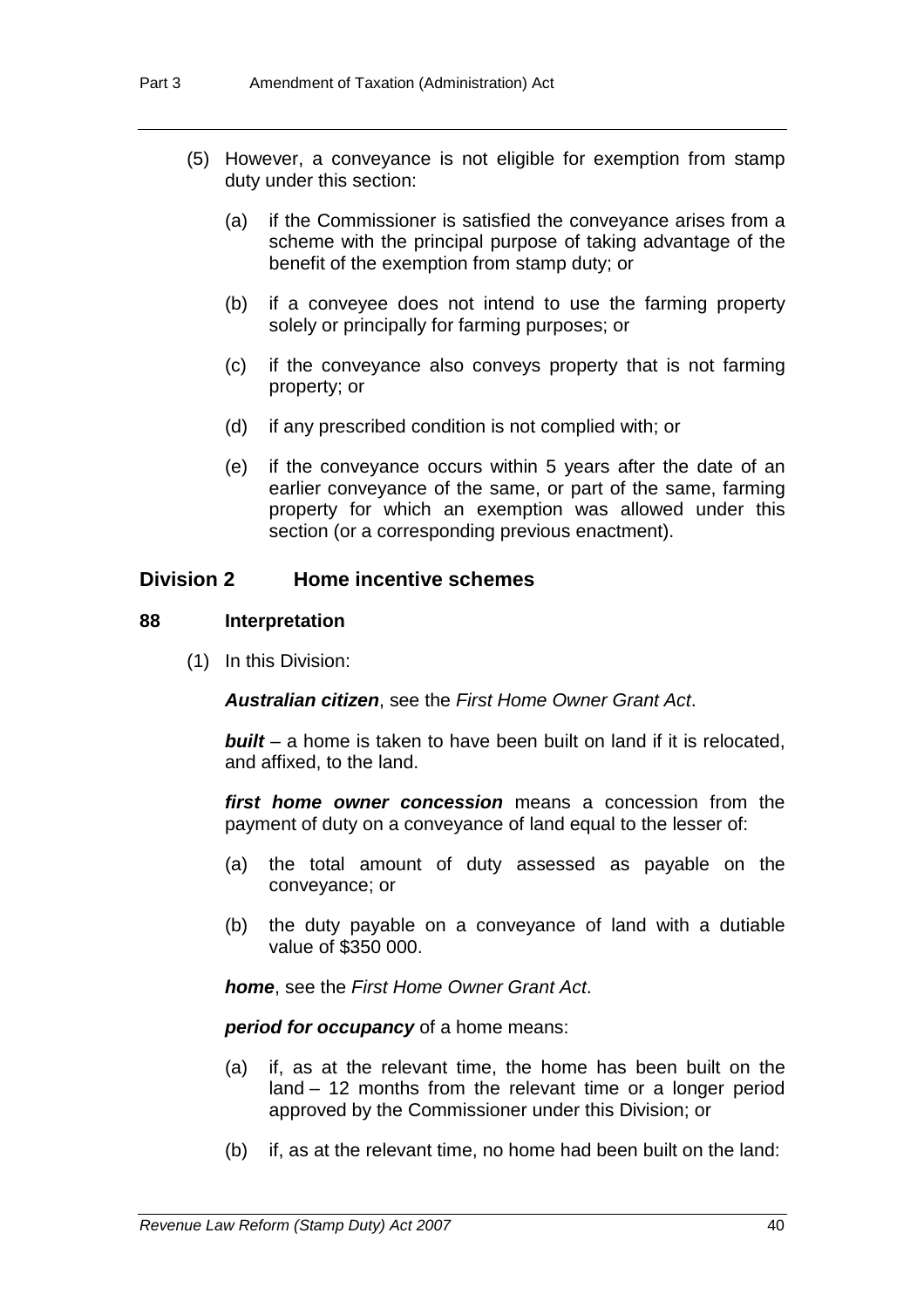- (i) 3 years from the relevant time or 12 months from completion of the building of the home (whichever expires first); or
- (ii) a longer period approved by the Commissioner under this Division.

*permanent resident*, see the *First Home Owner Grant Act*;

#### *prescribed period* means:

- (a) a continuous period of 6 months; or
- (b) a shorter continuous period approved by the Commissioner under this Division;

*principal place of residence rebate* means a concession from the payment of duty on a conveyance of land equal to the lesser of:

- (a) the total amount of duty assessed as payable on the conveyance; or
- (b) \$2 500.

#### *relevant interest* means:

- (a) an interest (other than a non-conforming interest) that is a relevant interest under section 5 of the *First Home Owner Grant Act*; or
- (b) an interest in residential property in a State or another Territory of the Commonwealth that is a relevant interest (but not a non-conforming interest) under a law of that State or Territory corresponding to the *First Home Owner Grant Act*.

*relevant time* means the time when the instruments effecting or evidencing a conveyance of land are executed.

*residential property*, see the *First Home Owner Grant Act*.

- (2) If the Commissioner is satisfied that, at the relevant time, a person:
	- (a) is married but not cohabiting with the spouse to whom the person is married (the *married spouse*); and
	- (b) has no intention of resuming cohabitation;

the married spouse is not to be regarded for the purposes of the application as the person's spouse.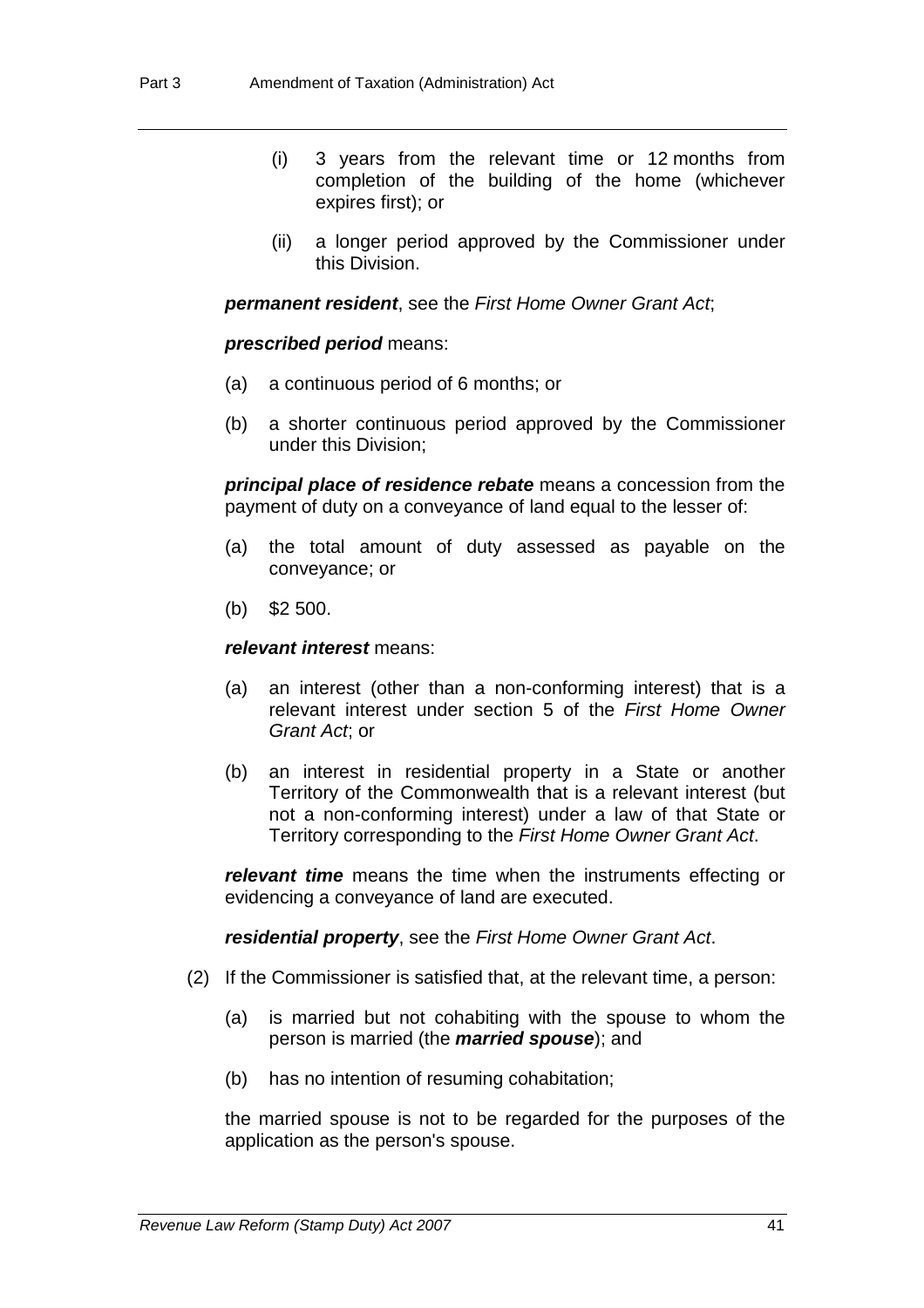#### **89 First home owner concession**

- (1) The conveyee or conveyees of land are entitled to the first home owner concession if, on an application for the concession, the Commissioner is satisfied that:
	- (a) the conveyee or each of the conveyees is a natural person; and
	- (b) the conveyee is, or at least one of the conveyees is, at least 18 years of age at the relevant time; and
	- (c) the conveyee, or at least one of the conveyees, is an Australian citizen or a permanent resident at the time of making the declaration mentioned in subsection (8); and
	- (d) no conveyee and no spouse of a conveyee at the relevant time has previously received the first home owner concession or a corresponding concession under an earlier enactment; and
	- (e) no conveyee, and no spouse of a conveyee at the relevant time, has previously had a relevant interest in a residential property that was occupied by the conveyee or spouse as a residence; and
	- (f) no conveyee has a beneficial interest in the land the subject of the conveyance; and
	- (g) the conveyee or conveyees will acquire the whole beneficial interest in the land the subject of the conveyance; and
	- (h) no conveyee will acquire an interest in the land in the capacity of a trustee; and
	- (i) there is a home on the land or a home will be built within 3 years after the relevant time and the conveyee or conveyees will occupy the home as their principal place of residence for the prescribed period commencing within the period for occupancy.
- (2) If there are 2 or more conveyees and not all of the conveyees will be able to occupy a home on the land as their principal place of residence within the period for occupancy, but they would, but for that fact, be entitled to the first home owner concession, the Commissioner may authorise the concession if satisfied that:
	- (a) at least one of the conveyees will be able to occupy or commence to occupy a home on the land as his or her principal place of residence for the prescribed period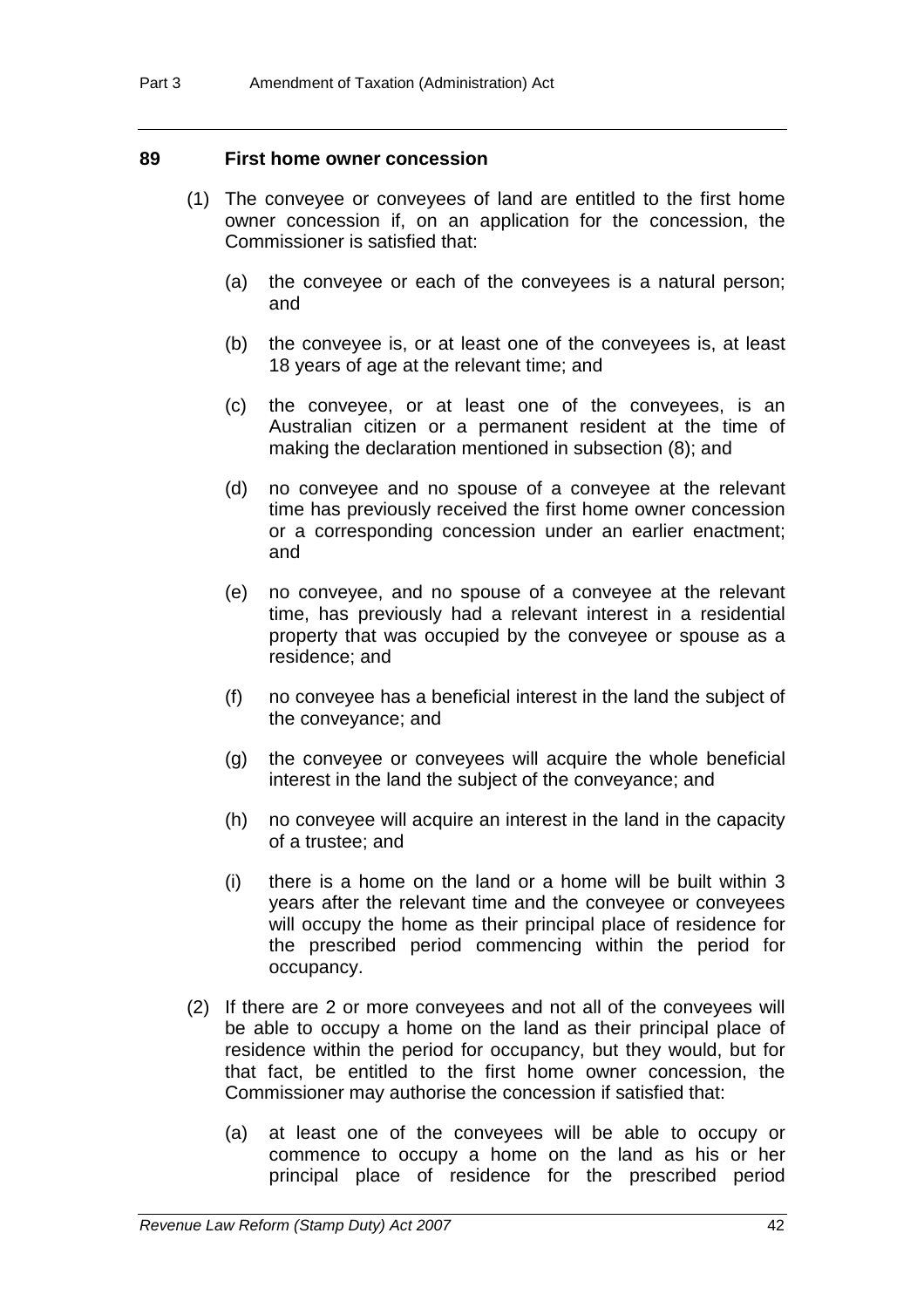commencing within the period for occupancy; and

- (b) the other conveyee or conveyees will occupy the home as his, her or their principal place of residence for the prescribed period but there are special reasons why the occupancy cannot commence within the period for occupancy.
- (3) If a conveyee or conveyees fail, or will fail, to occupy a home on the land as their principal place of residence:
	- (a) within the period for occupancy; or
	- (b) for the prescribed period in accordance with this section;

the conveyee or conveyees must, within 30 days after the date on which it first becomes apparent that the failure will occur, give written notice to the Commissioner of the failure or impending failure.

Maximum penalty: 50 penalty units.

- (4) If a conveyee or conveyees fail to occupy a home on the land as their principal place of residence:
	- (a) within the period for occupancy; or
	- (b) for the prescribed period in accordance with this section;

the Commissioner must, even though the time limit for reassessment under the *Taxation Administration Act* may have passed, reassess duty on the conveyance on the basis that the conveyee or conveyees were not eligible for the first home owner concession unless, in the Commissioner's opinion, there are special reasons for not making the reassessment.

- (5) If duty is reassessed under subsection (4), and duty (and any interest and penalty tax) payable on the reassessment is paid, then, for the purposes of any future application by the conveyee, or any of the conveyees, for the first home owner concession:
	- (a) the grant of the concession will be ignored; and
	- (b) the interest in residential property acquired under the conveyance on which duty was reassessed will be ignored.
- (6) This section applies to the acquisition by a person, other than the Chief Executive Officer (Housing), of an interest in land under a scheme administered by the Chief Executive Officer (Housing) under section 22 or 24 of the *Housing Act* as if the person were acquiring 100% of the land or, if 2 or more persons are acquiring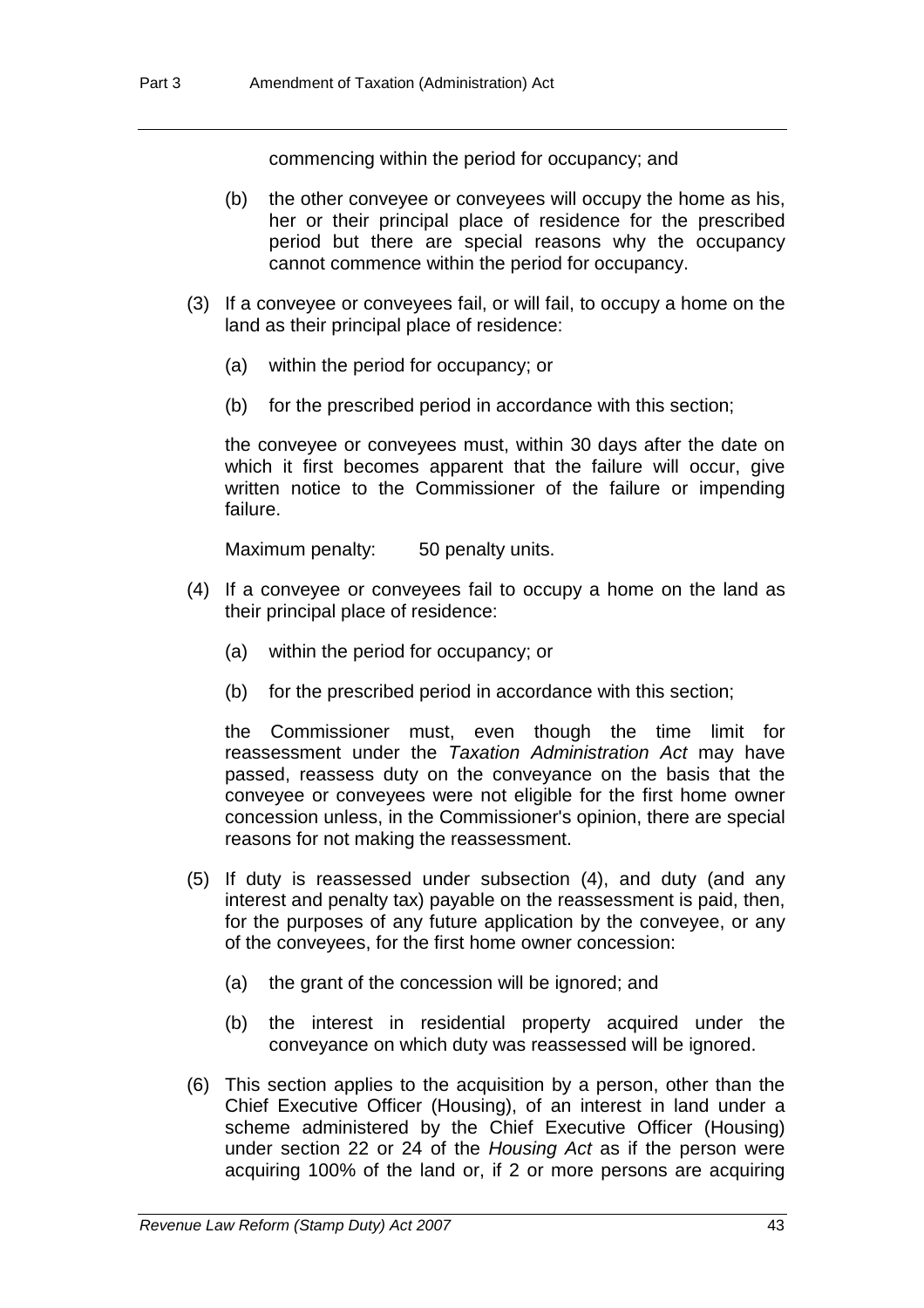the interest, the persons were acquiring 100% of the land in the same proportions as they are acquiring the interest.

- (7) If a person acquires land or an interest in land as guardian of a person under a legal disability, this section applies as if the person under the legal disability were:
	- (a) the conveyee of the land or interest; and
	- (b) the applicant for the first home owner concession; and
	- (c) if the concession is granted the recipient of the concession.
- (8) A person claiming the first home owner concession, and the person's spouse (if any), must give to the Commissioner a declaration, in the approved form, providing the information relating to the claim that the Commissioner requires.
- (9) The Commissioner may exempt a conveyee from the requirement that the conveyee be at least 18 years of age at the relevant time if the Commissioner is satisfied that the conveyance does not form part of a scheme to circumvent limitations on, or requirements affecting, eligibility for or entitlement to a first home owner concession.
- (10) If the Commissioner refuses to exempt a conveyee under subsection (9), the conveyee's acquisition of a relevant interest in residential property under the conveyance will be ignored for the purposes of a future application by the conveyee for the first home owner concession.
- (11) The Commissioner may, if satisfied there are special reasons to do so:
	- (a) approve an extension of the period for occupancy; or
	- (b) approve a reduction (but not the complete elimination) of the prescribed period.

#### **90 Principal place of residence rebate**

- (1) The conveyee or conveyees of land are entitled to the principal place of residence rebate if, on application for the rebate, the Commissioner is satisfied that:
	- (a) the conveyee or each of the conveyees is a natural person; and
	- (b) the conveyee or conveyees are not entitled to a first home owner concession; and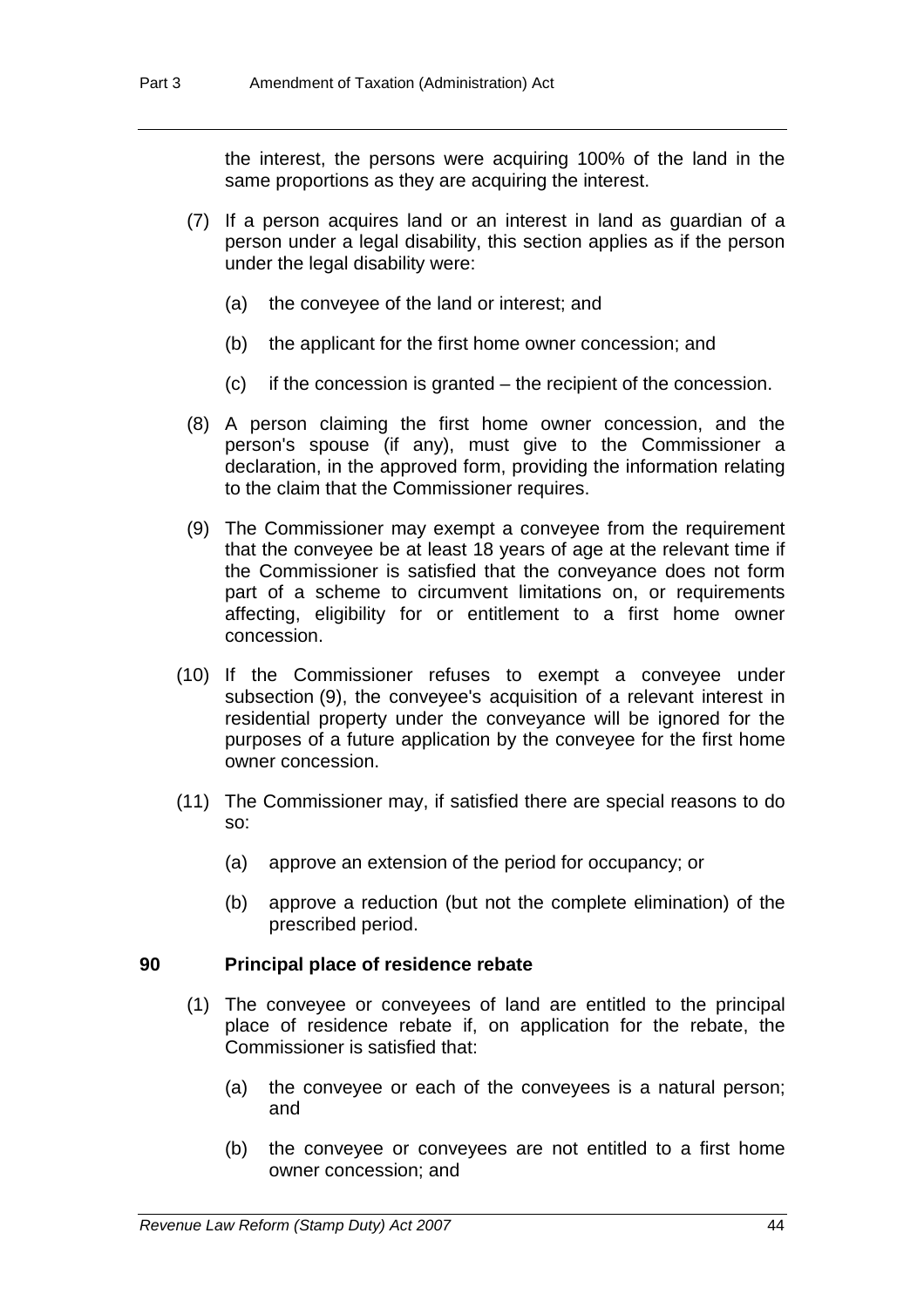- (c) no conveyee has a beneficial interest in the land the subject of the conveyance; and
- (d) the conveyee or conveyees will acquire the whole beneficial interest in the land the subject of the conveyance; and
- (e) no conveyee will acquire an interest in the land in the capacity of a trustee; and
- (f) there is a home on the land or a home will be built within 3 years after the relevant time and the conveyee or conveyees will occupy the home as their principal place of residence for the prescribed period commencing within the period for occupancy.
- (2) If there are 2 or more conveyees and not all of the conveyees will be able to occupy a home on the land as their principal place of residence within the period for occupancy, but they would, but for that fact, be entitled to the principal place of residence rebate, the Commissioner may authorise the rebate if satisfied that:
	- (a) at least one of the conveyees will be able to occupy or commence to occupy a home on the land as his or her principal place of residence for the prescribed period commencing within the period for occupancy; and
	- (b) the other conveyee or conveyees will occupy the home as his, her or their principal place of residence for the prescribed period but there are special reasons why the occupancy cannot commence within the period for occupancy.
- (3) If a conveyee or conveyees fail, or will fail, to occupy a home on the land as their principal place of residence:
	- (a) within the period for occupancy; or
	- (b) for the prescribed period in accordance with this section;

the conveyee or conveyees must, within 30 days after the date on which it first becomes apparent that the failure will occur, give written notice to the Commissioner of the failure or impending failure.

Maximum penalty: 50 penalty units.

- (4) If a conveyee or conveyees fail to occupy a home on the land as their principal place of residence:
	- (a) within the period for occupancy; or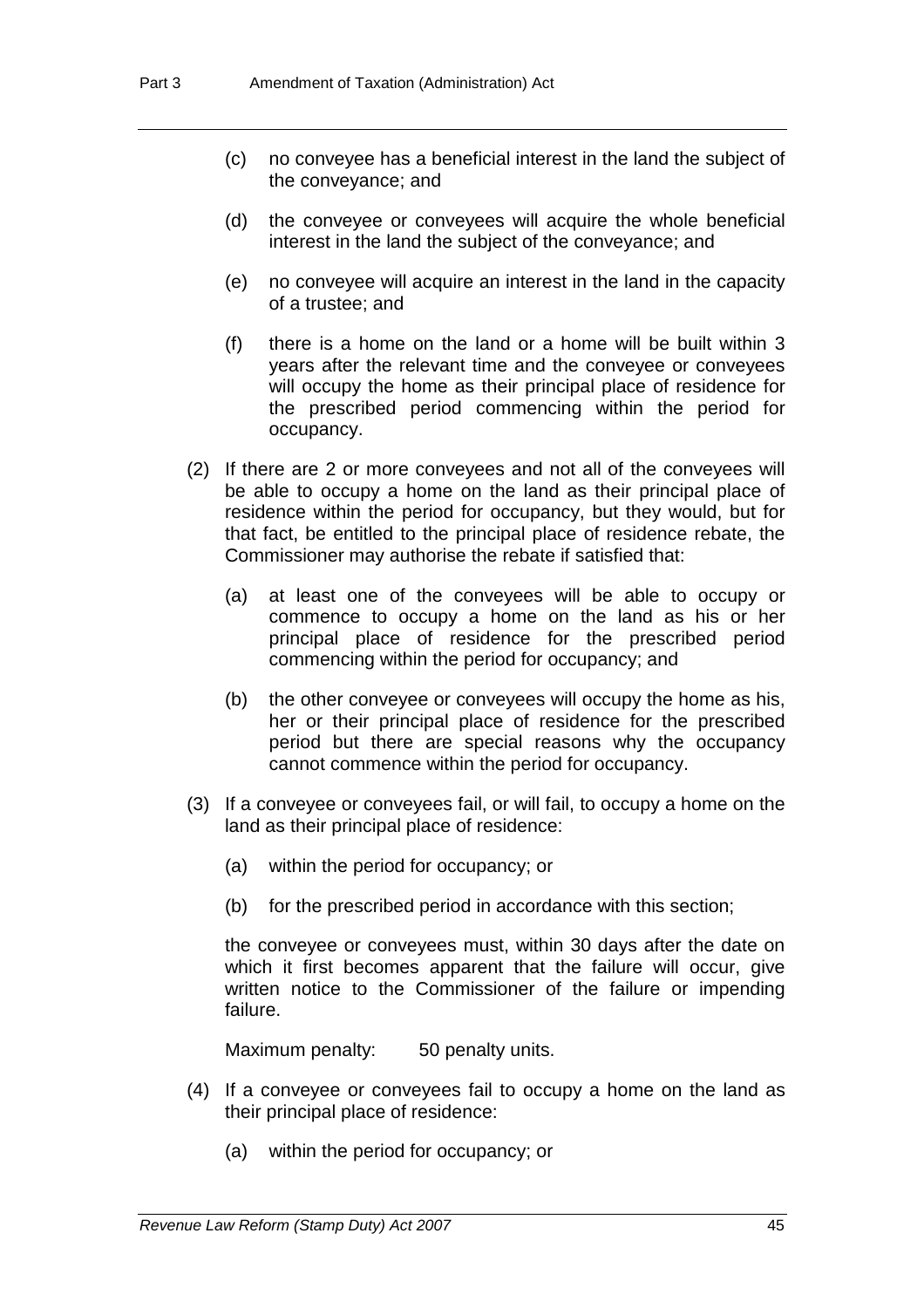(b) for the prescribed period in accordance with this section;

the Commissioner must, even though the time limit for reassessment under the *Taxation Administration Act* may have passed, reassess duty on the conveyance on the basis that the conveyee or conveyees were not eligible for the principal place of residence rebate unless, in the Commissioner's opinion, there are special reasons for not making the reassessment.

- (5) This section applies to the acquisition by a person, other than the Chief Executive Officer (Housing), of an interest in land under a scheme administered by the Chief Executive Officer (Housing) under section 22 or 24 of the *Housing Act* as if the person were acquiring 100% of the land or, if 2 or more persons are acquiring the interest, the persons were acquiring 100% of the land in the same proportions as they are acquiring the interest.
- (6) If a person acquires land or an interest in land as guardian of a person under a legal disability, this section applies as if the person under the legal disability were:
	- (a) the conveyee of the land or interest; and
	- (b) the applicant for the principal place of residence rebate; and
	- (c) if the rebate is granted the recipient of the rebate.
- (7) A person claiming the principal place of residence rebate must give to the Commissioner a declaration, in the approved form, providing the information relating to the claim that the Commissioner requires.
- (8) The Commissioner may, if satisfied there are special reasons to do so:
	- (a) approve an extension of the period for occupancy; or
	- (b) approve a reduction (but not the complete elimination) of the prescribed period.

# **Division3 Matrimonial property settlements**

# **91 Conveyances of matrimonial property**

 (1) A conveyance of dutiable property between a person and the person's spouse or former spouse is exempt from duty if, within 12 months after the date of the conveyance, an order, with which the terms of the conveyance are consistent, is made by the Family Court for the distribution of property between the parties to the conveyance under Part VIII of the *Family Law Act 1975* (Cth).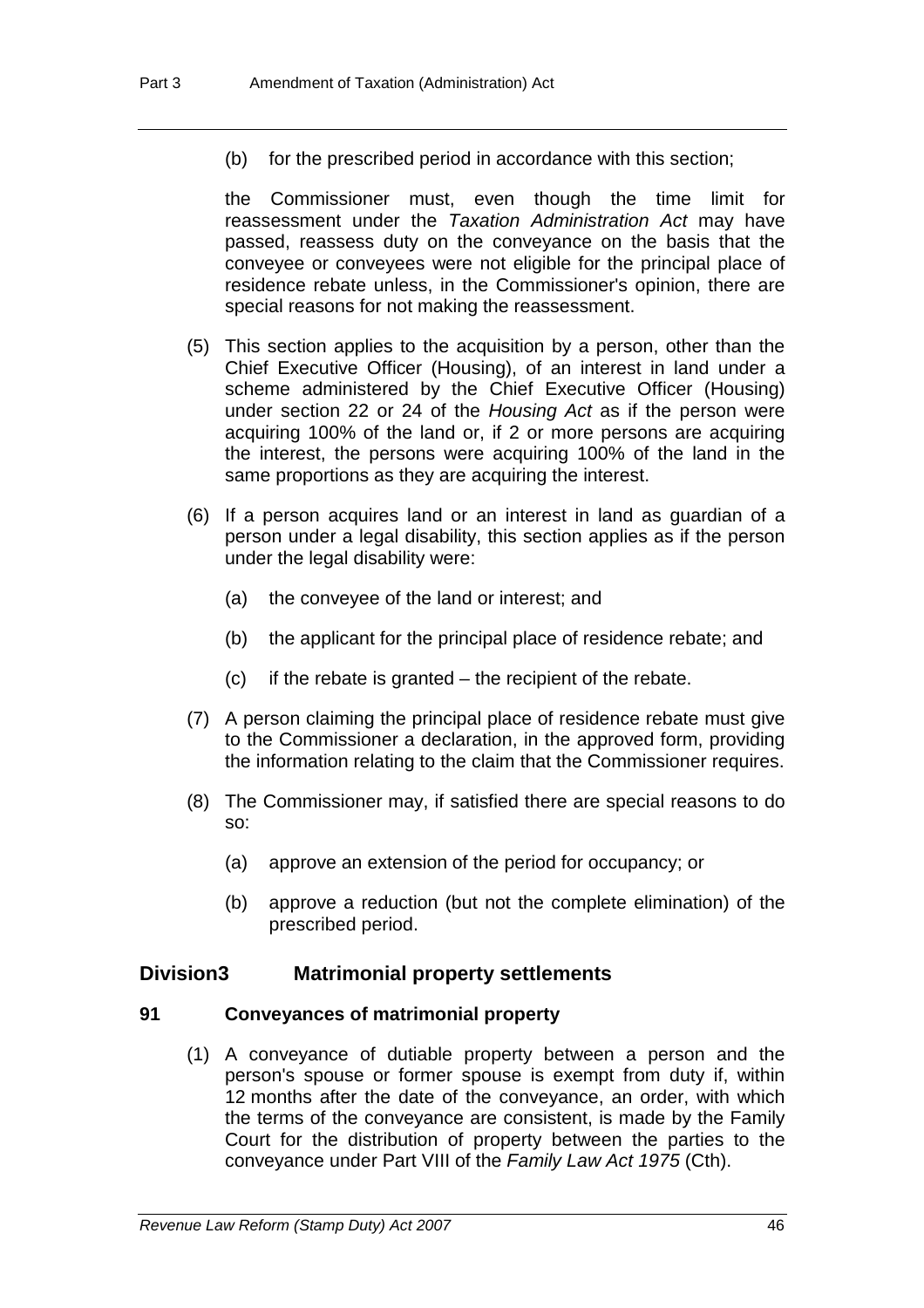(2) If duty is paid on such a conveyance before it becomes exempt, the Commissioner must (subject to the *Taxation Administration Act*) refund the duty.

# **Division 4 Managed investment schemes**

#### **92 Managed investment scheme conveyance**

- (1) A managed investment scheme conveyance is not liable to ad valorem duty.
- (2) Each of the following transactions is a managed investment scheme conveyance:
	- (a) a conveyance of dutiable property from a person as vendor to the custodian for a responsible entity of a registered scheme, where:
		- (i) the conveyance is made pursuant to an agreement for the conveyance of the dutiable property between the person as vendor and the responsible entity as purchaser; and
		- (ii) the dutiable property is acquired by the responsible entity as scheme property; and
		- (iii) the agreement has been stamped with ad valorem duty;
	- (b) a conveyance of dutiable property that is either from the responsible entity of a registered scheme to the custodian for that responsible entity or from the custodian of a responsible entity of a registered scheme to that responsible entity, where:
		- (i) the dutiable property is scheme property of that registered scheme; and
		- (ii) the conveyance is not part of an arrangement under which:
			- (A) the scheme property or an interest in the scheme property ceases to be scheme property; or
			- (B) the members of the registered scheme do not have the same trust interest in the scheme property after the conveyance of that property as they had immediately before the arrangement was entered into;
	- (c) a conveyance of dutiable property that is scheme property which is a consequence of the retirement of the responsible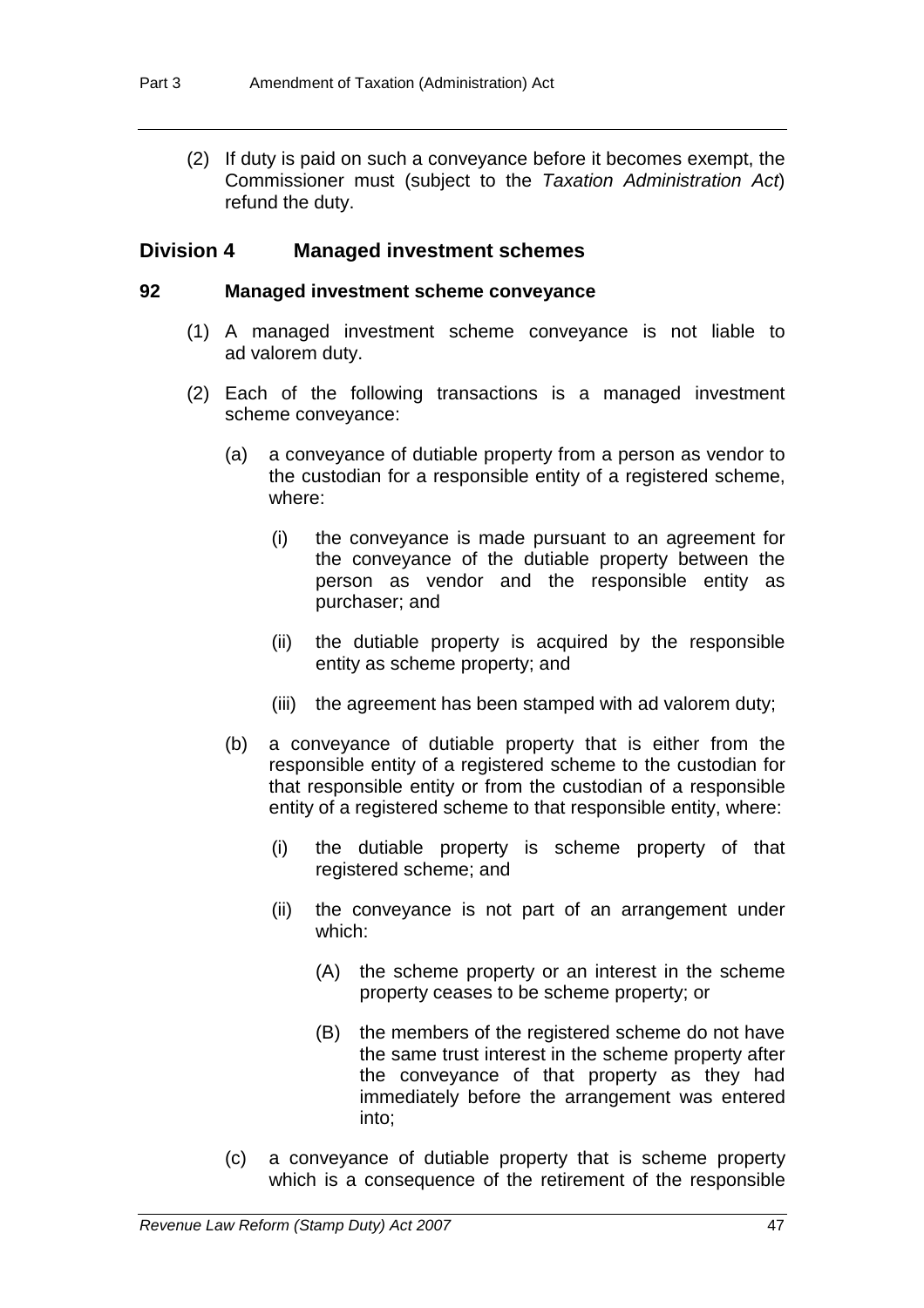entity or custodian of a registered scheme or the appointment of a new responsible entity or custodian of the registered scheme, where the Commissioner is satisfied that:

- (i) the only interest acquired by a person in relation to the property as a result of the conveyance is an interest acquired by the replacement or new responsible entity or custodian; and
- (ii) the replacement or new responsible entity or custodian acquired that interest only because of its appointment as the responsible entity or custodian for the registered scheme.
- (3) In this section:

*custodian* means a corporation appointed under section 601FB of the Corporations Act 2001 to hold the property of a registered scheme as agent for the responsible entity of the registered scheme.

*registered scheme*, see the Corporations Act 2001.

*responsible entity*, see the Corporations Act 2001.

*scheme property* means the dutiable property of a registered scheme held by a person as the responsible entity of the registered scheme or as a custodian for the responsible entity of the registered scheme.

# **Part 6 Miscellaneous**

# **93 Authorised stamps**

- (1) The Commissioner must decide the form of stamps (*authorised stamps*) for use under this Act.
- (2) Equipment for affixing authorised stamps must be kept under the Commissioner's control and used only as directed by the Commissioner.

# **94 Forgery etc. of authorised stamp**

- (1) A person must not:
	- (a) forge an authorised stamp; or
	- (b) dishonestly stamp an instrument with a stamp that could reasonably be taken to be an authorised stamp.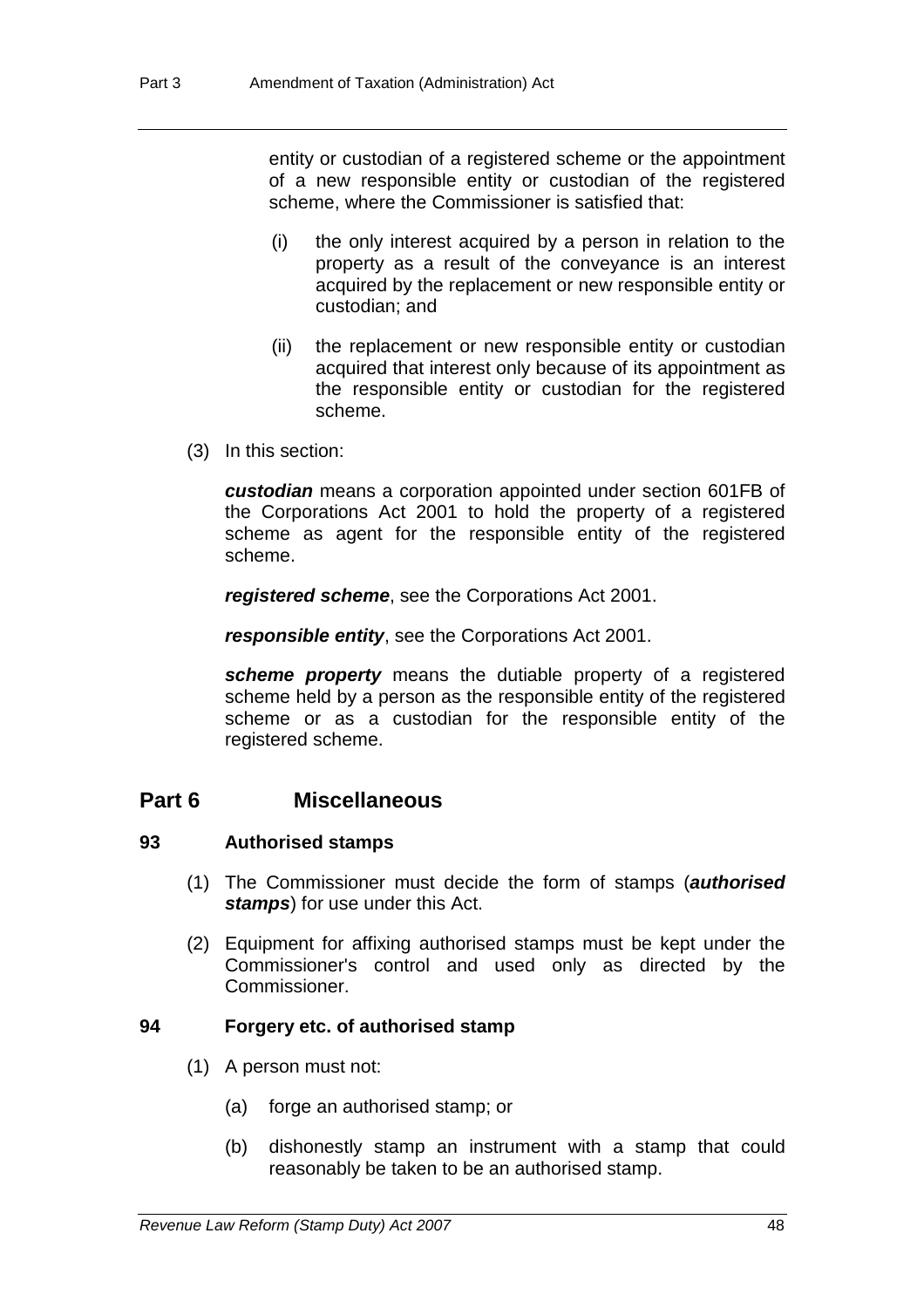Maximum penalty: Imprisonment for 2 years.

 (2) A person must not, without lawful authority or excuse, have possession of equipment capable of being used to forge an authorised stamp.

Maximum penalty: Imprisonment for 2 years.

#### **95 Regulatory offences**

An offence against any of the following provisions is a regulatory offence:

- (a) section 9A;
- (b) section 24;
- (c) section 39;
- (d) section 45;
- (e) section 56K(6);
- (f) section 57;
- (g) section 59(5).

#### **96 Admissibility of unstamped instruments**

- (1) A dutiable instrument that is not duly stamped is not admissible in evidence in any court in support or defence of a civil claim.
- (2) However, the court may receive such an instrument in evidence if the party seeking to tender the instrument pays into court the duty payable on the instrument (together with any penalty).
- (3) If duty is paid into court under subsection (2):
	- (a) the proper officer of the court must remit the payment to the Commissioner together with the instrument; and
	- (b) the Commissioner must stamp the instrument and return it to the proper officer of the court.

#### **97 Former transitional provisions**

Despite the repeal of former transitional provisions (Parts IX to XII), the effect of those provisions is preserved so far as they may have continuing relevance.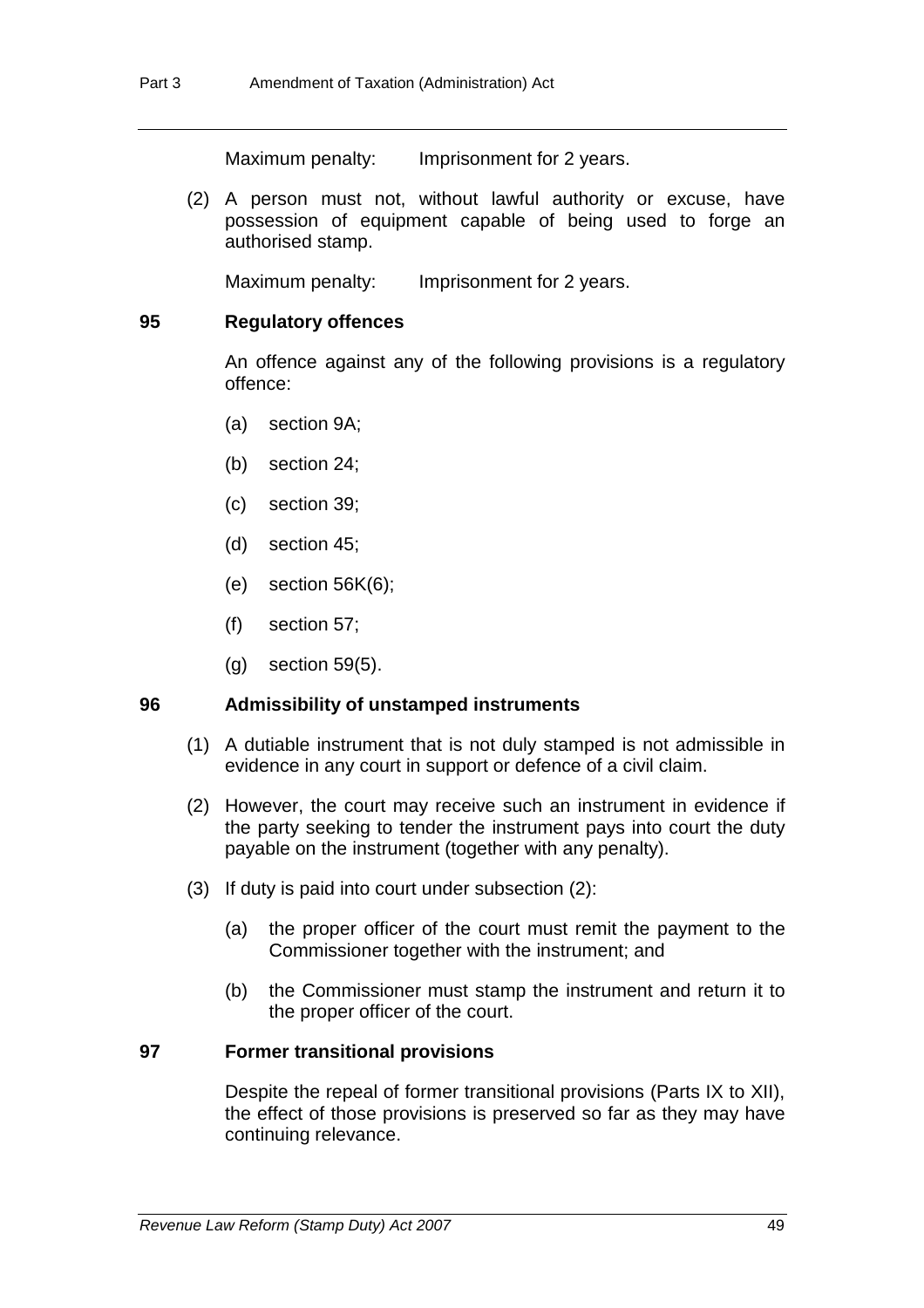### **98 Regulations**

The Administrator may make regulations under this Act.

### **58 Repeal and substitution of Schedule**

**Schedule** 

*repeal, substitute* 

# **Schedule 1 Dutiable instruments and rates of duty**

section 4(1) definition *dutiable instrument* and section 6

#### **1. Conveyances**

- (1) A conveyance of dutiable property is a dutiable instrument.
- (2) Subject to this clause, the duty payable on a conveyance of dutiable property is determined at the ad valorem rate as follows:
	- (a) if the dutiable value of the dutiable property subject to the conveyance does not exceed \$500 000:

 $D = (0.065 \times V^2) + 21V$ 

Where  $-$ 

D is the duty (expressed in dollars)

- V is 1/1000 of the dutiable value (expressed in dollars)
- (b) if the dutiable value exceeds \$500 000, the duty is 5.4% of the dutiable value.
- (3) A conveyance of dutiable property by or to joint tenants is, if the conveyor, or one or more of the conveyors, retains an interest in the property, assessed for duty as a conveyance of the interest that is not retained by the conveyor or conveyors rather than the form of the conveyance but an additional \$5 is payable.

#### *Examples*

- *1. If property is held jointly by 2 persons, and they convey the property to one of them, the conveyance is assessed for ad valorem duty as a conveyance of a half-share of the property and the total amount of the duty is the amount so assessed plus \$5.*
- *2. If a sole owner conveys property to him/herself jointly with another, the conveyance is assessed for ad valorem duty as a conveyance of a halfshare of the property and the total amount of the duty is the amount so*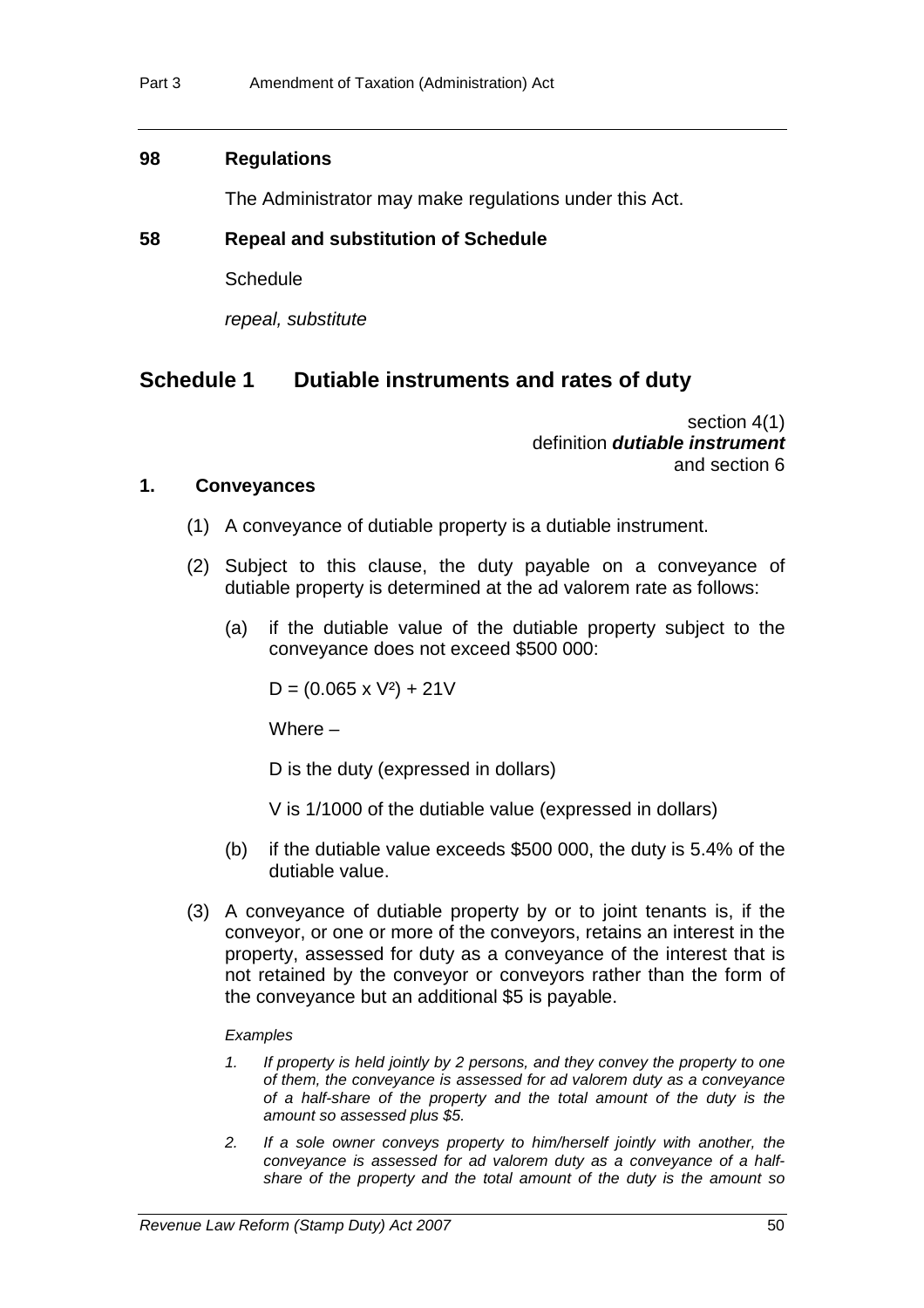*assessed plus \$5.* 

- (4) If the conveyance is for partition of land between persons who own the land as joint tenants or as tenants in common:
	- (a) in the case of a symmetrical partition of the land:
		- $(i)$  if no consideration is given for the conveyance the duty is \$20; or
		- (ii) if consideration is given for the conveyance the duty is assessed at the ad valorem rate on the amount or value of the consideration; or
	- (b) in the case of an asymmetrical partition of the land ad valorem duty is to be assessed on the basis that the conveyance is a conveyance of a proportion of the whole land from the person or persons who take a lesser share (i.e. a share less than their proportionate interest prior to the partition) to the person or persons who take a greater share (i.e. a share greater than their proportionate interest prior to the partition).

#### *Note*

*It follows from this that, if consideration is given for an asymmetrical partition, ad valorem duty will be calculated on the amount of the consideration or the relevant proportion of the unencumbered value of the land (whichever is the greater) and, if consideration is not given, on the relevant proportion of the unencumbered value of the land.* 

- (5) For subclause (4), a symmetrical partition of land is one in which the portions resulting from the partition are in accordance with the proportionate interests of the owners prior to the partition; otherwise, the partition is to be regarded as asymmetrical.
- (6) If the conveyance is made subsequent to, and in conformity with, an agreement for the conveyance that has been stamped with ad valorem duty, the duty payable on the conveyance is \$5.
- (7) If:
	- (a) a conveyance of dutiable property is made on terms under which the conveyee is to hold the property on trust; and
	- (b) a declaration of trust is made in anticipation of the conveyance of dutiable property to the declarant to be held on trust; and
	- (c) both instruments relate to the same dutiable property; and
	- (d) ad valorem duty has been paid on one of the instruments;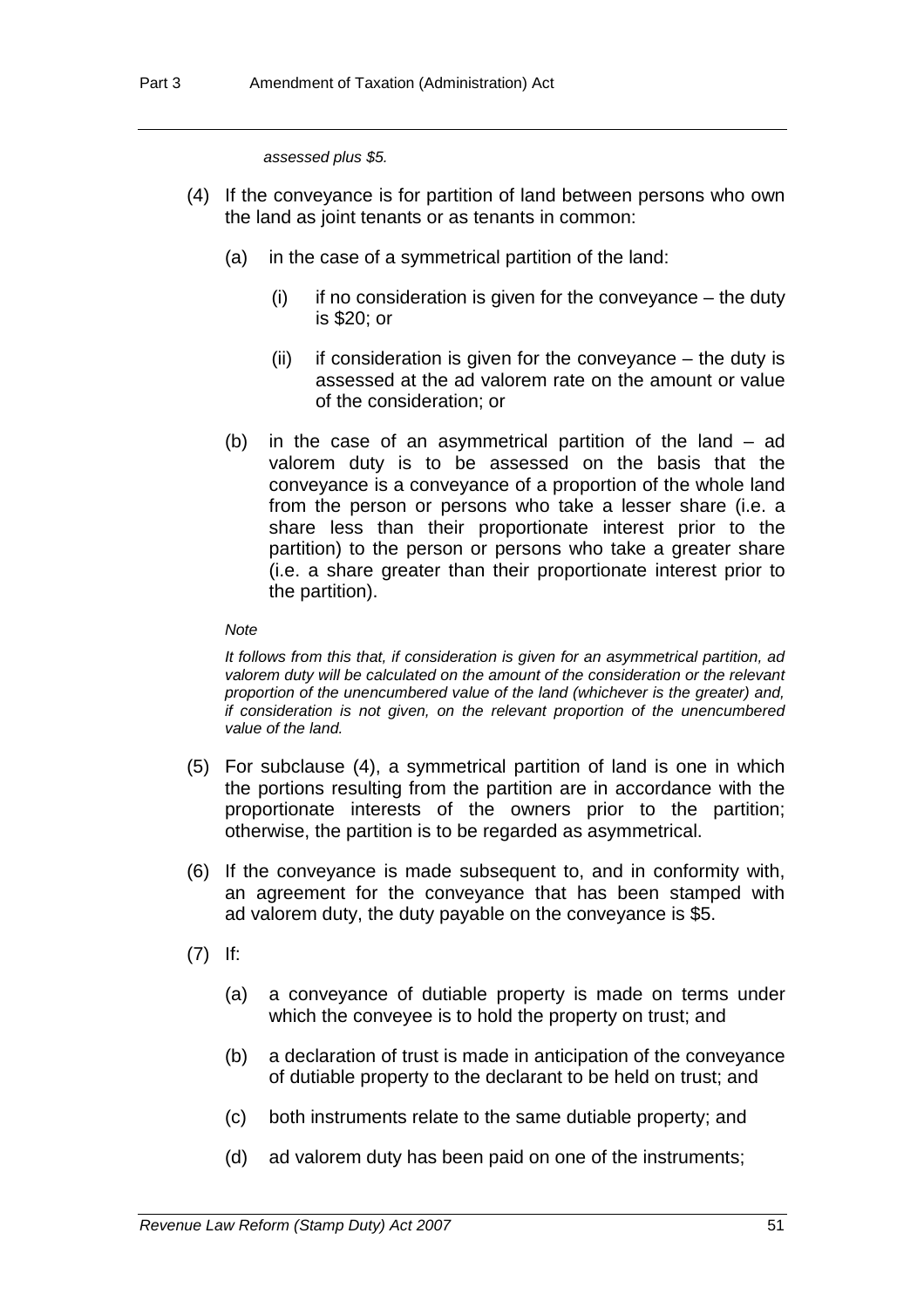the duty payable on the other instrument is \$5.

- (8) The duty payable on a managed investment scheme conveyance is \$20.
- (9) If a conveyance is a grant by the Territory of an estate in fee simple in land, or of a convertible Crown lease, for monetary consideration, the duty is calculated at the ad valorem rate on the amount of the consideration (i.e. without regard to the unencumbered value of the property).
- (10) If a conveyance is a foreclosure order, the duty is calculated at the ad valorem rate on the dutiable value of dutiable property subject to the mortgage to which the foreclosure relates.

# **2. Deeds not otherwise charged**

- (1) A deed that is not chargeable with ad valorem duty under this Schedule is a dutiable instrument.
- (2) The duty payable on such a deed is \$20.
- (3) For this clause, a deed includes an instrument that has by statute (other than the *Land Title Act*) the force and effect of a deed (either before or after registration).

# **3. Instrument for the appointment of a trustee**

- (1) An instrument for the appointment of a trustee is a dutiable instrument.
- (2) The duty payable on such an instrument is \$20.

# **4. Lease of land in the Territory**

- (1) A lease of land in the Territory is a dutiable instrument if duty is chargeable on the grant of the lease.
- (2) Duty is only chargeable on the grant of a lease if valuable consideration in addition to, or instead of, rent is given for the lease.
- (3) If valuable consideration in addition to, or instead of, rent is given for a lease, duty is to be calculated at the ad valorem conveyance rate on the amount or value of the consideration.
- (4) However, if a lease is entered into subsequent to, and in conformity with, an agreement for the lease that has been stamped with ad valorem duty, the duty payable on the lease is \$5.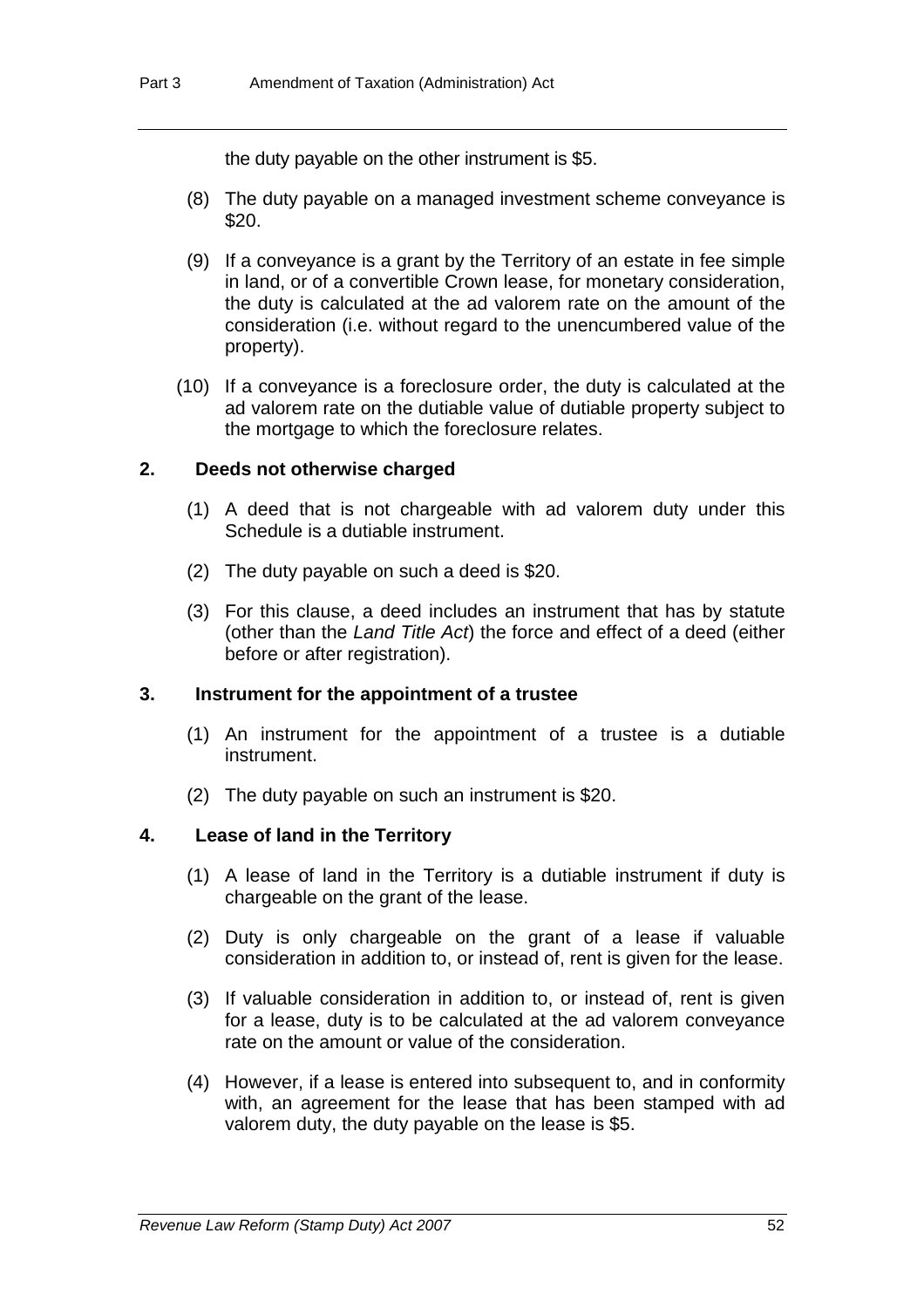# **5. Motor vehicle certificate of registration**

- (1) A motor vehicle certificate of registration is a dutiable instrument.
- (2) The duty payable on a motor vehicle certificate of registration is \$3 for every \$100 or fractional part of \$100 of the dutiable value of the motor vehicle.

# **6. Policy of insurance**

- (1) A policy of insurance is a dutiable instrument.
- (2) This clause extends to a policy of life insurance.
- (3) The duty on a policy of insurance (other than a policy of life insurance):
	- (a) is payable on the issue and each renewal of the policy; and
	- (b) is:
		- (i) for a policy issued, or renewed, for one year or less 10% of the amount of the premium; and
		- (ii) for a policy issued or renewed for a term of more than one year – 10% of the amount of the premium for each year and any fractional part of a year in the term.
- (4) The duty on a policy of life insurance is:
	- (a) for a policy other than a temporary or term policy 10c for every \$100 or fractional part of \$100 of the sum insured; or
	- (b) for a temporary or term policy  $-5\%$  of the first year's premium.

# **7. Instrument to correct error**

- (1) An instrument to correct an error in a duly stamped instrument (the *principal instrument*) is itself a dutiable instrument.
- (2) If the Commissioner is satisfied that the sole purpose of the instrument is to correct an error that would not have increased the liability of the principal instrument to duty, the duty payable on such an instrument is \$20.
- (3) If the Commissioner is not so satisfied, the duty is the difference between the amount of duty that should have been paid, and the amount actually paid, on the principal instrument plus interest and penalty tax assessed by the Commissioner on the basis that the person liable for duty on the principal instrument has been in default in respect of that sum since duty on the principal instrument fell due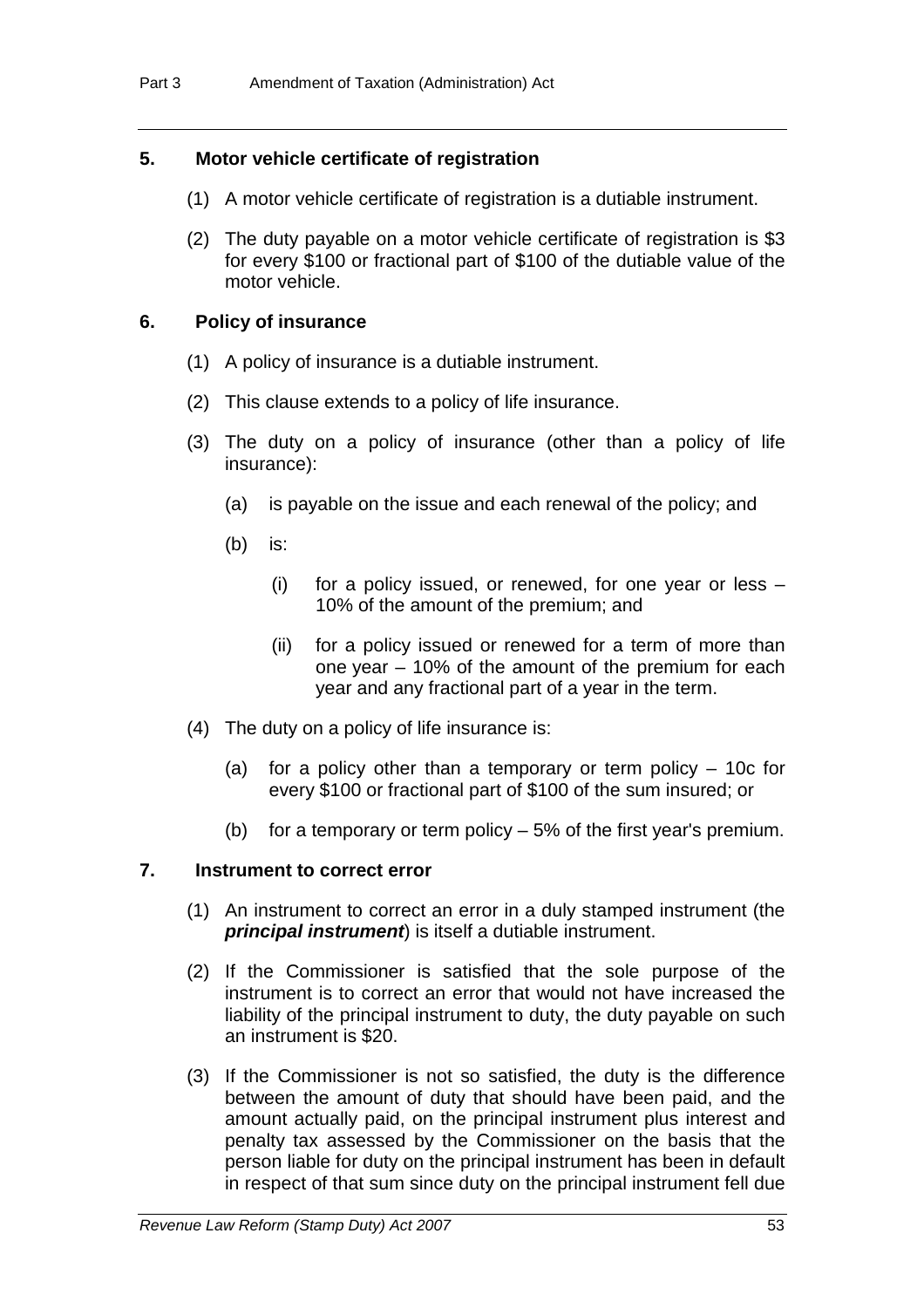#### for payment.

#### **8. Counterpart or copy of duly stamped instrument**

The Commissioner must, on lodgement of a counterpart or copy of a duly stamped instrument, stamp the counterpart or copy with a stamp indicating that the original has been duly stamped on payment to the Commissioner of a fee of \$5.

*Note* 

*A counterpart or copy is itself dutiable in the same way as the original if the original has not been duly stamped.* 

# **Schedule 2 Exemptions from duty**

section 4(1) definition *exempt instrument or transaction*

#### **Conveyances**

- 1. Conveyance to the Territory, to a Government Business Division declared by regulation to be a Government Business Division to which this exemption applies or to an authority of the Territory other than a Government Business Division. (If a conveyance falls partially within and partially outside the terms of this exemption, duty is to be calculated as if the conveyance were not exempt and then proportionately reduced to reflect the extent of the exemption.)
- 2. Conveyance to the Commonwealth or to an authority of the Commonwealth.
- 3. Conveyance for the purposes of a compulsory transfer of business under Part 4, Division 3 of the *Financial Sector (Transfer of Business) Act 1999* (Cth).
- 4. Statutory vesting:
	- (a) by which property vests in a company only because of its registration under Part 5B.1 of the Corporations Act 2001; or
	- (b) by which property held by a person for or on behalf of an association vests in the association under section 12 of the *Associations Act* only because of its incorporation under that Act; or
	- (c) by which property vests in the executor or administrator of a deceased person's estate under section 52 of the *Administration and Probate Act*; or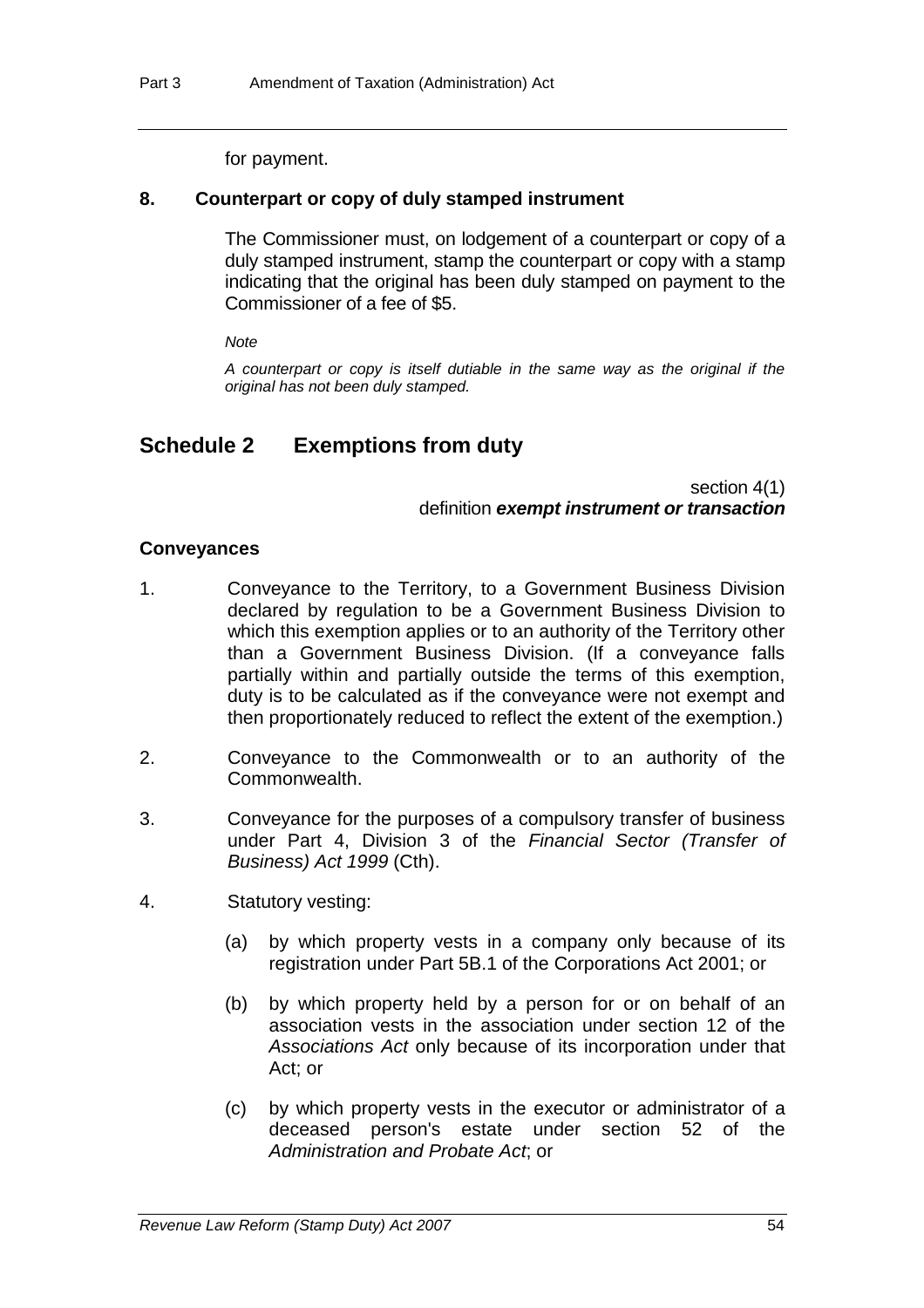- (d) by which property owned by the council for a council area vests in a community government council established for that area or part of that area under section 106(2)(a) of the *Local Government Act*.
- 5. Conveyance during the winding-up of a company of its property to a shareholder of the company where the shareholder is entitled to the property on a distribution in specie unless the conveyance is or is part of a tax avoidance scheme.
- 6. Conveyance:
	- (a) that the Commissioner is satisfied is made solely for the purpose of effecting the appointment of a new trustee on the retirement of a trustee or as an additional trustee, if:
		- (i) no beneficial interest passes in the property conveyed; and
		- $(ii)$  the trust is a discretionary trust no change of potential beneficial interest occurs as a result of the transaction; and
		- (iii) the property conveyed was acquired by the retiring trustee or existing trustee in the capacity of trustee by virtue of an instrument that was duly stamped, was exempt from duty under this Schedule (or a corresponding previous enactment) or was for some other reason not liable to duty; or
	- (b) made by a trustee of a non-discretionary trust to a beneficiary in accordance with the terms of the trust if the property conveyed was acquired by the trustee by virtue of an instrument that was duly stamped, was exempt from duty under this Schedule (or a corresponding previous enactment) or was for some other reason not liable to duty; or
	- (c) made by a trustee of a discretionary trust to a beneficiary where:
		- (i) the beneficiary is a natural person and, as a result of the conveyance, becomes absolute owner of the property conveyed; and
		- (ii) the conveyance is not made for valuable consideration (which may take any form including the forgiveness of or release from a debt or obligation) given or to be given by the beneficiary or anyone else; and
		- (iii) the conveyance is in accordance with the terms of the trust and the property conveyed was acquired by the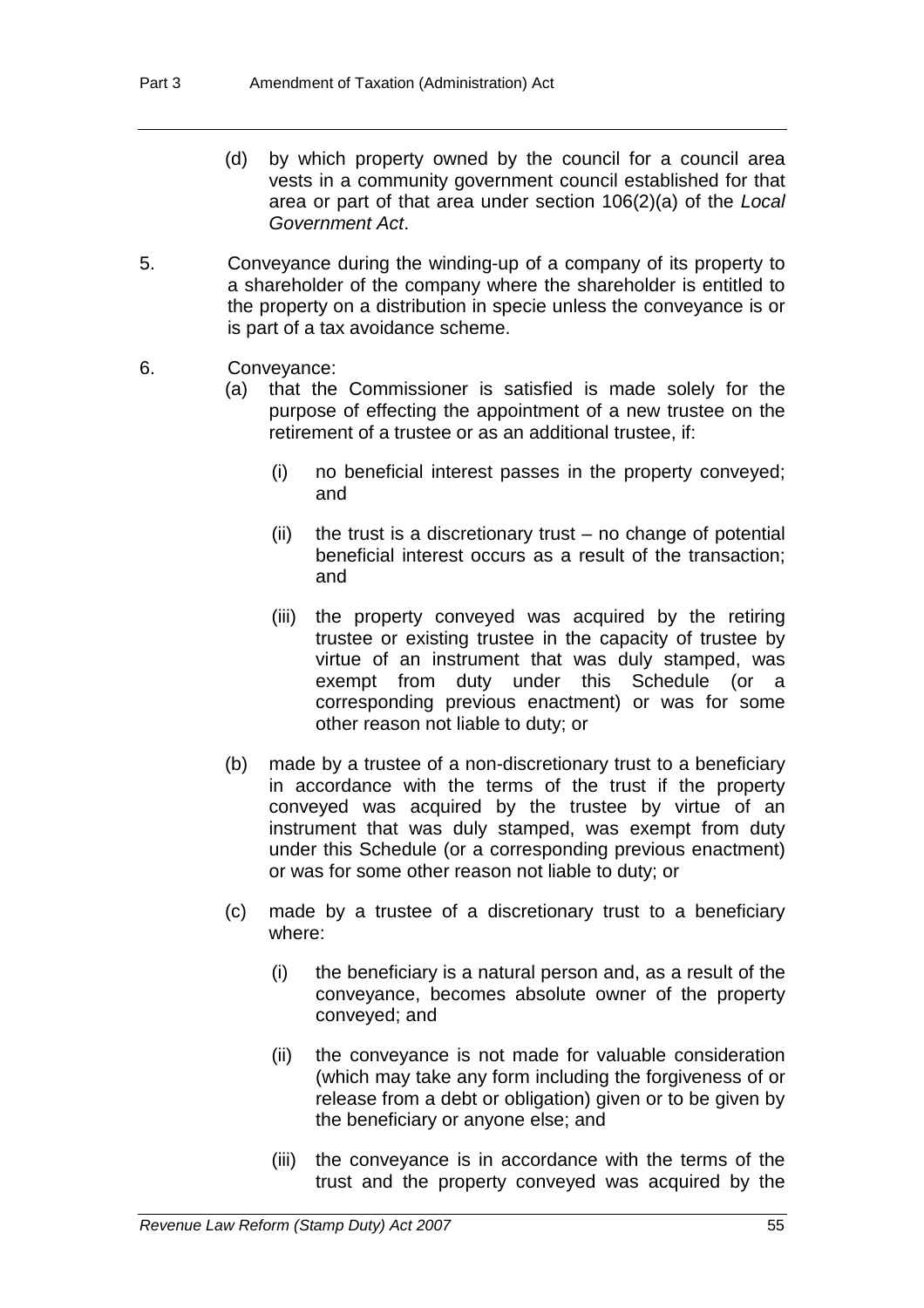trustee by virtue of an instrument that was duly stamped, was exempt from duty under this Schedule (or a corresponding previous enactment) or was for some other reason not liable to duty; or

- (d) made by a trustee as executor of the will, or administrator of the estate, of a deceased person, to a beneficiary of the deceased person's estate in accordance with the provisions of the will or the rules of intestate distribution.
- 7. Conveyance where the Commissioner is satisfied that:
	- (a) there are 2 parties to the conveyance and each is the spouse of the other; and
	- (b) the property subject to the conveyance is the principal place of residence of the parties to the conveyance; and
	- (c) no consideration is given for the conveyance; and
	- (d) the effect of the conveyance is that both parties to the conveyance will own the place of residence to which the conveyance relates in equal shares; and
	- (e) no other person takes an interest under the conveyance.
- 8. Conveyance to a former bankrupt from the estate of the former bankrupt (except where the bankrupt takes the property as trustee of a trust).
- 9. Grant of a statutory licence or permission used in or in connection with a business undertaking unless, in the opinion of the Commissioner, the grant forms part of a wider transaction amounting, in effect, to a transfer of the licence or permission.
- 10. Transfer under the *Commercial Passenger (Road) Transport Act* of a taxi licence or an agreement to make such a transfer.
- 11. Temporary transfer agreement under section 12A of the *Fisheries Act* unless, in the opinion of the Commissioner, the transfer forms part of a wider transaction amounting, in effect, to the permanent transfer of the licence.
- 12. Grant of an estate in fee simple or other lesser estate in land from the Crown other than:
	- (a) a grant of an estate in fee simple or lesser estate after the surrender of a convertible Crown lease held over the same land the subject of the grant where: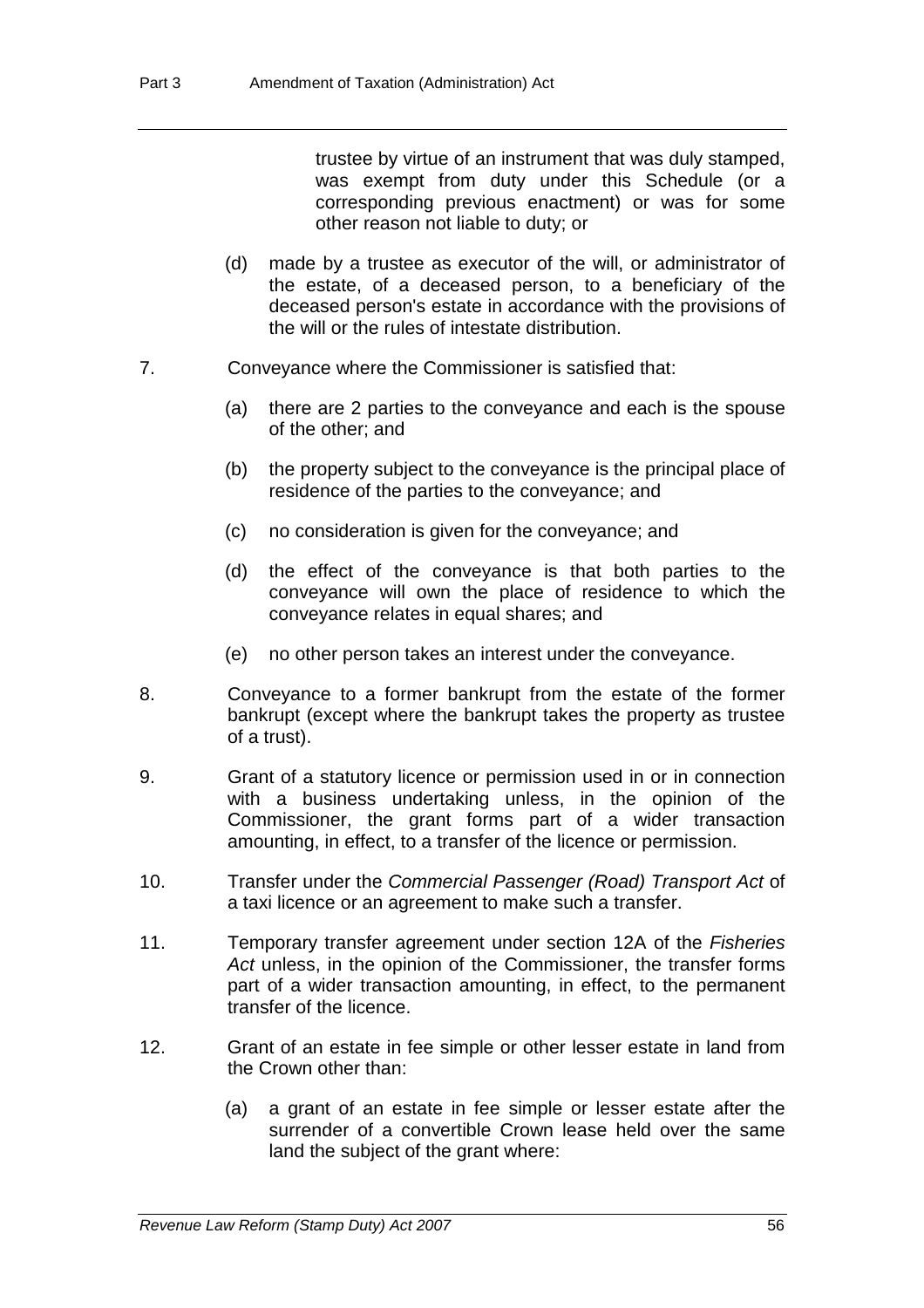- (i) the grantee was not the person who surrendered the convertible Crown lease; and
- (ii) the grant, in the opinion of the Commissioner, forms part of a wider transaction amounting, in effect, to a transfer of the estate in the land; or
- (b) a grant of an estate in fee simple or convertible Crown lease for which monetary consideration is given or agreed to be given.
- 13. Transfer under the *Petroleum Act*, the *Energy Pipelines Act*, the *Petroleum (Submerged Lands) Act* or the *Petroleum (Prospecting and Mining) Act* (repealed) of a lease, licence, permit or other authority, or any agreement to make such a transfer.
- 14. Conveyance of dutiable property to a public hospital, public benevolent institution, religious institution or public education institution or a council, society, organisation or other body established or carried on exclusively or principally for the promotion of the interests of a school (other than a school carried on for the profit of an individual) if the property the subject of the conveyance is to be used solely by that entity for purposes other than the carrying on of a commercial activity conducted by or on behalf of the entity.

#### **Leases**

- 15. Lease of a building or part of a building to be used for residential purposes.
- 16. Lease to the Territory, to a Government Business Division declared by regulation to be a Government Business Division to which this exemption applies or to an authority of the Territory other than a Government Business Division.
- 17. Lease to the Commonwealth or to an authority of the Commonwealth.
- 18. Lease to a public hospital, public benevolent institution, religious institution or public education institution or a council, society, organisation or other body established or carried on exclusively or principally for the promotion of the interests of a school (other than a school carried on for the profit of an individual) if the property the subject of the lease is to be used solely by that entity for purposes other than the carrying on of a commercial activity conducted by or on behalf of the entity.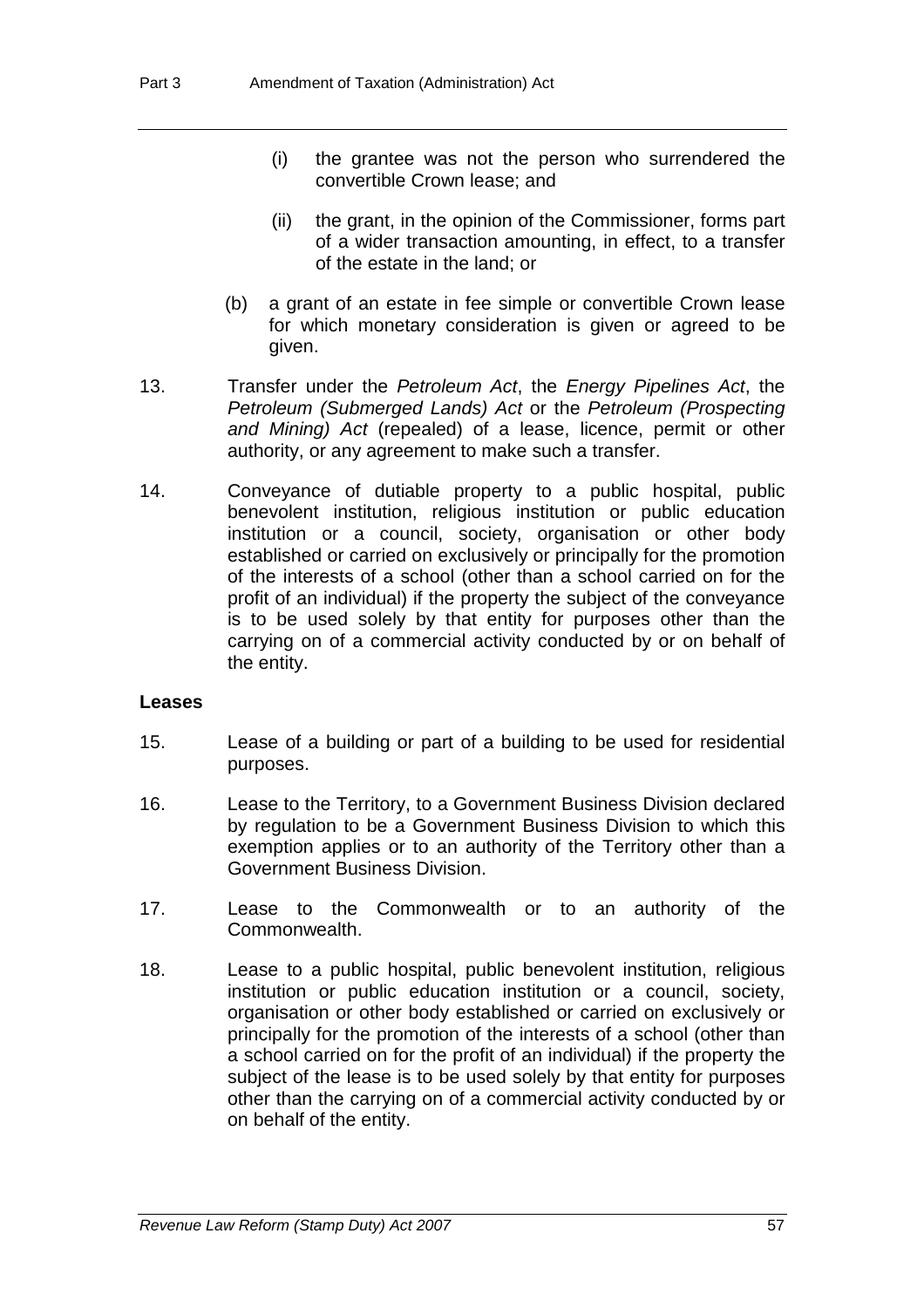### **Insurance**

- 19. An insurance cover-note in pursuance of which a duly stamped policy is issued within 3 months of the date of the cover-note.
- 20. A policy of insurance issued to the original insured or the insured's personal representative in pursuance of a cover-note which has been duly stamped as a policy.
- 21. A policy of insurance taken out as required under the *Work Health Act*.
- 22. A policy of insurance issued in the course of a health insurance business by a registered health benefits organisation within the meaning of Part VI of the *National Health Act 1953* (Cth).

### **Motor vehicle certificates of registration**

- 23. Any of the following motor vehicle certificates of registration:
	- (a) a motor vehicle certificate of registration issued to the person in whose name the vehicle was last registered before it was issued (whether registered in the Territory or elsewhere and whether or not that registration has expired) other than:
		- (i) a motor vehicle certificate of registration issued in respect of a motor vehicle that:
			- (A) was at any time registered under the *Interstate Road Transport Act 1985* (Cth); and
			- (B) is being registered under the *Motor Vehicles Act* by a person who has, until so registering the motor vehicle, never paid any stamp duty in relation to the motor vehicle under any law in force in the Commonwealth or a State or Territory of the Commonwealth; or
		- (ii) a motor vehicle certificate of registration issued in respect of a motor vehicle that:
			- (A) is a motor vehicle in which seating is provided for not less than 12 persons; and
			- (B) is being registered under the *Motor Vehicles Act* by a person who has, until so registering the motor vehicle, never paid any stamp duty in relation to that motor vehicle under any law in force in the Commonwealth or a State or Territory of the Commonwealth; or
		- (iii) a motor vehicle certificate of registration, or a motor vehicle certificate of registration belonging to a class of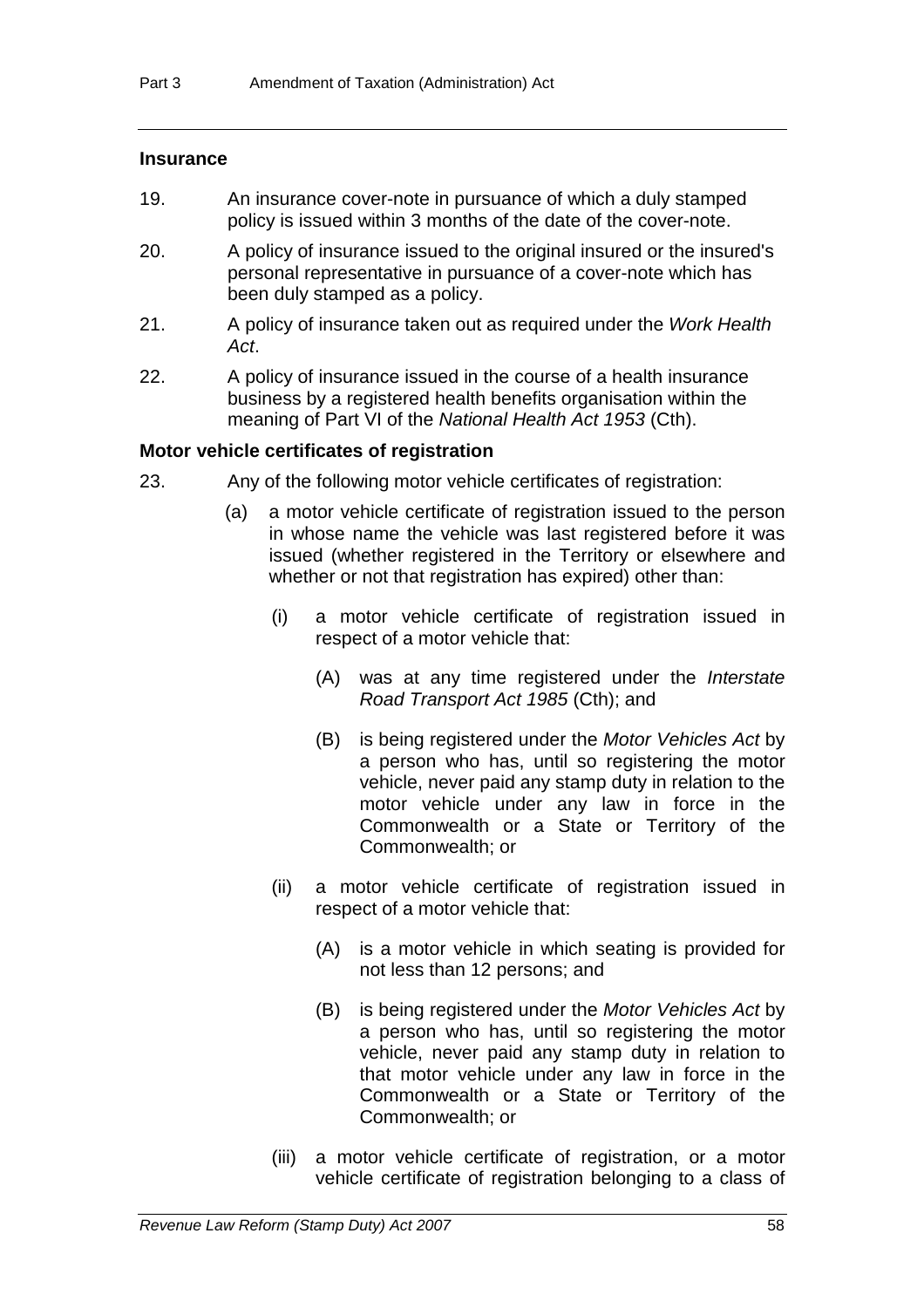motor vehicle certificates of registration, prescribed for the purposes of this subparagraph;

- (b) a motor vehicle certificate of registration issued following a conveyance of the motor vehicle:
	- (i) to a person who is the spouse, parent or child of the person in whose name the vehicle was last registered (whether in the Territory or elsewhere) before the issue of the motor vehicle certificate of registration; or
	- (ii) to or from the spouse, parent or child jointly with that person;

if the conveyance is wholly by way of gift;

- (c) a motor vehicle certificate of registration issued to a person who is engaged solely or principally in the business of agricultural or pastoral production other than in respect of a vehicle designed primarily and principally for the transport of persons;
- (d) a motor vehicle certificate of registration issued to a person to give effect to:
	- (i) a change in that person's name; or
	- (ii) a change in the name of the business carried on by that person;
- (e) a motor vehicle certificate of registration issued to a person:
	- (i) who is the executor or administrator of, or the person administering, the estate of a deceased person for the purpose of transferring the vehicle to a person beneficially entitled to the vehicle; or
	- (ii) who is the executor or administrator of, or the person administering, the estate of a deceased person for the purpose of sale in the course of winding-up the estate of a deceased person; or
	- (iii) who is beneficially entitled to the vehicle under the estate of a deceased person;
- (f) a duplicate motor vehicle certificate of registration;
- (g) a motor vehicle certificate of registration issued on an application for registration by the Territory, by a Government Business Division declared by regulation to be a Government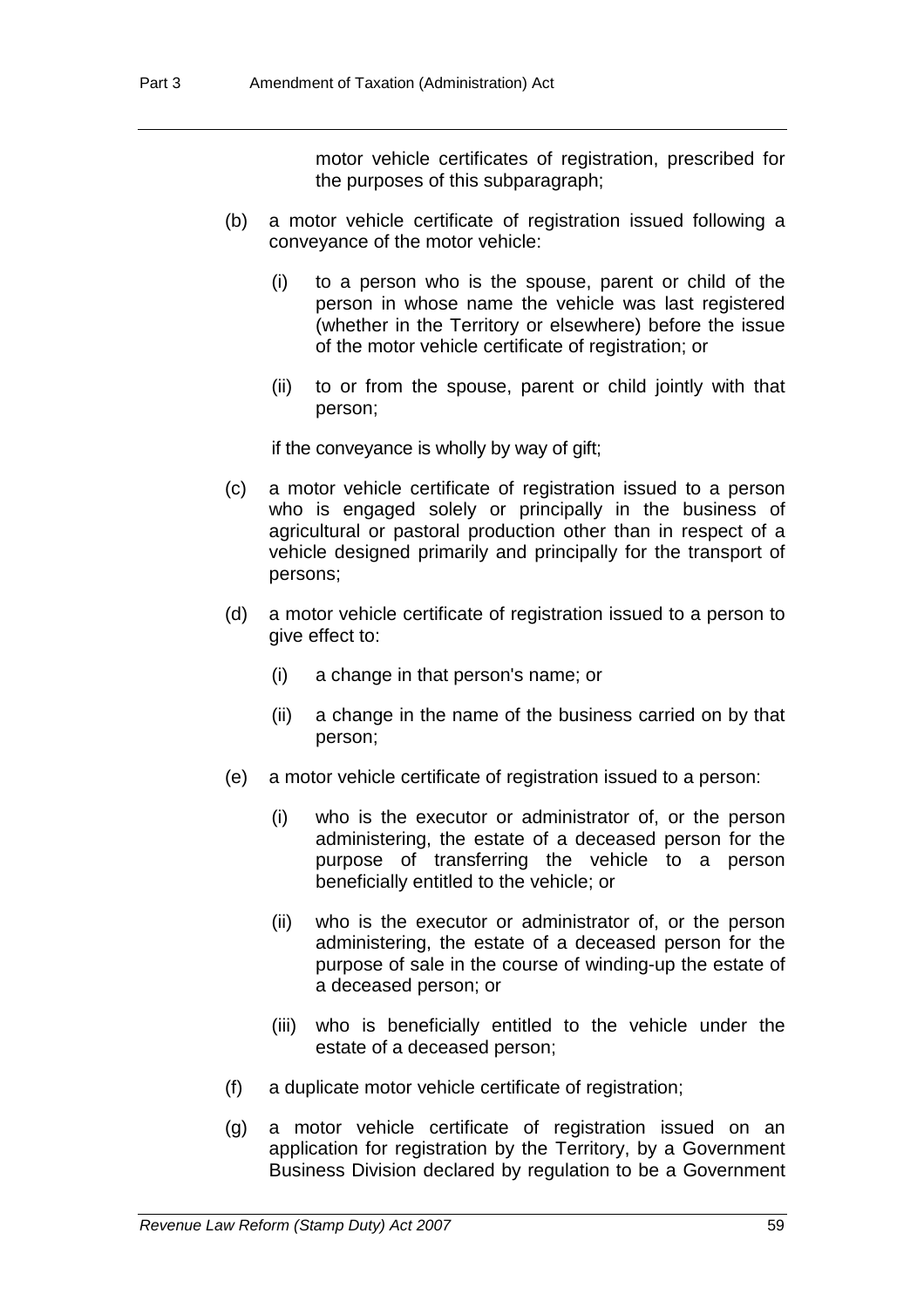Business Division for the purposes of this item or by a person acting on behalf of the Territory other than a Government Business Division;

- (h) a motor vehicle certificate of registration issued in the name of a public hospital, public benevolent institution, religious institution or public education institution or a council, society, organisation or other body established or carried on exclusively or principally for the promotion of the interests of a school (other than a school carried on for the profit of an individual);
- (i) a motor vehicle certificate of registration issued to a person who, in the opinion of the Commissioner, is engaged principally in the business of buying and selling motor vehicles (a *motor vehicle trader*) in respect of:
	- (i) a vehicle acquired by the motor vehicle trader for the purpose of resale by the motor vehicle trader in the ordinary course of business; or
	- (ii) a new motor vehicle used solely or principally by the motor vehicle trader to sell new motor vehicles of the same class;

other than:

- (iii) a vehicle used solely or principally by the motor vehicle trader, a member of the motor vehicle trader's staff or a member of the motor vehicle trader's family; or
- (iv) a vehicle used for general purposes in the motor vehicle trader's business;
- (j) a motor vehicle certificate of registration issued in respect of a vehicle that is:
	- (i) a motorised wheelchair; or
	- (ii) an experimental or research vehicle that has no readily ascertainable market value; or
	- (iii) a vehicle that has been brought into the Territory principally to take part in, or be part of, a specific event or specific events; or
	- (iv) a vehicle that is registered under the *Motor Vehicles Act* as a classic, veteran or vintage vehicle;
- (k) a motor vehicle certificate of registration issued: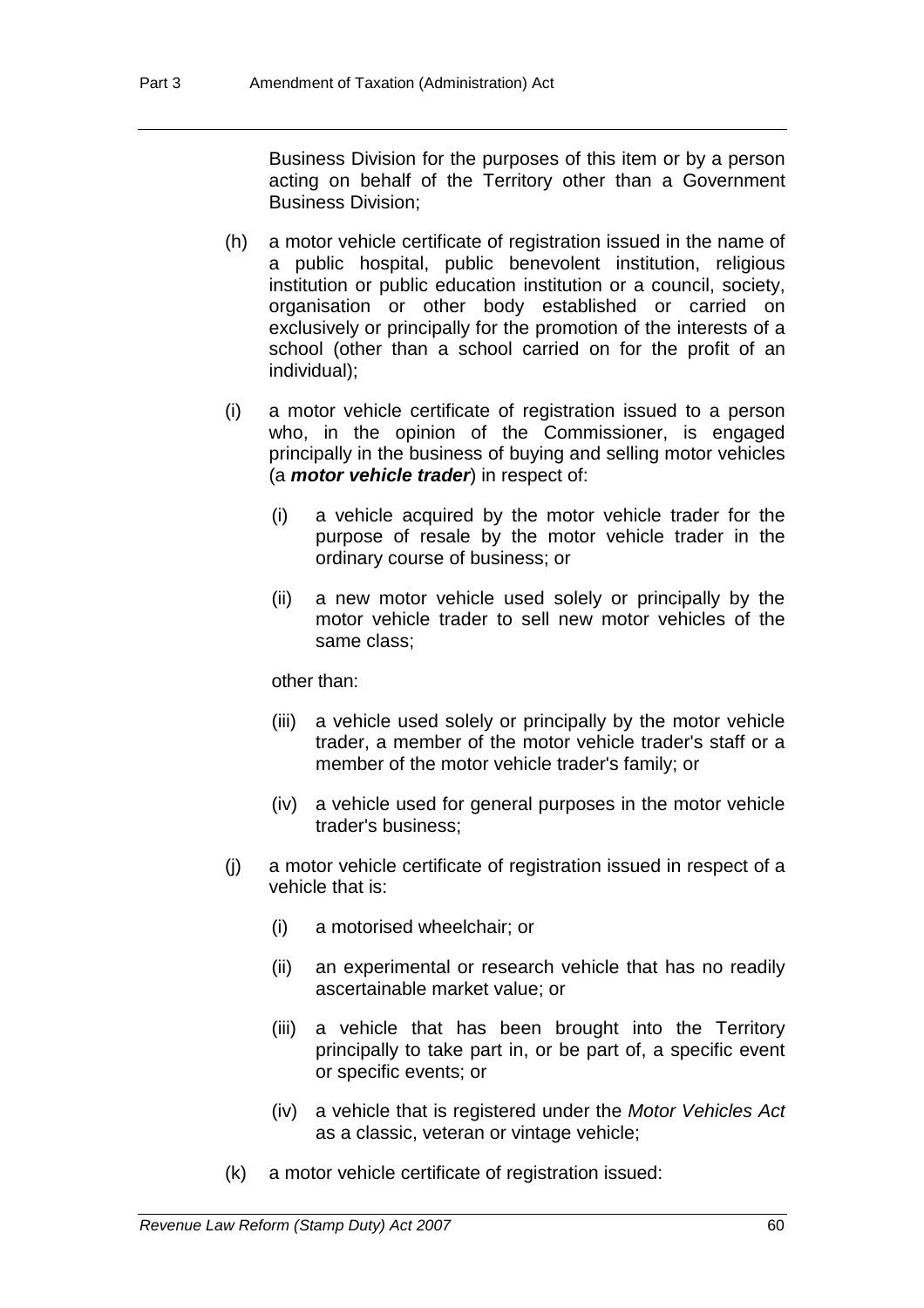- (i) to a veteran who is eligible to receive a pension at the rate specified by section 22(4) or 24(4) of the *Veterans' Entitlements Act 1986* (Cth); and
- (ii) in respect of a motor vehicle for the veteran's non-commercial use;
- (l) a motor vehicle certificate of registration issued to a person solely to correct an error on another motor vehicle certificate of registration on which stamp duty has been paid.

#### **Miscellaneous instruments**

- 24. Letter or power of attorney:
	- (a) in the form of an order or request to pay dividends or interest to a person named in the instrument; or
	- (b) to appoint a proxy to vote at a specified meeting or meetings generally.
- 25. Articles of indenture of apprenticeships.
- 26. Wills and testamentary instruments.
- 27. An instrument that secures the payment (or repayment) of money and is not liable to ad valorem duty on some other ground.
- 28. A deed:
	- (a) that:
		- (i) guarantees or otherwise secures the performance of a contractual or other obligation; or
		- (ii) indemnifies against non-performance of a contractual or other obligation; and
	- (b) that is not liable to ad valorem duty on some other ground.

# **Part 4 Amendment of** *Taxation and Royalty Appeals Tribunal Rules*

#### **59 Rules amended**

- (1) This section amends the *Taxation Royalty Appeals Tribunal Rules*.
- (2) Schedule 1 has effect.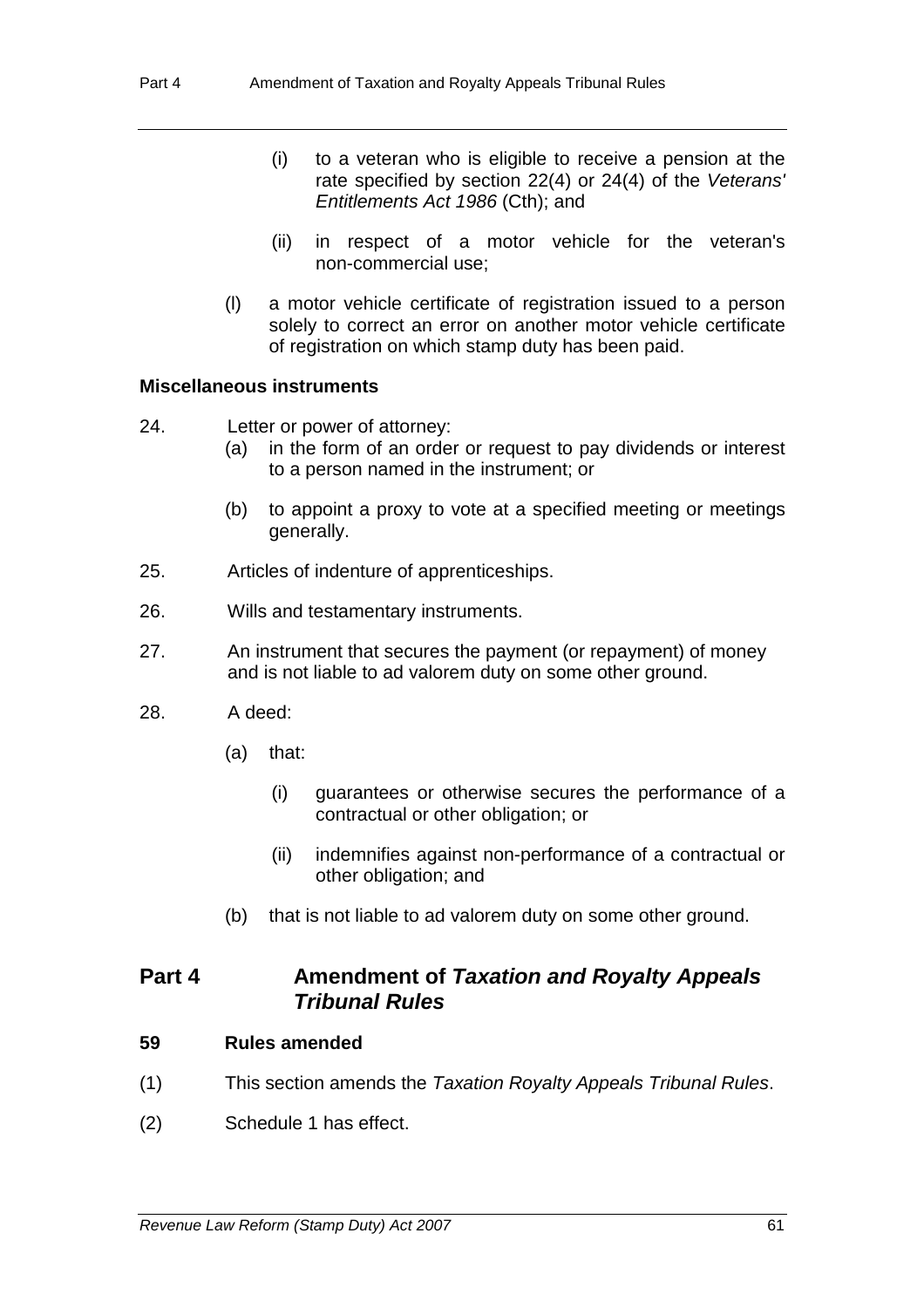# **Schedule 1 Amendment of** *Taxation and Royalty Appeals Tribunal Rules*

section 59

| Provision                        | Amendment          |                                                                                                                                                                                                          |  |
|----------------------------------|--------------------|----------------------------------------------------------------------------------------------------------------------------------------------------------------------------------------------------------|--|
|                                  | omit               | substitute                                                                                                                                                                                               |  |
| rule 2, definition <b>appeal</b> | whole definition   | Act means the<br><b>Taxation</b><br><b>Administration Act</b><br>or corresponding<br>earlier legislation<br>(as the case<br>requires).                                                                   |  |
|                                  |                    | appeal means an<br>appeal to the<br>Tribunal under the<br>Act.                                                                                                                                           |  |
| rule $6(1)$                      | whole subrule      | The notice of<br>(1)<br>appeal must be in<br>accordance with<br>Form 1.                                                                                                                                  |  |
| rule $6(3)$                      | whole subrule      | The appellant<br>(3)<br>must lodge sufficient<br>copies of the notice of<br>appeal (with<br>accompanying material<br>attached) to allow for<br>service of a sealed<br>copy on the<br>respondent.         |  |
| rule $10(a)(i)$                  | whole subparagraph | (i)<br>if the Tribunal is<br>satisfied the<br>appellant has a<br>reasonable<br>excuse for not<br>commencing the<br>appeal within the<br>relevant time<br>$limit - an order$<br>extending the time<br>for |  |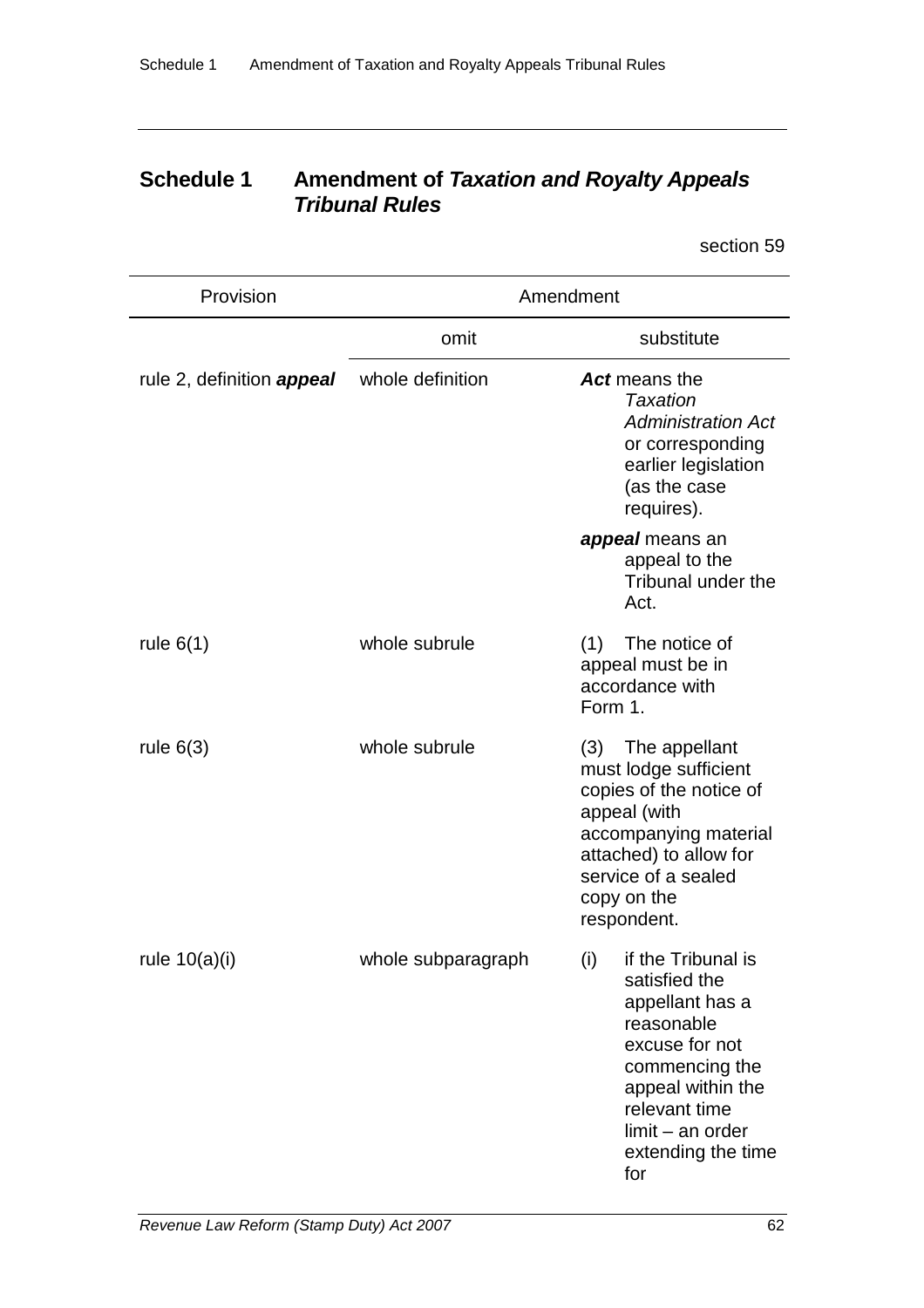| rule $10(b)$                   | whole paragraph                                                             | (b) | commencement;<br>directions about<br>the lodgement and<br>service of |
|--------------------------------|-----------------------------------------------------------------------------|-----|----------------------------------------------------------------------|
| Schedule 1, Form 1,<br>heading | <b>SECTION 105B OF</b><br><i><b>TAXATION</b></i><br>(ADMINISTRATION)<br>ACT |     | documents;                                                           |
| Schedule 1, Form 2,<br>heading | <b>PART V, DIVISION 3</b><br>OF TAXATION<br>(ADMINISTRATION)<br><b>ACT</b>  |     |                                                                      |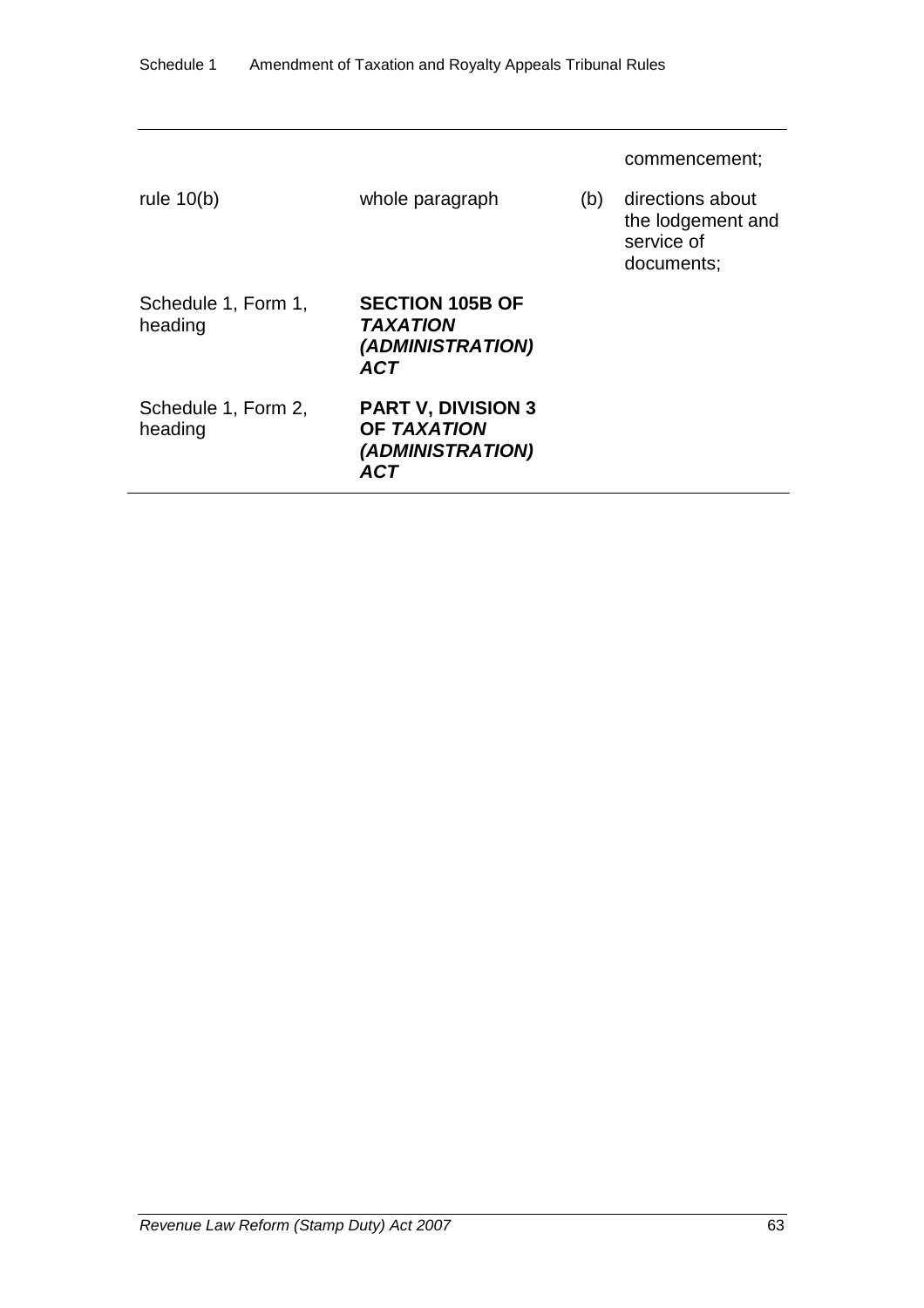# **Schedule 2 Repeal of Laws**

section 3

| Part 1              | <b>Repeal of Acts</b>                 |                        |
|---------------------|---------------------------------------|------------------------|
|                     | Stamp Duty Ordinance 1978             | Act No. 48 of 1978     |
|                     | Stamp Duty Act (No. 2) 1978           | Act No. 94 of 1978     |
|                     | Stamp Duty Act (No. 3) 1978           | Act No. 98 of 1978     |
|                     | Stamp Duty Act (No. 4) 1978           | Act No. 13 of 1979     |
| Stamp Duty Act 1979 |                                       | Act No. 61 of 1979     |
|                     | Stamp Duty Act (No. 2) 1979           | Act No. 73 of 1979     |
|                     | Stamp Duty Act (No. 3) 1979           | Act No. 157 of<br>1979 |
|                     | <b>Stamp Duty Amendment Act 1981</b>  | Act No. 66 of 1981     |
|                     | <b>Stamp Duty Amendment Act 1982</b>  | Act No. 77 of 1982     |
|                     | Stamp Duty Amendment Act 1983         | Act No. 33 of 1983     |
|                     | <b>Stamp Duty Amendment Act 1985</b>  | Act No. 27 of 1985     |
|                     | Stamp Duty Amendment Act (No. 2) 1985 | Act No. 55 of 1985     |
|                     | <b>Stamp Duty Amendment Act 1987</b>  | Act No. 24 of 1987     |
|                     | Stamp Duty Amendment Act (No. 2) 1987 | Act No. 30 of 1987     |
|                     | Stamp Duty Amendment Act (No. 3) 1987 | Act No. 33 of 1987     |
|                     | Stamp Duty Amendment Act 1988         | Act No. 3 of 1988      |
|                     | Stamp Duty Amendment Act (No. 2) 1988 | Act No. 40 of 1988     |
|                     | <b>Stamp Duty Amendment Act 1989</b>  | Act No. 26 of 1989     |
|                     | Stamp Duty Amendment Act (No. 2) 1989 | Act No. 41 of 1989     |
|                     | <b>Stamp Duty Amendment Act 1990</b>  | Act No. 21 of 1990     |
|                     | <b>Stamp Duty Amendment Act 1991</b>  | Act No. 25 of 1991     |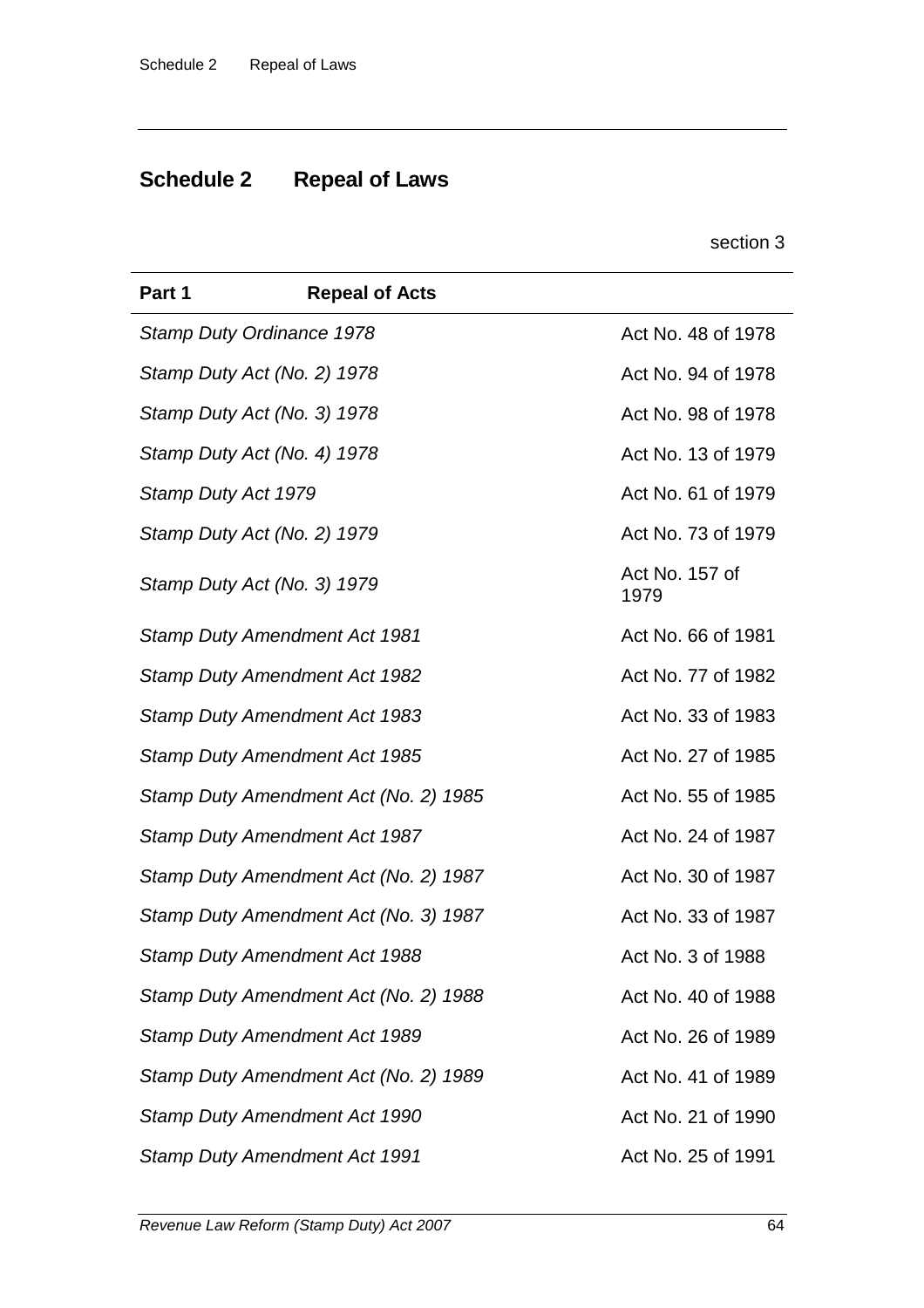| Stamp Duty Amendment Act (No. 2) 1991 | Act No. 78 of 1991 |
|---------------------------------------|--------------------|
| <b>Stamp Duty Amendment Act 1992</b>  | Act No. 51 of 1992 |
| <b>Stamp Duty Amendment Act 1993</b>  | Act No. 50 of 1993 |
| <b>Stamp Duty Amendment Act 1994</b>  | Act No. 41 of 1994 |
| Stamp Duty Amendment Act (No. 2) 1994 | Act No. 70 of 1994 |
| <b>Stamp Duty Amendment Act 1995</b>  | Act No. 31 of 1995 |
| Stamp Duty Amendment Act (No. 2) 1995 | Act No. 48 of 1995 |
| <b>Stamp Duty Amendment Act 1998</b>  | Act No. 20 of 1998 |
| <b>Stamp Duty Amendment Act 1999</b>  | Act No. 39 of 1999 |
| Stamp Duty Amendment Act (No. 2) 1999 | Act No. 49 of 1999 |
| <b>Stamp Duty Amendment Act 2000</b>  | Act No. 35 of 2000 |
| <b>Stamp Duty Amendment Act 2001</b>  | Act No. 48 of 2001 |
| <b>Stamp Duty Amendment Act 2002</b>  | Act No. 51 of 2002 |
| <b>Stamp Duty Amendment Act 2003</b>  | Act No. 35 of 2003 |
| Stamp Duty Amendment Act 2004         | Act No. 29 of 2004 |
| Stamp Duty Amendment Act (No. 2) 2004 | Act No. 40 of 2004 |
| <b>Stamp Duty Amendment Act 2005</b>  | Act No. 29 of 2005 |

# **Part 2 Repeal of Subordinate Legislation**

| <b>Taxation (Administration) Regulations</b> | Subordinate Legislation<br>No. 19 of 1978 |
|----------------------------------------------|-------------------------------------------|
| Amendment of Taxation (Administration)       | Subordinate Legislation                   |
| Regulations                                  | No. 55 of 1988                            |
| Amendment of the Taxation (Administration)   | Subordinate Legislation                   |
| Regulations                                  | No. 45 of 1990                            |
| Amendment of Taxation (Administration)       | Subordinate Legislation No. 8             |
| Regulations                                  | of 1997                                   |
| Amendment of Taxation (Administration)       | Subordinate Legislation No. 3             |
| Regulations                                  | of 1998                                   |